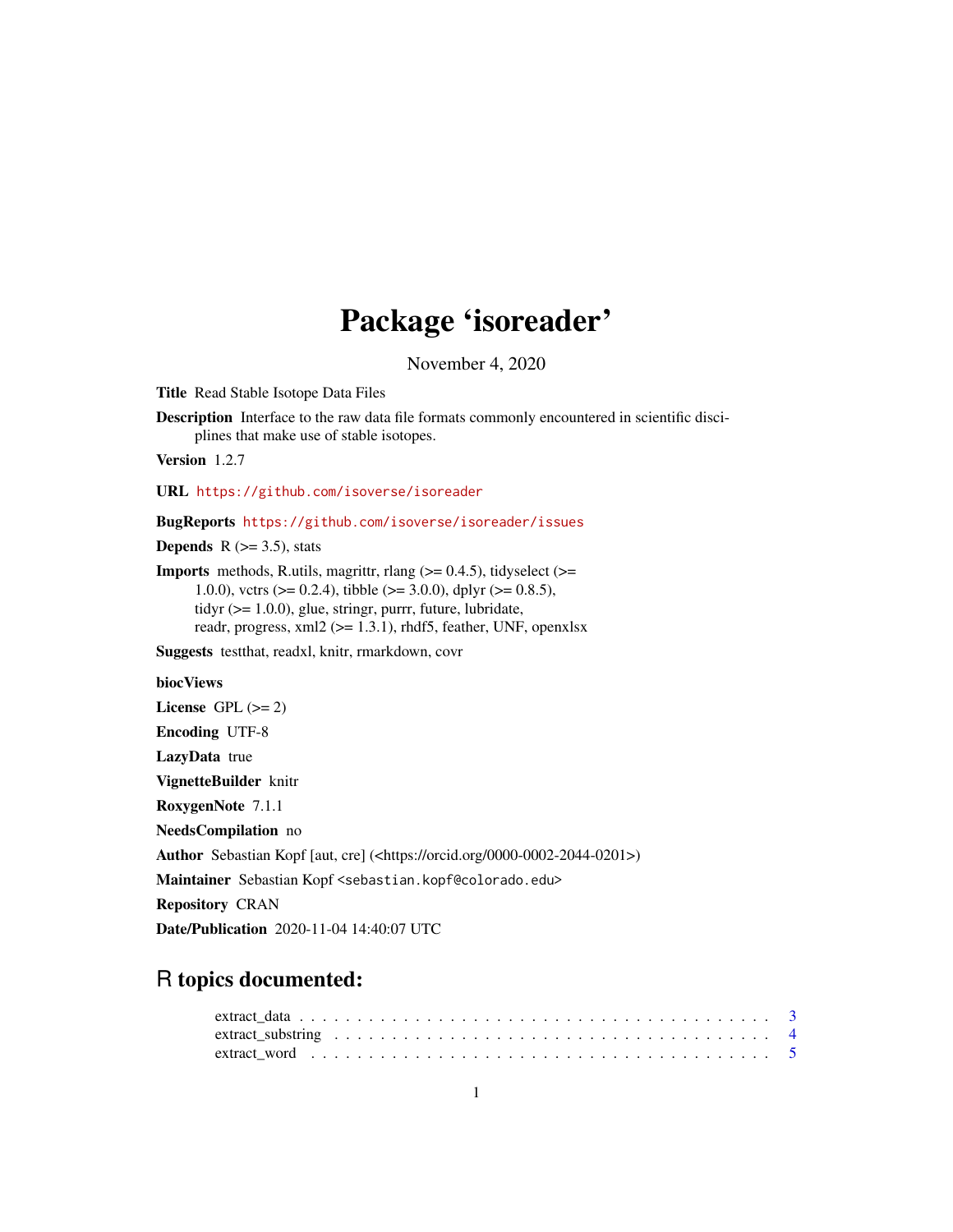|                                                                                                                                           | 6              |
|-------------------------------------------------------------------------------------------------------------------------------------------|----------------|
|                                                                                                                                           | $\overline{7}$ |
|                                                                                                                                           | 8              |
|                                                                                                                                           | 9              |
|                                                                                                                                           | 9              |
| $iso\_convert\_signals \ldots \ldots \ldots \ldots \ldots \ldots \ldots \ldots \ldots \ldots \ldots$                                      | 9              |
|                                                                                                                                           | 10             |
|                                                                                                                                           | 10             |
|                                                                                                                                           | 11             |
|                                                                                                                                           | 11             |
|                                                                                                                                           | 13             |
| $iso\_export_to_rda \dots \dots \dots \dots \dots \dots \dots \dots \dots \dots \dots \dots \dots \dots$                                  | 15             |
|                                                                                                                                           | 16             |
|                                                                                                                                           | 16             |
|                                                                                                                                           | 17             |
|                                                                                                                                           | 18             |
|                                                                                                                                           | 19             |
|                                                                                                                                           | 21             |
|                                                                                                                                           |                |
|                                                                                                                                           | 22             |
|                                                                                                                                           | 22             |
|                                                                                                                                           | 23             |
|                                                                                                                                           | 23             |
|                                                                                                                                           | 24             |
| $iso\_get\_problems\_summary \dots \dots \dots \dots \dots \dots \dots \dots \dots \dots \dots \dots \dots \dots \dots \dots \dots \dots$ |                |
|                                                                                                                                           |                |
|                                                                                                                                           |                |
|                                                                                                                                           |                |
| $iso\_get\_resistors\_info \ldots \ldots \ldots \ldots \ldots \ldots \ldots \ldots \ldots \ldots \ldots \ldots 28$                        |                |
|                                                                                                                                           |                |
|                                                                                                                                           |                |
|                                                                                                                                           |                |
|                                                                                                                                           |                |
|                                                                                                                                           |                |
|                                                                                                                                           |                |
|                                                                                                                                           |                |
|                                                                                                                                           |                |
|                                                                                                                                           |                |
| iso_make_units_explicit                                                                                                                   | 35             |
|                                                                                                                                           | 35             |
| iso_mutate_file_info                                                                                                                      | 36             |
|                                                                                                                                           | 37             |
|                                                                                                                                           | 37             |
|                                                                                                                                           | 38             |
|                                                                                                                                           | 39             |
|                                                                                                                                           | 39             |
|                                                                                                                                           | 39             |
|                                                                                                                                           | 40             |
|                                                                                                                                           | 42             |
|                                                                                                                                           |                |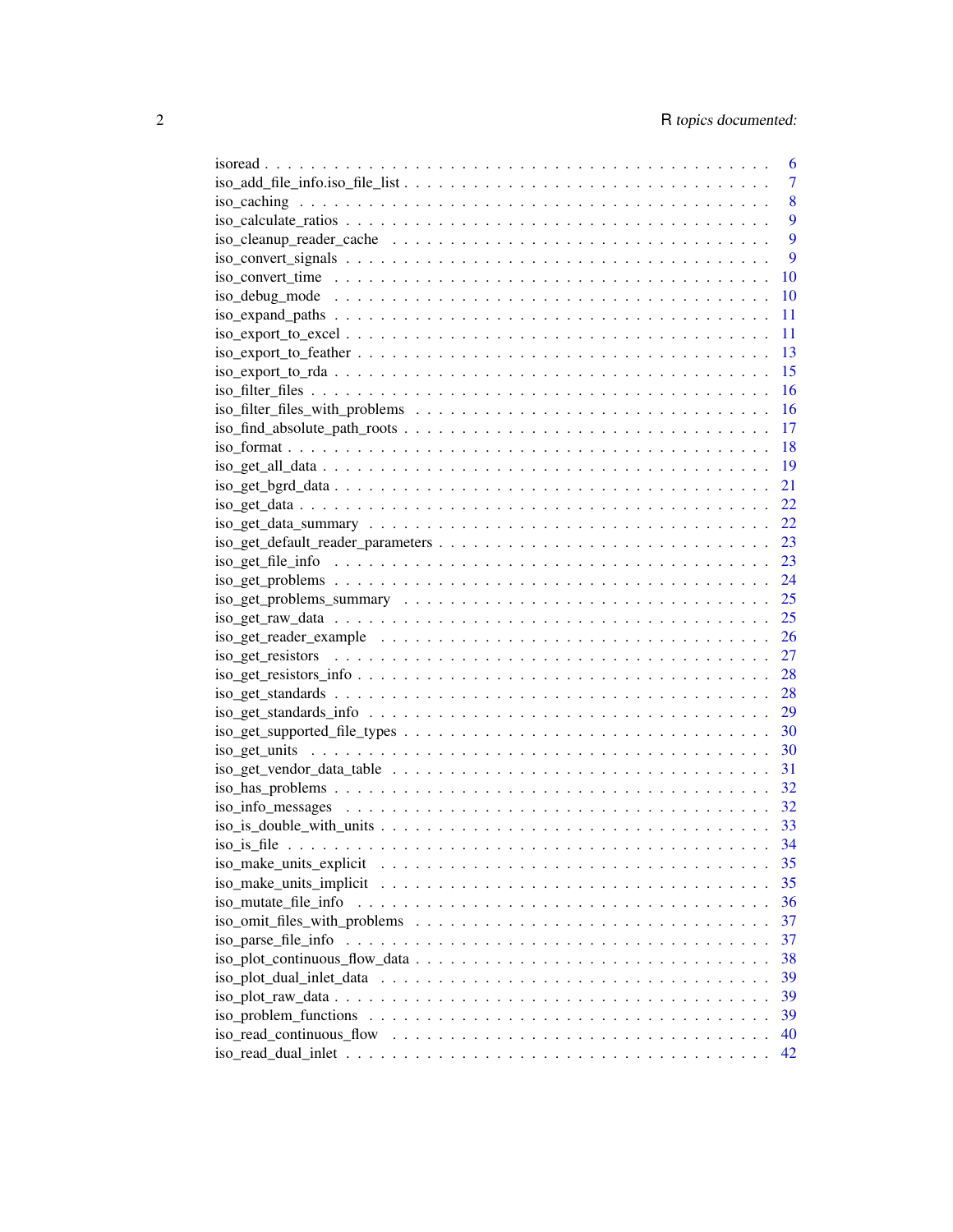<span id="page-2-0"></span>

|       | $iso$ $r$ ename $file$ $\frac{file}{info}$ $\ldots$ $\ldots$ $\ldots$ $\ldots$ $\ldots$ $\ldots$ $\ldots$ $\ldots$ $\ldots$ $\ldots$ $\ldots$ $\ldots$ 49 |    |
|-------|-----------------------------------------------------------------------------------------------------------------------------------------------------------|----|
|       |                                                                                                                                                           |    |
|       |                                                                                                                                                           |    |
|       |                                                                                                                                                           |    |
|       |                                                                                                                                                           |    |
|       |                                                                                                                                                           |    |
|       |                                                                                                                                                           |    |
|       |                                                                                                                                                           |    |
|       |                                                                                                                                                           |    |
|       |                                                                                                                                                           |    |
|       |                                                                                                                                                           |    |
|       |                                                                                                                                                           |    |
|       |                                                                                                                                                           |    |
|       |                                                                                                                                                           |    |
|       |                                                                                                                                                           |    |
|       |                                                                                                                                                           |    |
|       |                                                                                                                                                           |    |
|       |                                                                                                                                                           |    |
|       |                                                                                                                                                           |    |
| Index |                                                                                                                                                           | 66 |

<span id="page-2-1"></span>extract\_data *Overview of text data extraction functions*

#### Description

The following functions are intended to make it easy to extract relevant information from textual data. These functions are primarily intended for use in [iso\\_mutate\\_file\\_info](#page-35-1) and inside the filtering conditions passed to [iso\\_filter\\_files](#page-15-1). However, they can of course also be used stand-alone and in regular [mutate](#page-0-0) or [filter](#page-0-0) calls on the data frames returned by the data retrieval functions ([iso\\_get\\_raw\\_data](#page-24-1), [iso\\_get\\_file\\_info](#page-22-1), [iso\\_get\\_vendor\\_data\\_table](#page-30-1), etc.). Not that all the parse\_ functions are used in [iso\\_parse\\_file\\_info](#page-36-1) for easy type conversions.

#### Details

For simultaneous extraction of pure text data into multiple columns, please see the [extract](#page-0-0) function from the [tidyr](#page-0-0) package.

- [extract\\_substring](#page-3-1) is a generic convenience function to extract parts of textual data (based on regular expression matches). Can be used in combination with the parsing functions to turn extracted substrings into numerical or logical data.
- [extract\\_word](#page-4-1) is a more specific convenience function to extract the 1st/2nd/3rd word from textual data.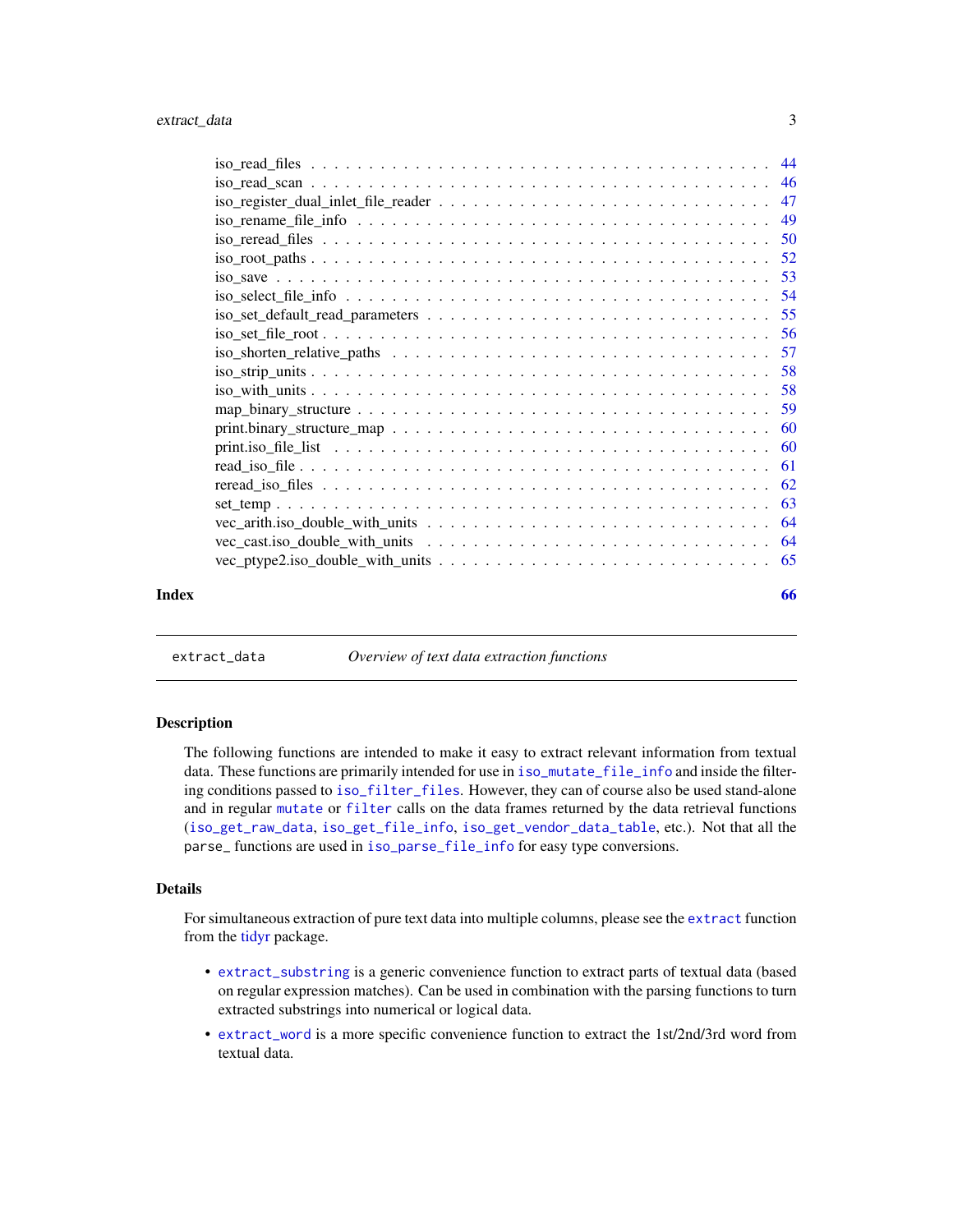- <span id="page-3-0"></span>• [parse\\_number](#page-0-0) is a convenience function to extract a number even if it is surrounded by text (re-exported from the [readr](#page-0-0) package).
- [parse\\_double](#page-0-0) parses text that holds double (decimal) numerical values without any extraneous text around - use [parse\\_number](#page-0-0) instead if this is not the case (re-exported from the [readr](#page-0-0) package)
- [parse\\_integer](#page-0-0) parses text that holds integer (whole number) numerical values without any extraneous text around - use [parse\\_number](#page-0-0) instead if this is not the case (re-exported from the [readr](#page-0-0) package)
- [parse\\_logical](#page-0-0) parses text that holds logical (boolean, i.e. TRUE/FALSE) values (re-exported from the [readr](#page-0-0) package)
- [parse\\_datetime](#page-0-0) parses text that holds date and time information (re-exported from the [readr](#page-0-0) package)

#### See Also

Other data extraction functions: [extract\\_substring\(](#page-3-1)), [extract\\_word\(](#page-4-1))

<span id="page-3-1"></span>extract\_substring *Extract a substring from text*

#### Description

This is a convenience function to capture substrings from textual data. Uses  $str\_match\_all$  internally but instead of returning everything, always returns only one single part of the match, depending on parameters capture\_n and capture\_group.

#### Usage

```
extract_substring(
  string,
 pattern,
  capture_n = 1,
  capture_bracket = 0,
  missing = NA_character_
\lambda
```

| string          | string to extract                                                                                                                                                                              |
|-----------------|------------------------------------------------------------------------------------------------------------------------------------------------------------------------------------------------|
| pattern         | regular expression pattern to search for                                                                                                                                                       |
| capture_n       | within each string, which match of the pattern should be extracted? e.g. if the<br>pattern searches for words, should the first, second or third word be captured?                             |
| capture_bracket |                                                                                                                                                                                                |
|                 | for the captured match, which capture group should be extracted? i.e. which<br>parentheses-enclosed segment of the pattern? by default captures the whole<br>pattern (capture_bracket = $0$ ). |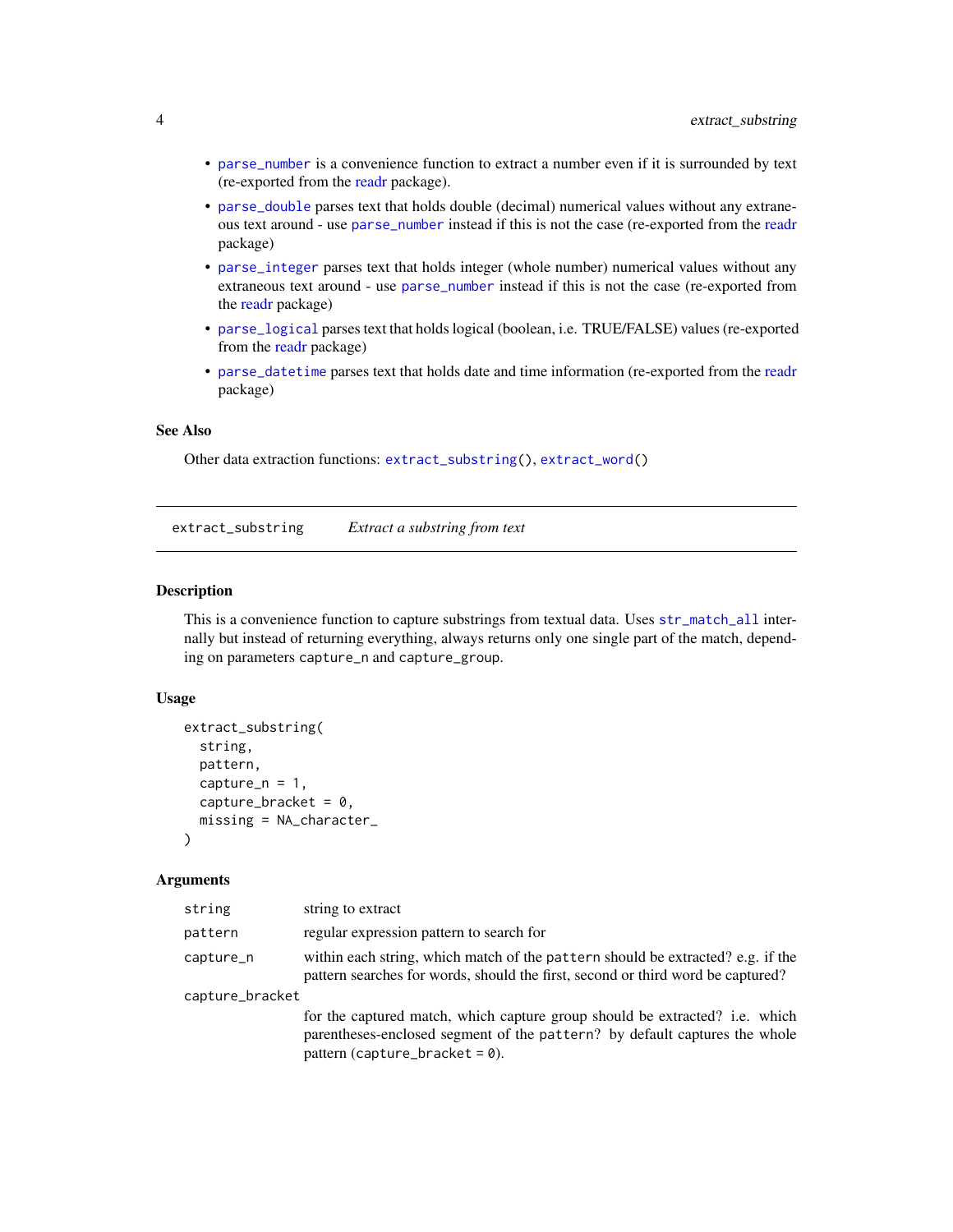## <span id="page-4-0"></span>extract\_word 5

missing what to replace missing values with? Note that values can be missing because there are not enough captured matches or because the actual capture\_bracket is empty.

## Value

character vector of same length as string with the extracted substrings

#### See Also

Other data extraction functions: [extract\\_data](#page-2-1), [extract\\_word\(](#page-4-1))

<span id="page-4-1"></span>extract\_word *Extract words from text*

#### Description

This extracts words from text, by default looks for continuous sequences of numbers and/or letters. Can adjust whether characters such as "\_", "-", " ", and "." should be counted as part of a word or separate them and whether numbers should be included.

#### Usage

```
extract_word(
  string,
  capture_n = 1,
  include_numbers = TRUE,
  include_underscore = FALSE,
  include_dash = FALSE,
  include_space = FALSE,
  include_colon = FALSE,
  missing = NA_character_
)
```

| string             | string to extract                                                                                                 |  |  |  |  |
|--------------------|-------------------------------------------------------------------------------------------------------------------|--|--|--|--|
| capture_n          | which word to extract? 1st, 2nd, 3rd?                                                                             |  |  |  |  |
| include_numbers    |                                                                                                                   |  |  |  |  |
|                    | whether to include numbers $(0-9)$ as part of the word (if FALSE, numbers will<br>work as a word separator)       |  |  |  |  |
| include_underscore |                                                                                                                   |  |  |  |  |
|                    | whether to include the underscore character $($ as part of a word (if FALSE, it<br>will work as a word separator) |  |  |  |  |
| include_dash       | whether to include the dash character (-) as part of a word (if FALSE, it will<br>work as a word separator)       |  |  |  |  |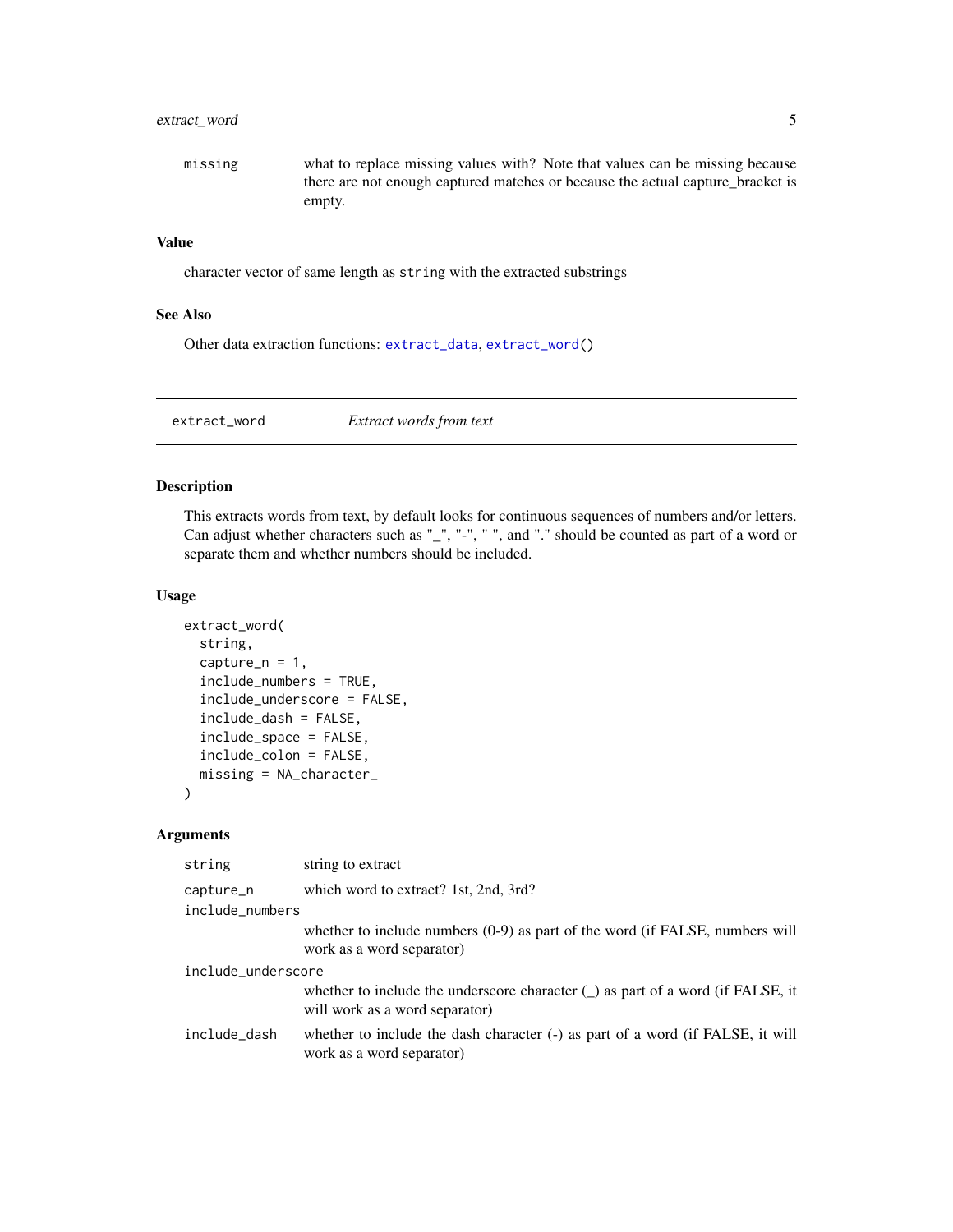<span id="page-5-0"></span>

| include_space | whether to include the space character $( )$ as part of a word (if FALSE, it will<br>work as a word separator)                                                           |
|---------------|--------------------------------------------------------------------------------------------------------------------------------------------------------------------------|
| include_colon | whether to include the colon character $(.)$ as part of a word (if FALSE, it will<br>work as a word separator)                                                           |
| missing       | what to replace missing values with? Note that values can be missing because<br>there are not enough captured matches or because the actual capture bracket is<br>empty. |

#### See Also

Other data extraction functions: [extract\\_data](#page-2-1), [extract\\_substring\(](#page-3-1))

#### Examples

```
x_text <- extract_word(c("sample number16.2", "sample number7b"),
                       capture_n = 2, include_colon = TRUE)
# "number16.2" "number7b"
x_num <- parse_number(x_text)
# 16.2 7.0
```
isoread *Read isotope data file*

## Description

This function from the original isoread package is deprecated, please use [iso\\_read\\_dual\\_inlet,](#page-41-1) [iso\\_read\\_continuous\\_flow](#page-39-1) and [iso\\_read\\_scan](#page-45-1) instead.

#### Usage

isoread(...)

#### Arguments

... original isoread parameters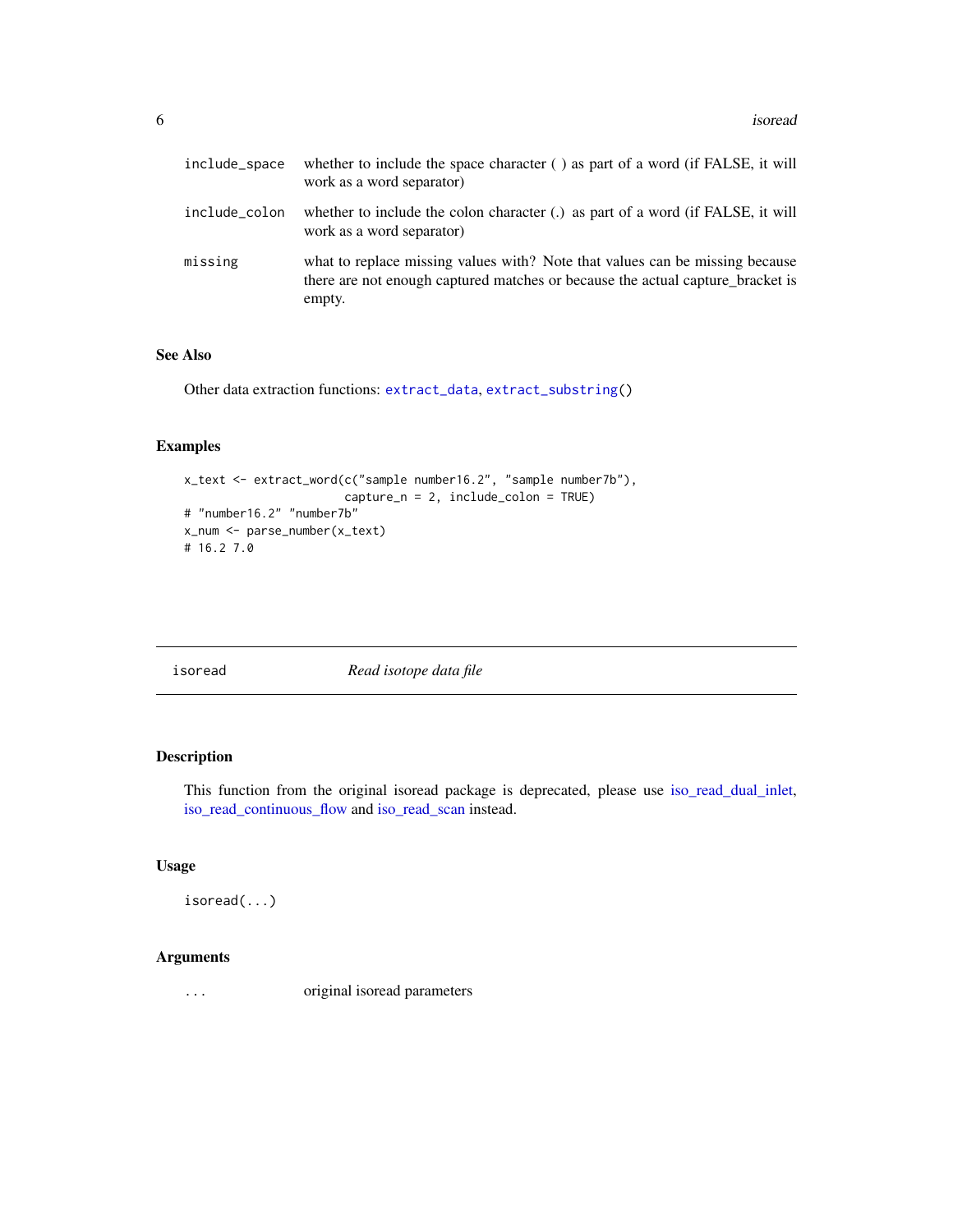<span id="page-6-1"></span><span id="page-6-0"></span>iso\_add\_file\_info.iso\_file\_list *Add additional file information*

#### **Description**

This function makes it easy to add additional file info ([iso\\_get\\_file\\_info](#page-22-1)) to isofile objects and data frames by a single [left\\_join](#page-0-0) or multiple sequential [left\\_join](#page-0-0) operations. The function provides a detailed summary of the information that was added unless quiet = TRUE. Note that one-to-many joins are not permitted (and will fail with an informative error) since this would lead to likely unintended data duplication in the isofiles. However, one-to-one and many-to-one joins are fully supported and should cover all needed use cases for this function. Also note that for each join, only the new\_file\_info rows that have defined non-NA, non-empty ("") values in all join\_by columns will be considered for the join and that only new\_file\_info columns that do NOT already exist in ANY file information will be added. For changing the values of existing file information, please use [iso\\_mutate\\_file\\_info](#page-35-1) instead.

#### Usage

```
## S3 method for class 'iso_file_list'
iso_add_file_info(iso_files, new_file_info, ..., quiet = default(quiet))
## S3 method for class 'data.frame'
iso_add_file_info(df, new_file_info, ..., quiet = default(quiet))
iso_add_file_info(...)
```
# Arguments

| iso_files     | collection of iso file objects                                                                                                                                                                                                                           |
|---------------|----------------------------------------------------------------------------------------------------------------------------------------------------------------------------------------------------------------------------------------------------------|
| new_file_info | data frame with new file information to add to the isofiles                                                                                                                                                                                              |
| $\ddots$ .    | each parameter specifies a set of join_by column(s) to add the new_file_info<br>to the existing file information. The provided parameters are applied sequen-<br>tially. At least one must be specified.                                                 |
| quiet         | whether to display (quiet= $FALSE$ ) or silence (quiet = $TRUE$ ) information mes-<br>sages. Set parameter to overwrite global defaults for this function or set global<br>defaults with calls to iso_turn_info_message_on and iso_turn_info_message_off |
| df            | a data frame of iso files data retrieved by any of the data retrieval functions (e.g.<br>iso_get_file_info,iso_get_raw_data,etc.                                                                                                                         |

#### Details

Single [left\\_join](#page-0-0): this is the most common use of this function and basically a simple left join operation (with some additional safety checks). Specify a single join\_by in the ..., such as e.g. c("file\_id") to add additional file information joining by the file\_id column.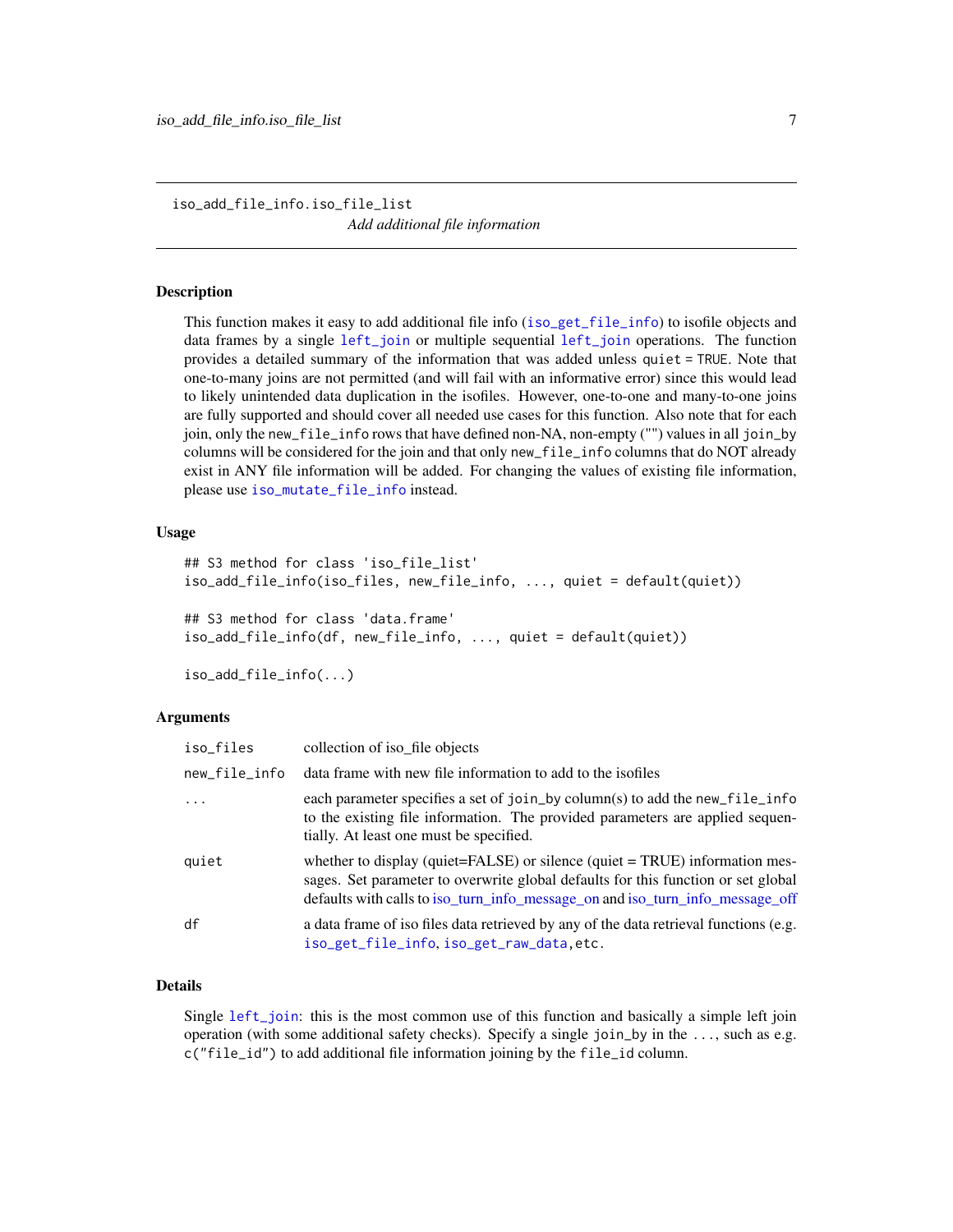<span id="page-7-0"></span>Multiple sequential [left\\_join](#page-0-0): this use case is for applying a set of increasingly more specific join\_by rules. For example, ... = c("Identifier 1","Identifier 2"),c("file\_id") would serve to first add one set of new file information for all isofiles based on their Identifier 1 and Identifier 2 columns and then overwrite the new information with more specific details for a subset of isofiles based on their file\_id column, all based on a single overview new\_file\_info data frame. Basically, each set of join\_by conditions specified in ... must describe a valid [left\\_join](#page-0-0) join\_by parameter to merge the new\_file\_info with the existing file info. Each set of new\_file\_info data can overwrite the previous join\_by matches such that the last set of join\_by column(s) provided in ... will overwrite all previous matches for which it applies, even if they have already been a match for a previous column.

#### Value

the original iso files or data frame with the new file info added in.

#### See Also

Other file\_info operations: [iso\\_filter\\_files\(](#page-15-1)), [iso\\_mutate\\_file\\_info\(](#page-35-1)), [iso\\_parse\\_file\\_info\(](#page-36-1)), [iso\\_rename\\_file\\_info\(](#page-48-1)), [iso\\_select\\_file\\_info\(](#page-53-1)), [iso\\_set\\_file\\_root\(](#page-55-1))

<span id="page-7-1"></span>

iso\_caching *Turn caching on/off*

#### Description

These functions turn caching of data files (and reading from cache) on/off in all subsequent isoread calls by changing the global settings for the cache parameter. Can be called stand alone or within a pipeline.

#### Usage

```
iso_turn_reader_caching_on(data = NULL)
```

```
iso_turn_reader_caching_off(data = NULL)
```
#### Arguments

data a data frame - returned invisibly as is if provided (e.g. in the middle of a pipeline)

#### See Also

Other settings functions: [iso\\_get\\_default\\_reader\\_parameters\(](#page-22-2)), [iso\\_info\\_messages](#page-31-1), [iso\\_set\\_default\\_read\\_parameters\(](#page-54-1))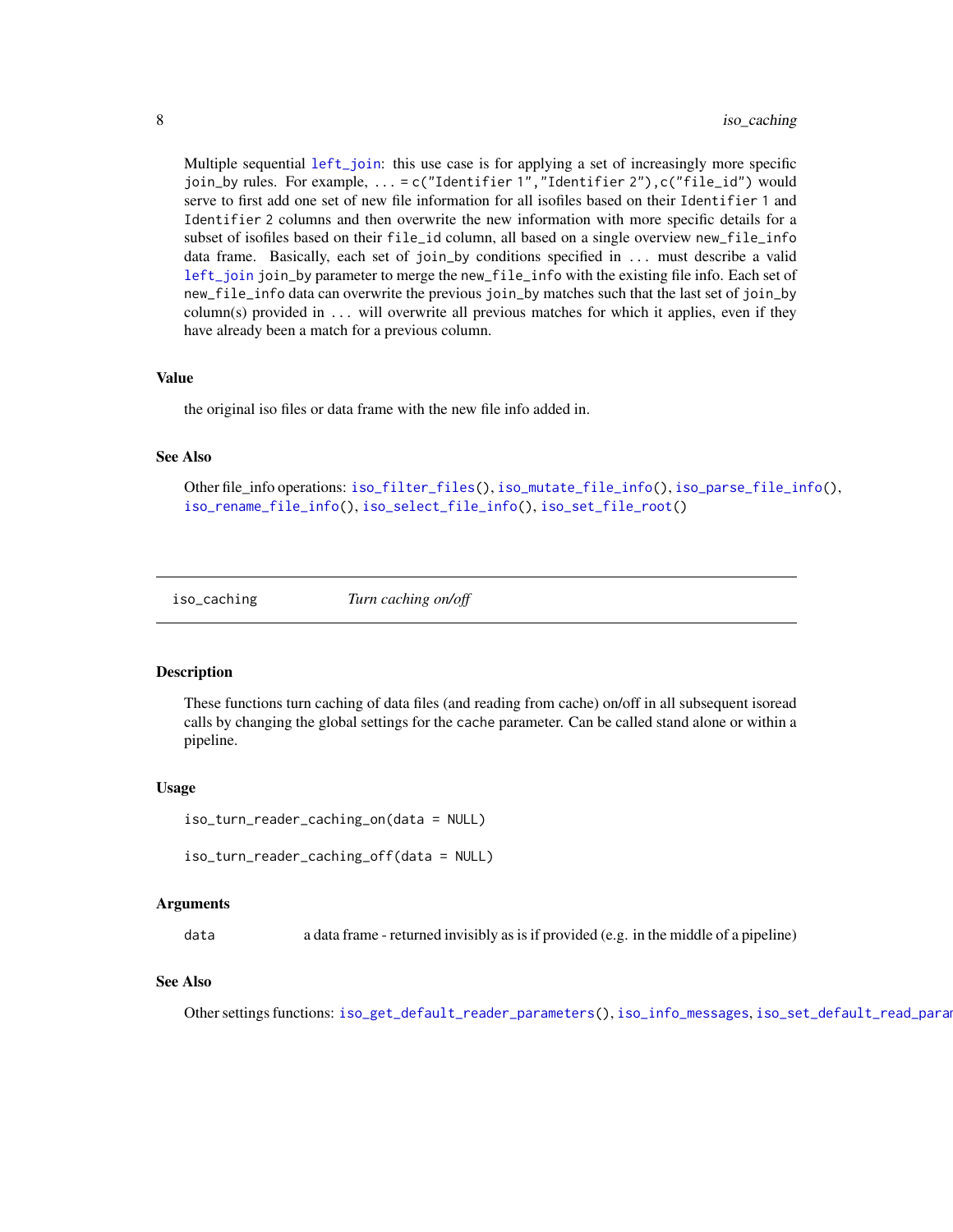<span id="page-8-0"></span>iso\_calculate\_ratios *moved to isoprocessor*

#### Description

moved to isoprocessor

#### Usage

iso\_calculate\_ratios(...)

## Arguments

... deprecated

iso\_cleanup\_reader\_cache

*Cleanup cached files*

# Description

Removes all cached files.

#### Usage

```
iso_cleanup_reader_cache(all = FALSE)
```
## Arguments

all deprecated

iso\_convert\_signals *moved to isoprocessor*

## Description

moved to isoprocessor

#### Usage

iso\_convert\_signals(...)

#### Arguments

... deprecated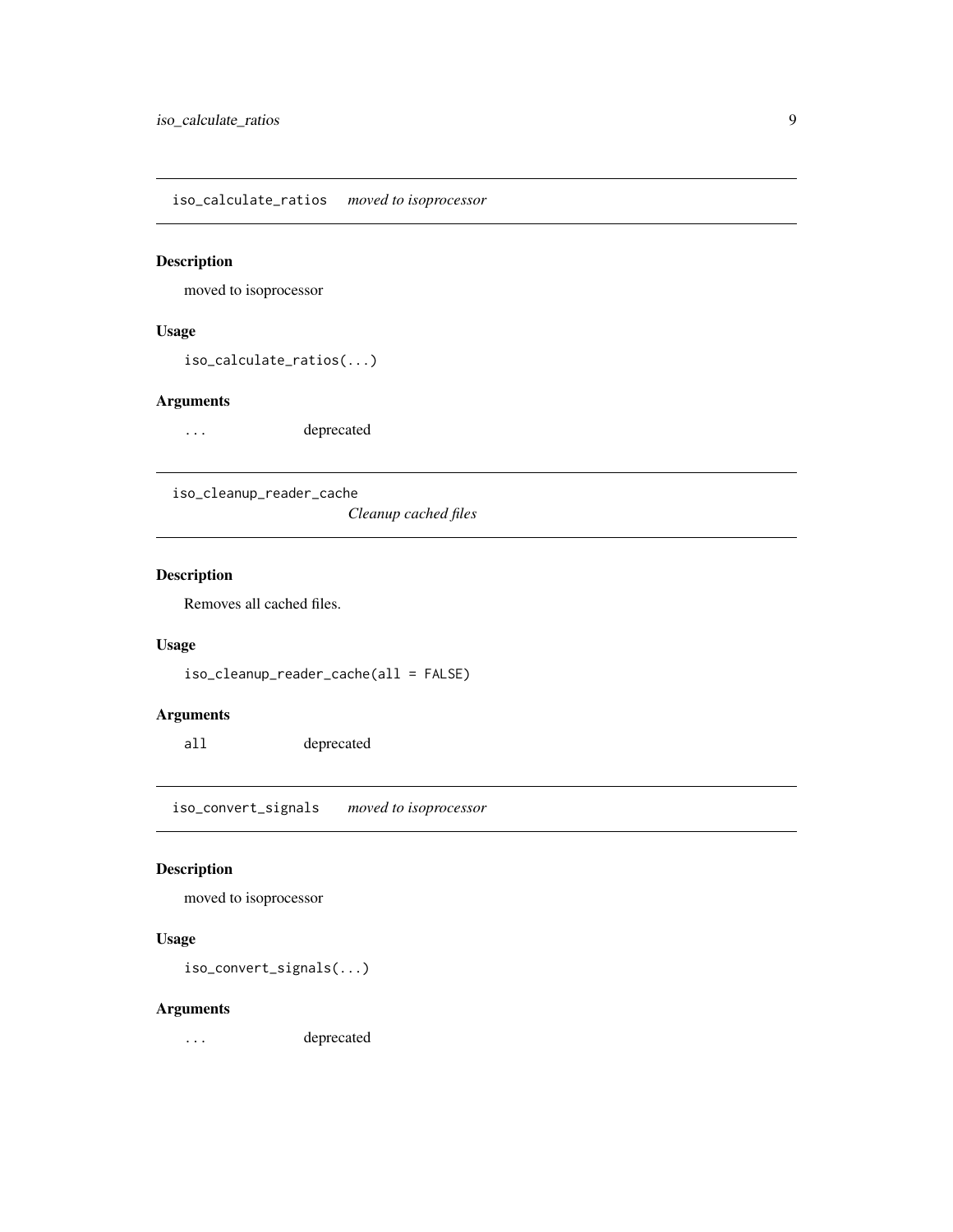<span id="page-9-0"></span>iso\_convert\_time *moved to isoprocessor*

#### Description

moved to isoprocessor

#### Usage

iso\_convert\_time(...)

## Arguments

... deprecated

iso\_debug\_mode *Debugging functions*

## <span id="page-9-1"></span>Description

For troubleshooting. Not exported.

# Usage

iso\_turn\_debug\_on(data = NULL, catch\_errors = TRUE, cache = FALSE)

iso\_turn\_debug\_off(data = NULL)

set\_read\_file\_event\_expr(event\_expr = NULL)

```
set_finish_file_event_expr(event_expr = NULL)
```

| data         | a data frame - returned invisibly as is if provided (e.g. in the middle of a pipeline)                                                           |
|--------------|--------------------------------------------------------------------------------------------------------------------------------------------------|
| catch_errors | whether to still catch errors in debug mode or whether to throw them                                                                             |
| cache        | whether to cache or read anything from cache                                                                                                     |
| event_expr   | an expression to evaluate in the context of reading individual iso files (evaluated<br>in the local environment at the beginning of a file read) |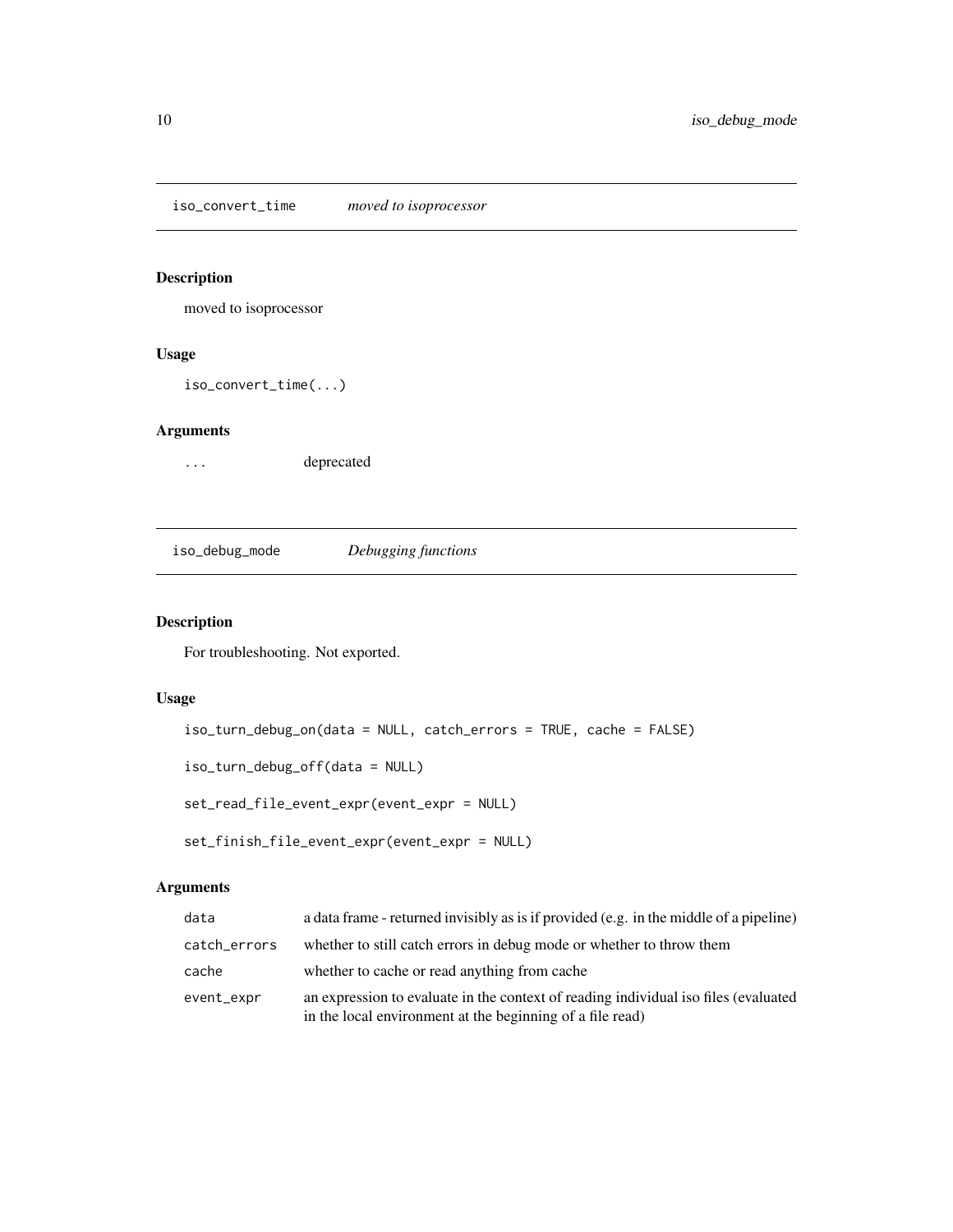## <span id="page-10-2"></span><span id="page-10-0"></span>**Description**

Helper function to expand the provided paths to find data files in folders and subfolders that match any of the specified extensions. Filepaths will be kept as is, only folders will be expanded. Note that this function is rarely called directly. It is used automatically by [iso\\_read\\_dual\\_inlet](#page-41-1) and [iso\\_read\\_continuous\\_flow](#page-39-1) to identify files of interest based on the file paths provided.

#### Usage

```
iso<sub>expand</sub> paths(path, extensions = c(), root = ".")
```
#### Arguments

| path       | vector of file/folder paths, mixed relative and absolute paths are allowed.                                                                                                                                                                                                                                                                      |
|------------|--------------------------------------------------------------------------------------------------------------------------------------------------------------------------------------------------------------------------------------------------------------------------------------------------------------------------------------------------|
| extensions | which extensions to look for? (with or without leading). This is typically one<br>or more of the extensions listed by iso_get_supported_file_types                                                                                                                                                                                               |
| root       | root directory for the isofiles. Can be relative to the current working directory<br>(e.g. "data") or an absolute path on the file system (e.g. "/Users/" or<br>" $C$ :/Data/"). The default is the current working directory ("."). Can be<br>supplied as a vector of same length as the provided paths if the paths have dif-<br>ferent roots. |

#### Value

data frame with columns root (root as provided) and path of all the found files.

#### See Also

Other file system functions: [iso\\_find\\_absolute\\_path\\_roots\(](#page-16-1)), [iso\\_root\\_paths\(](#page-51-1)), [iso\\_shorten\\_relative\\_paths\(](#page-56-1))

<span id="page-10-1"></span>iso\_export\_to\_excel *Export data to Excel*

## Description

This function exports the passed in iso\_files to Excel. The different kinds of data (raw data, file info, methods info, etc.) are exported to separate tabs within the excel file. Use the various include\_... parameters to specify what information to include. Note that in rare instances where vectorized data columns exist in the file information (e.g. measurement\_info), they are concatenated with ', ' in the excel export.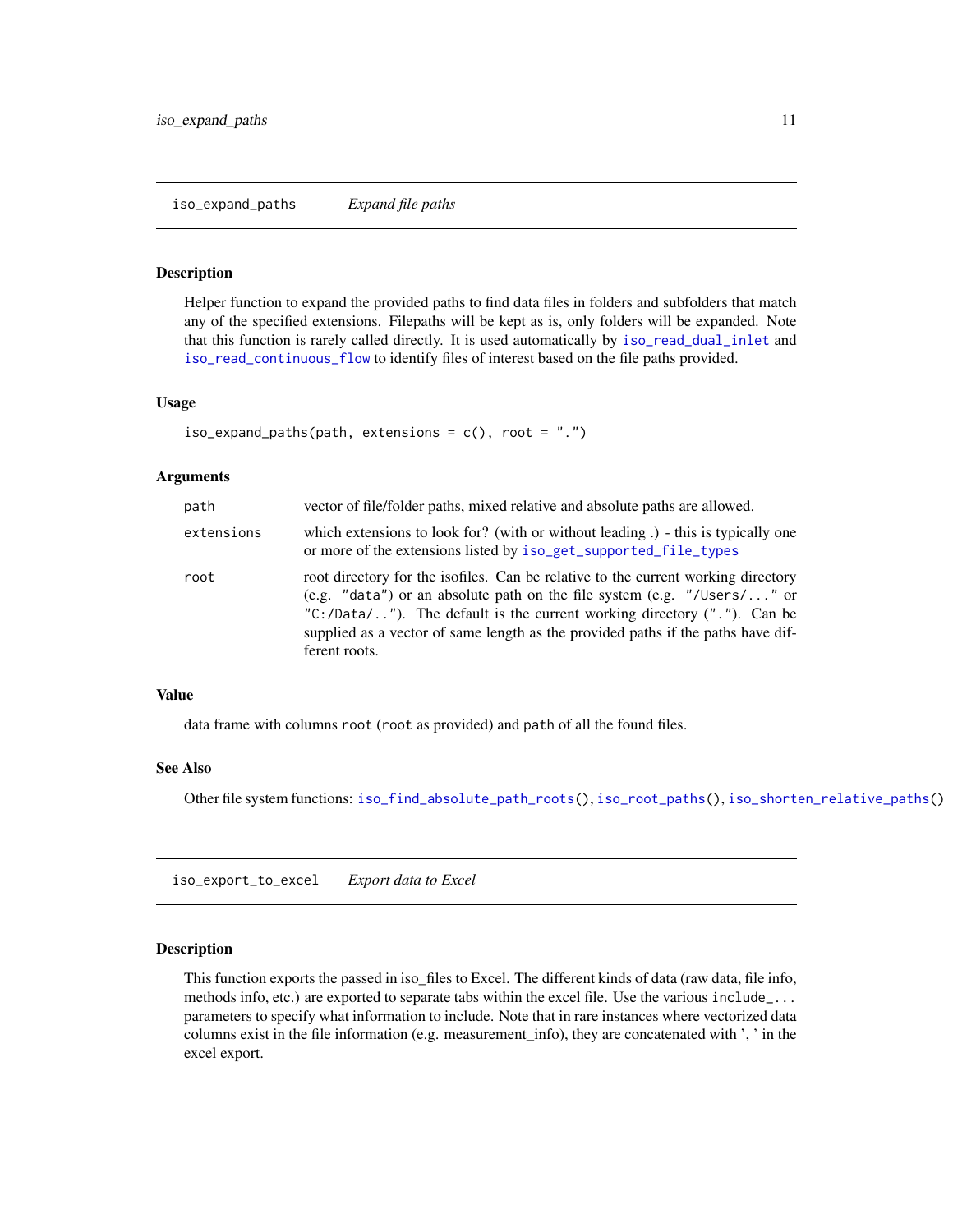# Usage

```
iso_export_to_excel(
  iso_files,
 filepath,
  include_file_info = everything(),
  include_raw_data = everything(),
  include_standards = !!enexpr(include_method_info),
  include_resistors = !!enquo(include_method_info),
  include_vendor_data_table = everything(),
  include_problems = everything(),
 with_explicit_units = FALSE,
  include_method_info = everything(),
 with_ratios = NULL,
 quiet = default(quiet)
)
```

| iso_files                 | collection of iso_file objects                                                                                                                                                                                                                                                                                                                                                                                                                                            |
|---------------------------|---------------------------------------------------------------------------------------------------------------------------------------------------------------------------------------------------------------------------------------------------------------------------------------------------------------------------------------------------------------------------------------------------------------------------------------------------------------------------|
| filepath                  | the path (folder and filename) to the export file. The correct file extension is<br>automatically added if not already in the filename, i.e. filename can be provided<br>with or without extension.                                                                                                                                                                                                                                                                       |
| include_file_info         |                                                                                                                                                                                                                                                                                                                                                                                                                                                                           |
|                           | which file information to include (see iso_get_file_info). Use $c(\ldots)$ to<br>select multiple, supports all select syntax including renaming columns.                                                                                                                                                                                                                                                                                                                  |
| include_raw_data          |                                                                                                                                                                                                                                                                                                                                                                                                                                                                           |
|                           | which columns from the raw data to include. Use $c(\ldots)$ to select multiple<br>columns, supports all select syntax including renaming columns. Includes all<br>columns by default. Set to NULL to include no raw data.                                                                                                                                                                                                                                                 |
| include_standards         |                                                                                                                                                                                                                                                                                                                                                                                                                                                                           |
|                           | which columns from the standards info to include. Use $c(\ldots)$ to select multiple<br>columns, supports all select syntax including renaming columns. By default,<br>everything is included (both standards and ratios). To omit the ratios, change to<br>select = file_id: reference. Set to NULL to include no standards info.                                                                                                                                        |
| include_resistors         |                                                                                                                                                                                                                                                                                                                                                                                                                                                                           |
|                           | which columns from the resistors info to include. Use $c(\ldots)$ to select multiple<br>columns, supports all select syntax including renaming columns. Includes all<br>columns by default. Set to NULL to include no resistors info.                                                                                                                                                                                                                                     |
| include_vendor_data_table |                                                                                                                                                                                                                                                                                                                                                                                                                                                                           |
|                           | which columns from the vendor data table to include. Use $c(\ldots)$ to select mul-<br>tiple columns, supports all select syntax including renaming columns. Includes<br>all columns by default. Set parameter with_explicit_units = TRUE to make<br>column units explicit (keep in mind that this will require specific include_vendor_data_table<br>column selections to reflect the column names including the units). Set to NULL<br>to include no vendor data table. |
| include_problems          |                                                                                                                                                                                                                                                                                                                                                                                                                                                                           |
|                           | which columns from problems to include. Use $c(\ldots)$ to select multiple columns,<br>supports all select syntax including renaming columns. Includes none of the read                                                                                                                                                                                                                                                                                                   |
|                           |                                                                                                                                                                                                                                                                                                                                                                                                                                                                           |

<span id="page-11-0"></span>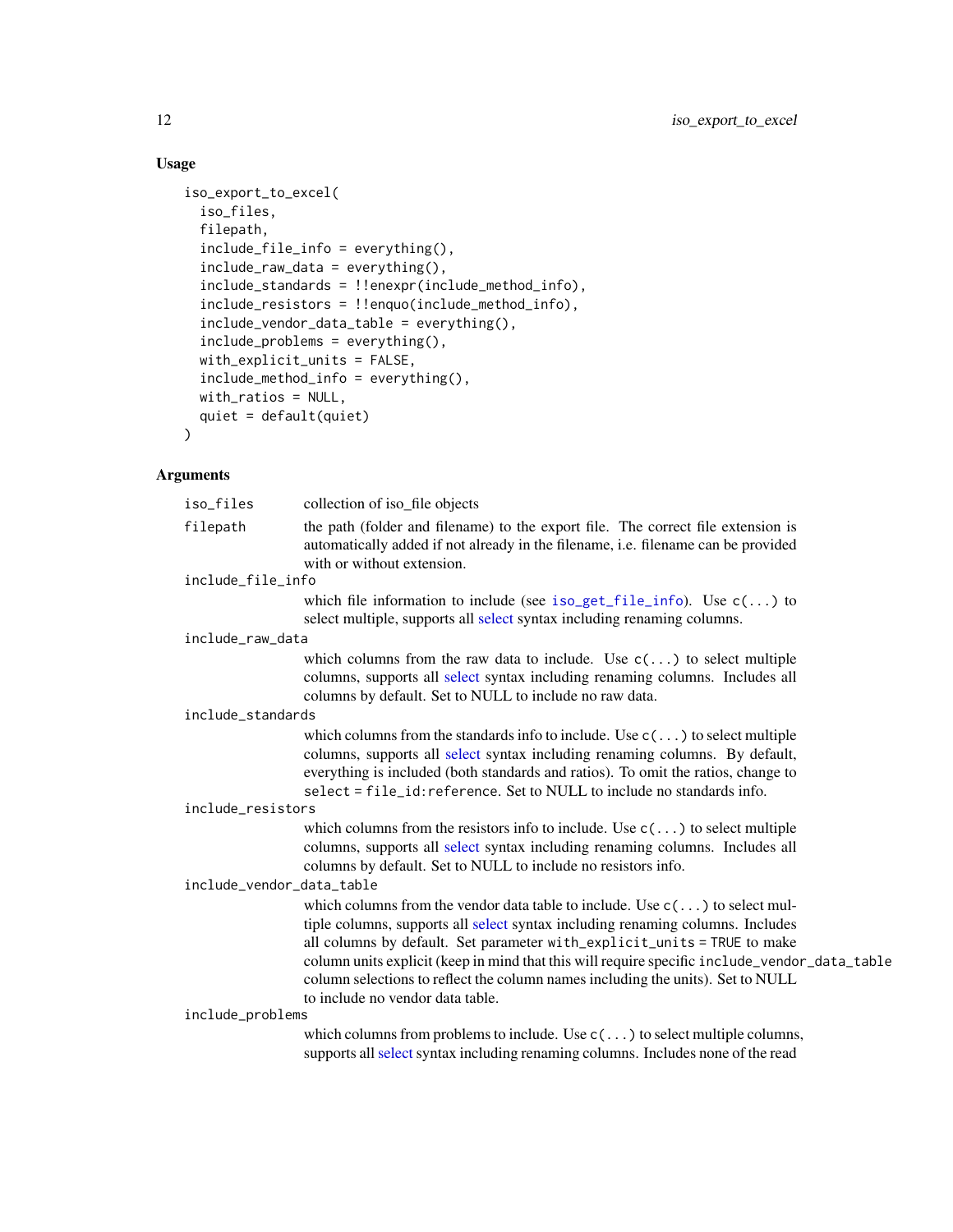<span id="page-12-0"></span>

|                     | problems by default. Set to include_problems = everything() to include all<br>columns.                                                                                                                                                            |  |  |  |
|---------------------|---------------------------------------------------------------------------------------------------------------------------------------------------------------------------------------------------------------------------------------------------|--|--|--|
| with_explicit_units |                                                                                                                                                                                                                                                   |  |  |  |
|                     | whether to include units in the column headers of the returned data frame instead<br>of the column data types (see iso_double_with_units). Note that any select<br>conditions have to refer to the column names including the full units.         |  |  |  |
| include_method_info |                                                                                                                                                                                                                                                   |  |  |  |
|                     | deprecated in favor of the more specific include_standards and include_resistors                                                                                                                                                                  |  |  |  |
| with_ratios         | deprecated, please use the select parameter to explicitly include or exclude<br>ratio columns                                                                                                                                                     |  |  |  |
| quiet               | whether to display (quiet=FALSE) or silence (quiet = TRUE) information mes-<br>sages. Set parameter to overwrite global defaults for this function or set global<br>defaults with calls to iso_turn_info_message_on and iso_turn_info_message_off |  |  |  |

#### Value

returns the iso\_files object invisibly for use in pipelines

#### See Also

Other export functions: [iso\\_export\\_to\\_feather\(](#page-12-1)), [iso\\_export\\_to\\_rda\(](#page-14-1)), [iso\\_save\(](#page-52-1))

<span id="page-12-1"></span>iso\_export\_to\_feather *Export to feather*

# **Description**

This function exports the passed in iso\_files to the Python and R shared feather file format. The different kinds of data (raw data, file info, methods info, etc.) are exported to separate feather files that are saved with the provided filepath\_prefix as prefix. All are only exported if the corresponding include\_ parameter is set to TRUE and only for data types for which this type of data is available and was read (see [iso\\_read\\_dual\\_inlet](#page-41-1), [iso\\_read\\_continuous\\_flow](#page-39-1) for details on read parameters). Note that in rare instances where vectorized data columns exist in the file information (e.g. measurement\_info), they are concatenated with ', ' in feather output.

```
iso_export_to_feather(
  iso_files,
  filepath_prefix,
  include_file_info = everything(),
  include_raw_data = everything(),
  include_standards = !!enexpr(include_method_info),
  include_resistors = !!enquo(include_method_info),
  include_vendor_data_table = everything(),
  include_problems = everything(),
```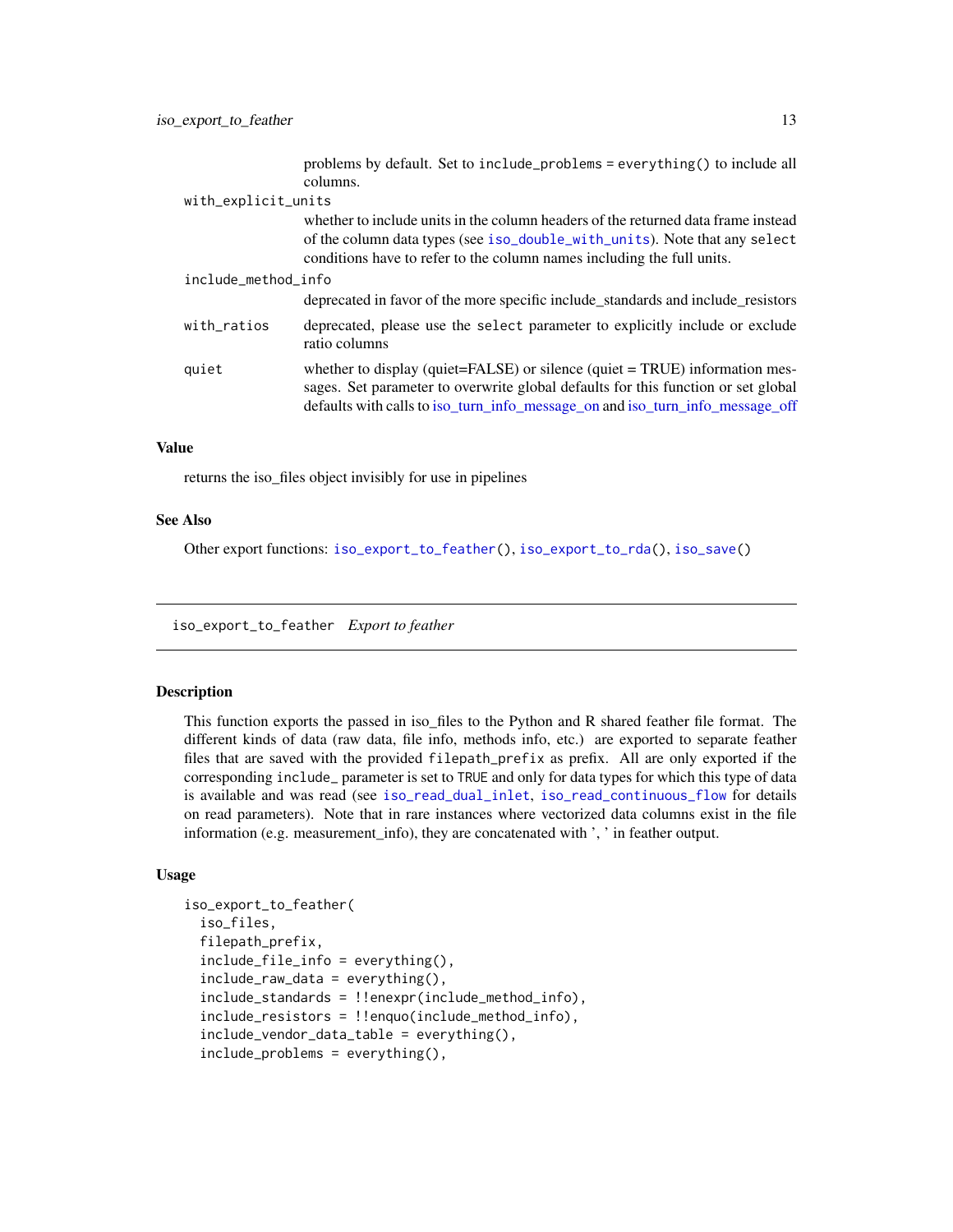```
with_explicit_units = FALSE,
  include_method_info = everything(),
  quiet = default(quiet)\lambda
```
#### **Arguments**

iso\_files collection of iso\_file objects

filepath\_prefix

what to use as the prefix for the feather file names (e.g. name of the data collection or current date)

include\_file\_info

which file information to include (see [iso\\_get\\_file\\_info](#page-22-1)). Use  $c(\ldots)$  to select multiple, supports all [select](#page-0-0) syntax including renaming columns.

#### include\_raw\_data

which columns from the raw data to include. Use  $c(\ldots)$  to select multiple columns, supports all [select](#page-0-0) syntax including renaming columns. Includes all columns by default. Set to NULL to include no raw data.

```
include_standards
```
which columns from the standards info to include. Use  $c(\ldots)$  to select multiple columns, supports all [select](#page-0-0) syntax including renaming columns. By default, everything is included (both standards and ratios). To omit the ratios, change to select  $=$  file id: reference. Set to NULL to include no standards info.

#### include\_resistors

which columns from the resistors info to include. Use  $c(\ldots)$  to select multiple columns, supports all [select](#page-0-0) syntax including renaming columns. Includes all columns by default. Set to NULL to include no resistors info.

#### include\_vendor\_data\_table

which columns from the vendor data table to include. Use  $c(\ldots)$  to select multiple columns, supports all [select](#page-0-0) syntax including renaming columns. Includes all columns by default. Set parameter with\_explicit\_units = TRUE to make column units explicit (keep in mind that this will require specific include\_vendor\_data\_table column selections to reflect the column names including the units). Set to NULL to include no vendor data table.

#### include\_problems

which columns from problems to include. Use  $c(\ldots)$  to select multiple columns, supports all [select](#page-0-0) syntax including renaming columns. Includes none of the read problems by default. Set to include\_problems = everything() to include all columns.

```
with_explicit_units
```
whether to include units in the column headers of the returned data frame instead of the column data types (see [iso\\_double\\_with\\_units](#page-57-1)). Note that any select conditions have to refer to the column names including the full units.

# include\_method\_info

deprecated in favor of the more specific include\_standards and include\_resistors

quiet whether to display (quiet=FALSE) or silence (quiet = TRUE) information messages. Set parameter to overwrite global defaults for this function or set global defaults with calls to [iso\\_turn\\_info\\_message\\_on](#page-31-1) and [iso\\_turn\\_info\\_message\\_off](#page-31-1)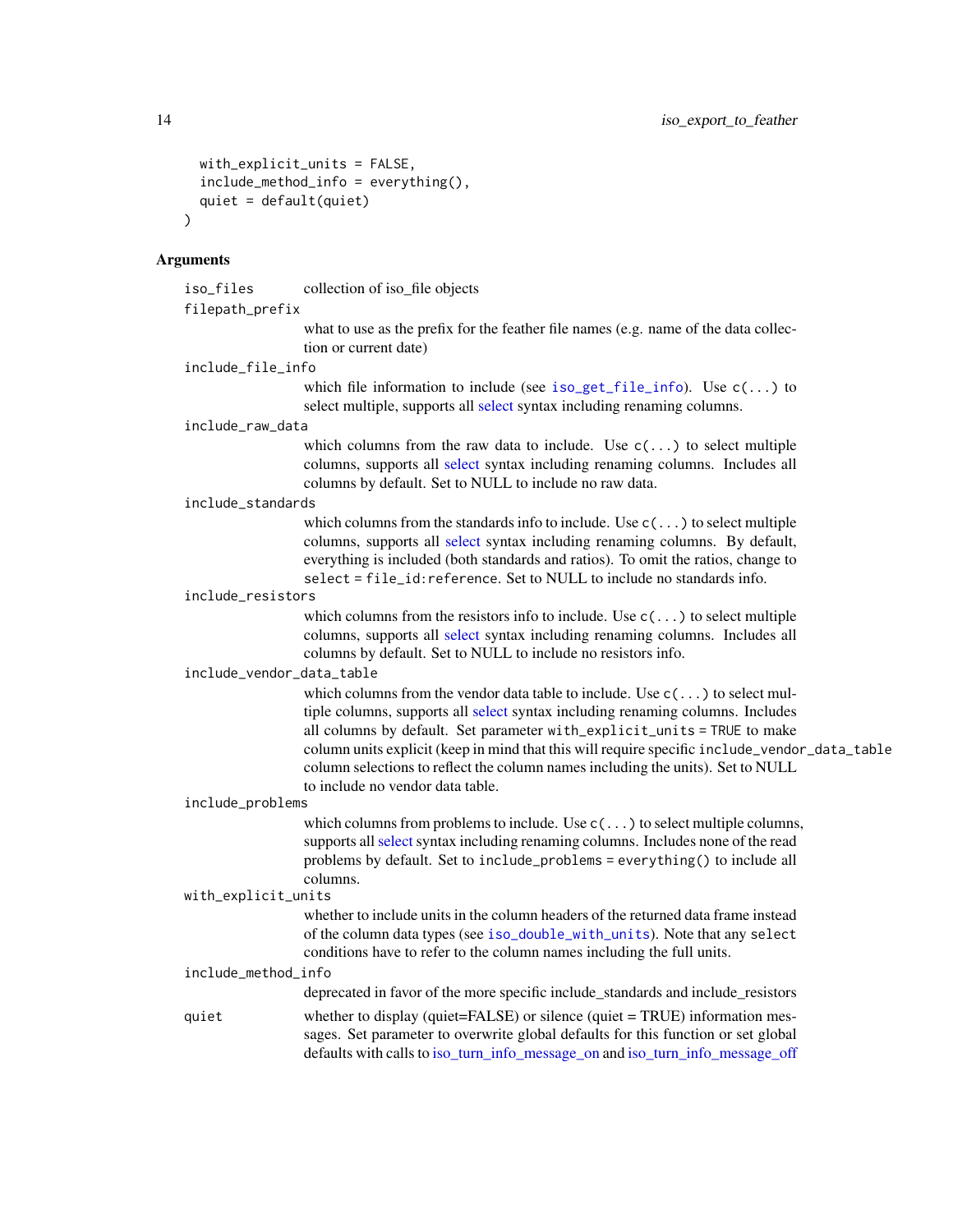<span id="page-14-0"></span>iso\_export\_to\_rda 15

# Value

returns the iso\_files object invisibly for use in pipelines

#### See Also

Other export functions: [iso\\_export\\_to\\_excel\(](#page-10-1)), [iso\\_export\\_to\\_rda\(](#page-14-1)), [iso\\_save\(](#page-52-1))

<span id="page-14-1"></span>iso\_export\_to\_rda *Export data to R Data Archive (.rda) (deprecated)*

#### Description

This function is deprecated. Please use [iso\\_save](#page-52-1) instead to save collections of isofiles.

#### Usage

```
iso_export_to_rda(iso_files, filepath, quiet = default(quiet))
```
#### Arguments

| iso_files | collection of iso_file objects                                                                                                                                                                                                                    |
|-----------|---------------------------------------------------------------------------------------------------------------------------------------------------------------------------------------------------------------------------------------------------|
| filepath  | the path (folder and filename) to the export file. The correct file extension is<br>automatically added if not already in the filename, <i>i.e.</i> filename can be provided<br>with or without extension.                                        |
| quiet     | whether to display (quiet=FALSE) or silence (quiet = TRUE) information mes-<br>sages. Set parameter to overwrite global defaults for this function or set global<br>defaults with calls to iso_turn_info_message_on and iso_turn_info_message_off |

#### Value

returns the iso\_files object invisibly for use in pipelines

#### See Also

Other export functions: [iso\\_export\\_to\\_excel\(](#page-10-1)), [iso\\_export\\_to\\_feather\(](#page-12-1)), [iso\\_save\(](#page-52-1))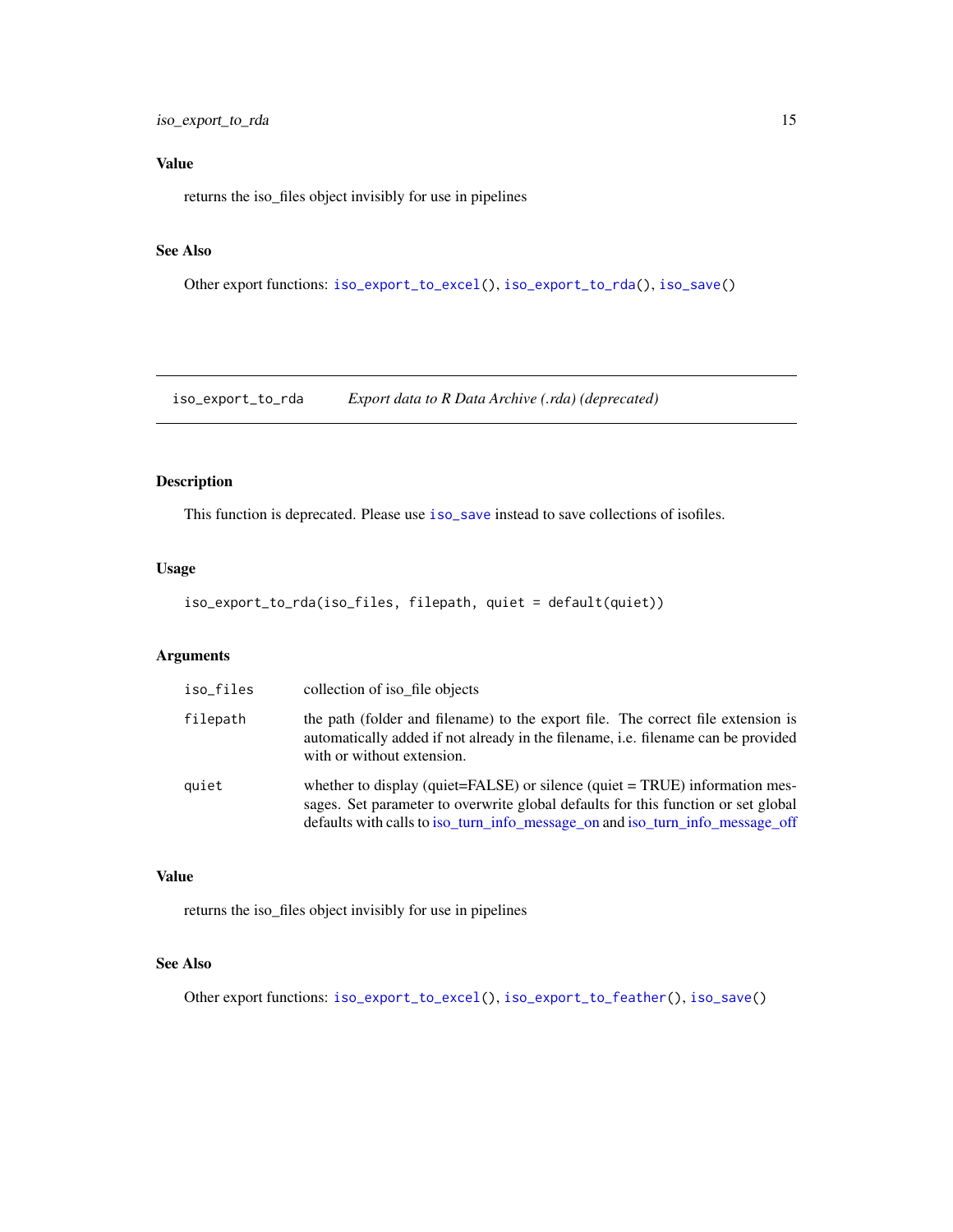<span id="page-15-1"></span><span id="page-15-0"></span>iso\_filter\_files *Filter iso\_files*

#### **Description**

Filter for specific isofiles using file info columns ([iso\\_get\\_file\\_info](#page-22-1)). Works just like dplyr's [filter](#page-0-0) except that it provides the user with some information on what has been filtered. Returns NULL if none of the isofiles' file info matches the filter criteria. You can also use [filter](#page-0-0) directly to filter collections of iso\_file objects.

#### Usage

```
iso_filter_files(iso_files, ..., quiet = default(quiet))
```
#### Arguments

| iso_files               | collection of iso file objects                                                                                                                                                                                                                           |
|-------------------------|----------------------------------------------------------------------------------------------------------------------------------------------------------------------------------------------------------------------------------------------------------|
| $\cdot$ $\cdot$ $\cdot$ | dplyr-style filter conditions applied based on each file's file_info (see iso_get_file_info)                                                                                                                                                             |
| quiet                   | whether to display (quiet= $FALSE$ ) or silence (quiet = $TRUE$ ) information mes-<br>sages. Set parameter to overwrite global defaults for this function or set global<br>defaults with calls to iso turn info message on and iso turn info message off |

#### See Also

```
Other file_info operations: iso_add_file_info.iso_file_list(), iso_mutate_file_info(),
iso_parse_file_info(), iso_rename_file_info(), iso_select_file_info(), iso_set_file_root()
```
<span id="page-15-2"></span>iso\_filter\_files\_with\_problems *Filter out problematic files*

# Description

Use this function to filter out files that have encountered problems, either errors, warnings or both and returns the remaining iso\_files. For additional functions available to check for and deal with problems, see the [iso\\_problem\\_functions.](#page-38-1)

```
iso_filter_files_with_problems(
  iso_files,
  remove_files_with_errors = TRUE,
  remove_files_with_warnings = FALSE,
  quiet = default(quiet)
)
```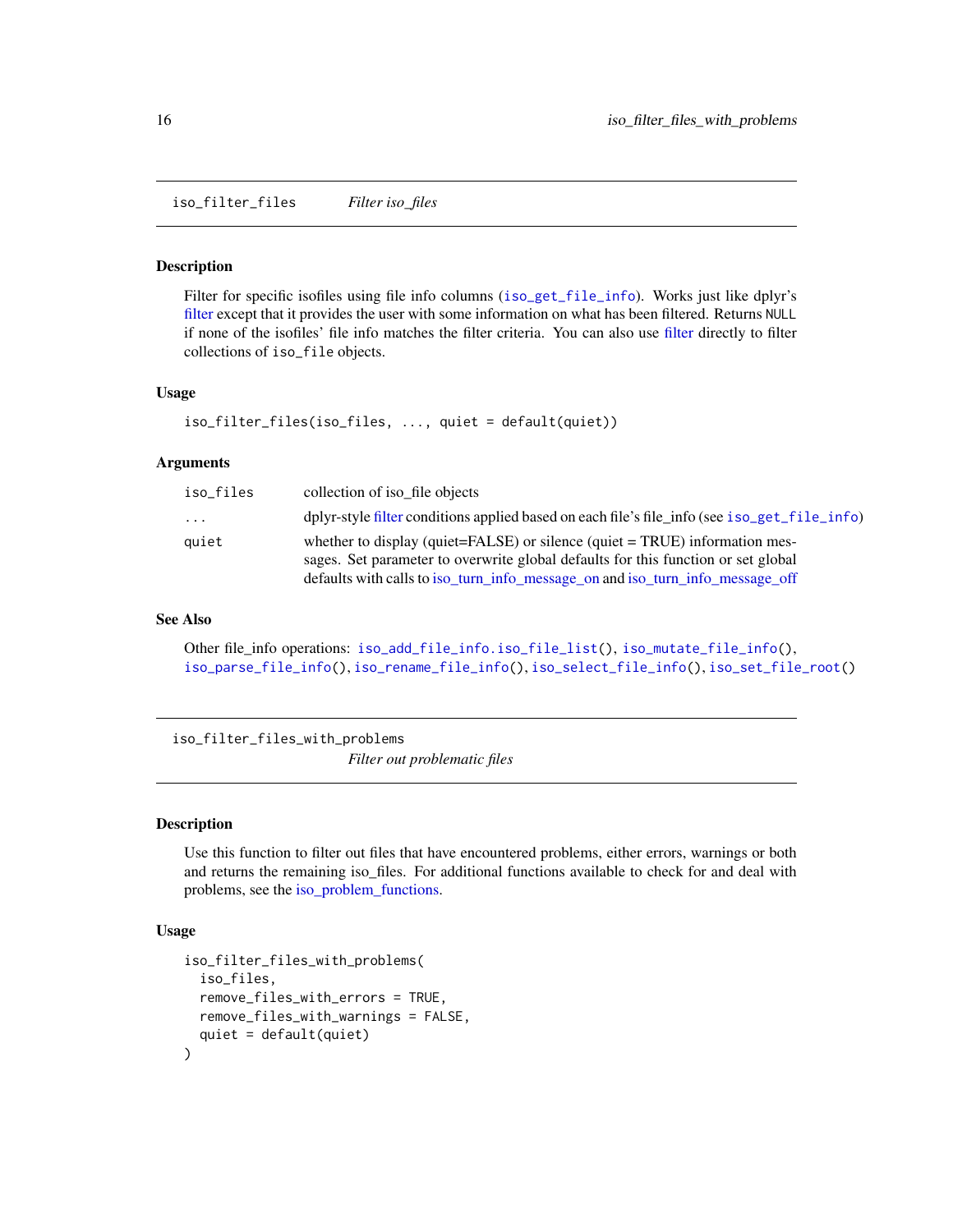#### <span id="page-16-0"></span>**Arguments**

| iso_files                  | collection of iso file objects                                                                                                                                                                                                                    |
|----------------------------|---------------------------------------------------------------------------------------------------------------------------------------------------------------------------------------------------------------------------------------------------|
| remove_files_with_errors   |                                                                                                                                                                                                                                                   |
|                            | whether to remove files with errors (default is TRUE)                                                                                                                                                                                             |
| remove_files_with_warnings |                                                                                                                                                                                                                                                   |
|                            | whether to remove files with warnings (default is FALSE)                                                                                                                                                                                          |
| quiet                      | whether to display (quiet=FALSE) or silence (quiet = TRUE) information mes-<br>sages. Set parameter to overwrite global defaults for this function or set global<br>defaults with calls to iso_turn_info_message_on and iso_turn_info_message_off |

#### See Also

Other problem functions: [iso\\_get\\_problems\\_summary\(](#page-24-2)), [iso\\_get\\_problems\(](#page-23-1)), [iso\\_has\\_problems\(](#page-31-2)), [iso\\_problem\\_functions](#page-38-1)

<span id="page-16-1"></span>iso\_find\_absolute\_path\_roots

*Find roots for absolute paths*

#### Description

Helper function to find the roots of absolute paths. Tries to put absolute paths into the context of the relative root. For those that this is not possible (because they are not in fact a sub-path of the relative roots), identifies the greatest common denominator for absolute paths as their root. Does not change relative paths but does check whether they do exist if check\_existence = TRUE (the default). To modify relative paths, use [iso\\_shorten\\_relative\\_paths](#page-56-1) prior to calling this function.

#### Usage

```
iso_find_absolute_path_roots(path, root = ".", check_existence = TRUE)
```
#### **Arguments**

| path            | vector of file/folder paths, mixed relative and absolute paths are allowed.                                                                                                                                                                                                                                                                      |
|-----------------|--------------------------------------------------------------------------------------------------------------------------------------------------------------------------------------------------------------------------------------------------------------------------------------------------------------------------------------------------|
| root            | root directory for the isofiles. Can be relative to the current working directory<br>(e.g. "data") or an absolute path on the file system (e.g. "/Users/" or<br>" $C$ :/Data/"). The default is the current working directory ("."). Can be<br>supplied as a vector of same length as the provided paths if the paths have dif-<br>ferent roots. |
| check_existence |                                                                                                                                                                                                                                                                                                                                                  |

whether to check for the existence of the paths

#### Value

a data frame with the root directories and paths relative to the root - order of input paths is preserved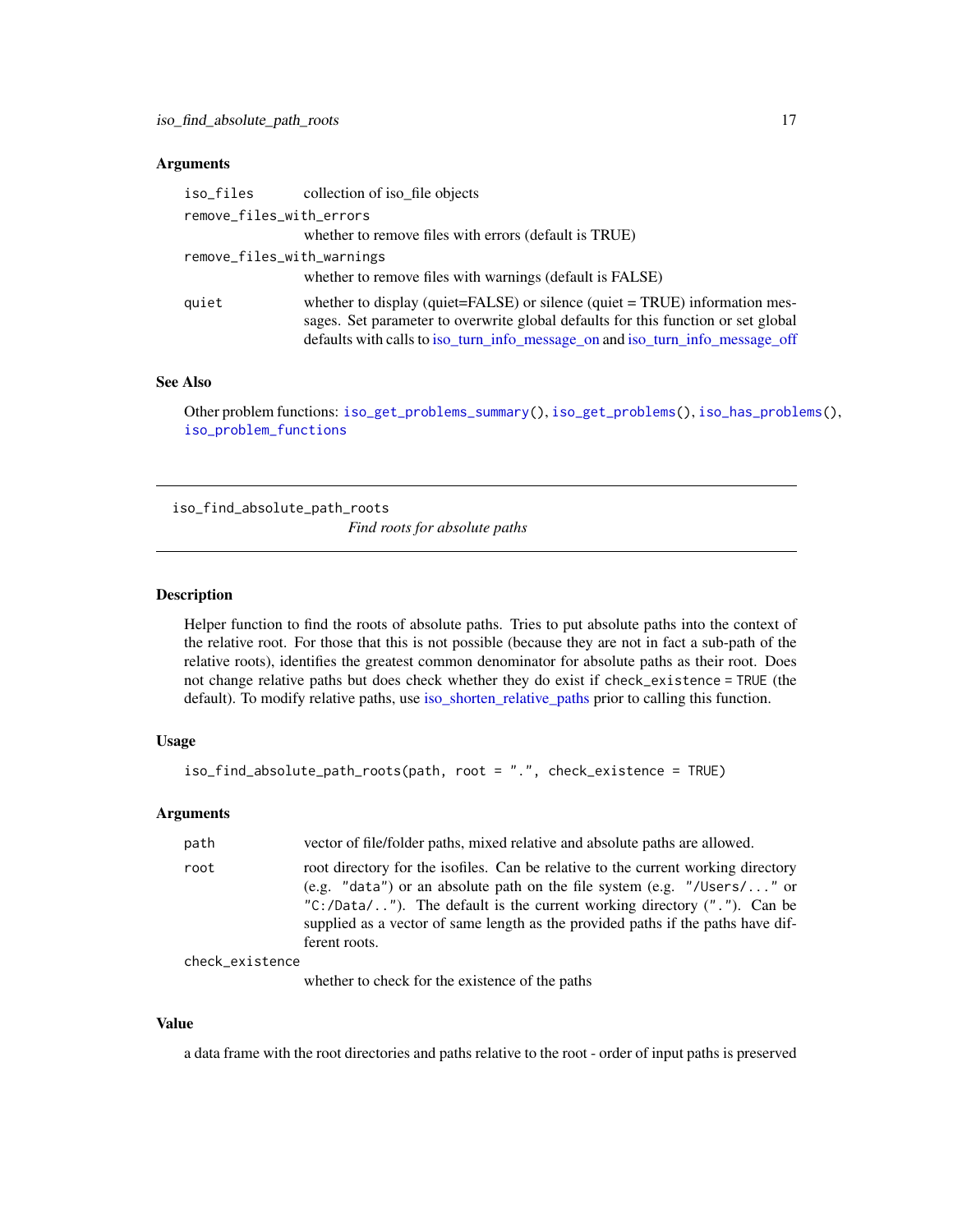#### <span id="page-17-0"></span>See Also

Other file system functions: [iso\\_expand\\_paths\(](#page-10-2)), [iso\\_root\\_paths\(](#page-51-1)), [iso\\_shorten\\_relative\\_paths\(](#page-56-1))

iso\_format *Format values*

# Description

Convenience function to easily format and concatenate text and numeric values. Can be used with any test and number data. Automatically detects [iso\\_with\\_units](#page-57-2) values and incorporates the units into the formatting.

#### Usage

```
iso_format(
  ...,
  signif = 3,
  format_names = "%s: ",
  format_units = "%s",
  replace_permil = TRUE,
  sep = "\\ n"\mathcal{L}
```
#### Arguments

| $\ddotsc$    | variable names with data. Must have the same dimensions if multiple are sup-<br>plied. Can be named to rename variable name output. Will include units in<br>output for all iso_with_units. |
|--------------|---------------------------------------------------------------------------------------------------------------------------------------------------------------------------------------------|
| signif       | number of significant digits for numbered data                                                                                                                                              |
| format_names | how to format the variable names, set to NULL to remove names                                                                                                                               |
| format_units | how to format the units from iso_double_with_units variables, set to NULL to<br>omit units                                                                                                  |
|              | replace_permil whether to replace the term 'permil' with the permil symbol (\u2030)                                                                                                         |
| sep          | separator between variables if multiple are provided in                                                                                                                                     |

#### Examples

```
x <- iso_with_units(1:5, "V")
y <- iso_with_units(1:5, "permil")
iso_format(x, y)
iso_format(amplitude = x, d13C = y)
```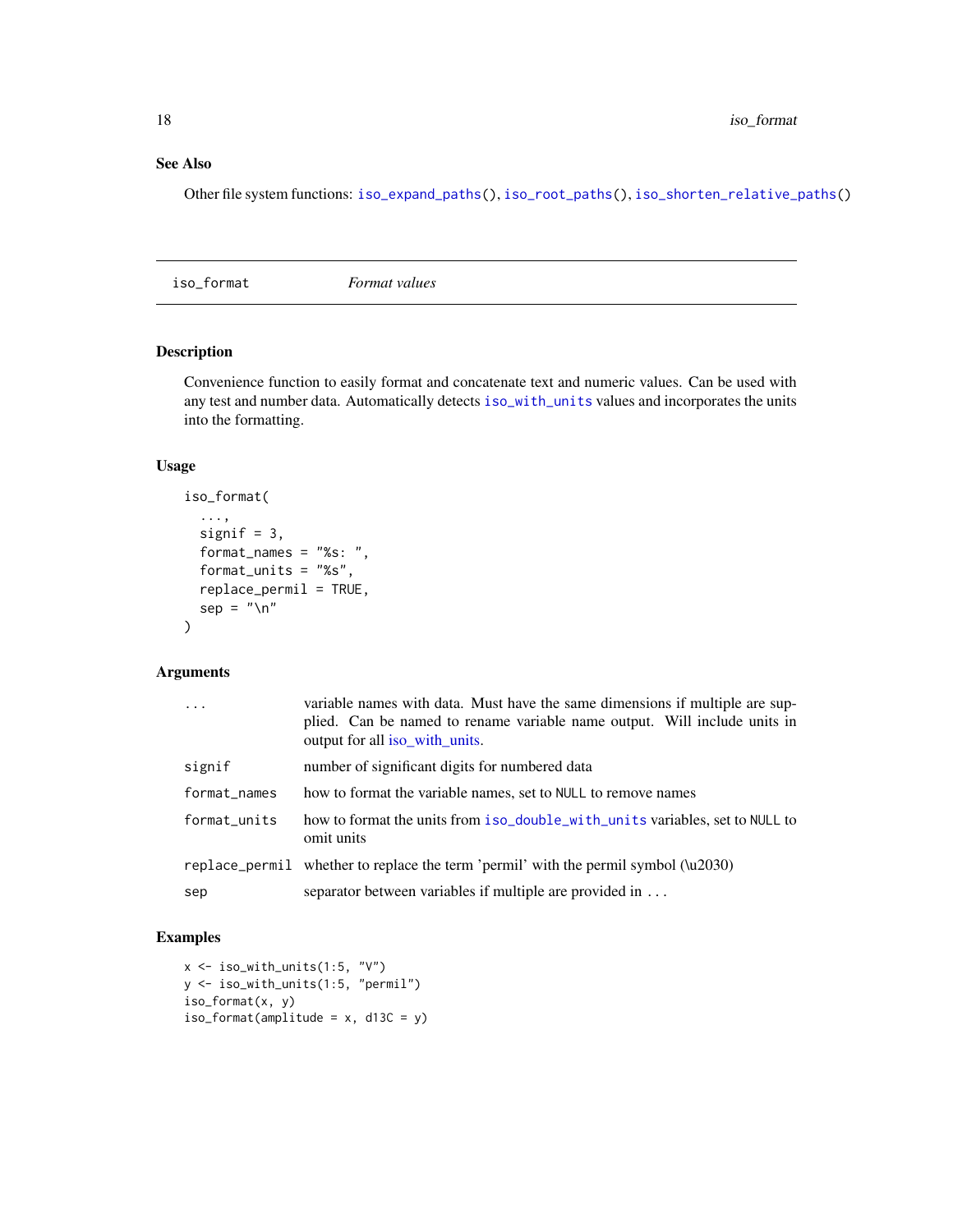#### <span id="page-18-1"></span><span id="page-18-0"></span>Description

This function aggregates all isofiles data and returns it in a large data frame with nested columns for each type of information (file\_info, raw\_data, etc.). For targeted retrieval of specific data [iso\\_get\\_raw\\_data](#page-24-1), [iso\\_get\\_file\\_info](#page-22-1), [iso\\_get\\_vendor\\_data\\_table](#page-30-1), etc. are much faster and easier to work with. This function is primarily useful for downstream processing pipelines that want to carry all information along. To [unnest](#page-0-0) any of the specific data types (e.g. raw\_data), make sure to filter first for the files that have this data type available (e.g. filter(has\_raw\_data)). Exclude specific types of information by setting its include... parameter to NULL (Note: for historical reasons, setting it to FALSE will also include the information).

#### Usage

```
iso_get_all_data(
  iso_files,
  include_file_info = everything(),
  include_{raw_data} = everything(),
  include_standards = everything(),
  include_resistors = everything(),
  include_vendor_data_table = everything(),
  include_problems = NULL,
  gather = FALSE,
  with_explicit_units = with_units,
  with_units = FALSE,
 with_ratios = NULL,
  quiet = default(quiet)
\mathcal{L}
```
#### Arguments

iso\_files collection of iso\_file objects

include\_file\_info

which file information to include (see [iso\\_get\\_file\\_info](#page-22-1)). Use  $c(\ldots)$  to [select](#page-0-0) multiple, supports all select syntax including renaming columns.

include\_raw\_data

which columns from the raw data to include. Use  $c(\ldots)$  to select multiple columns, supports all [select](#page-0-0) syntax including renaming columns. Includes all columns by default. Set to NULL to include no raw data.

include\_standards

which columns from the standards info to include. Use  $c(\ldots)$  to select multiple columns, supports all [select](#page-0-0) syntax including renaming columns. By default, everything is included (both standards and ratios). To omit the ratios, change to select = file\_id:reference. Set to NULL to include no standards info.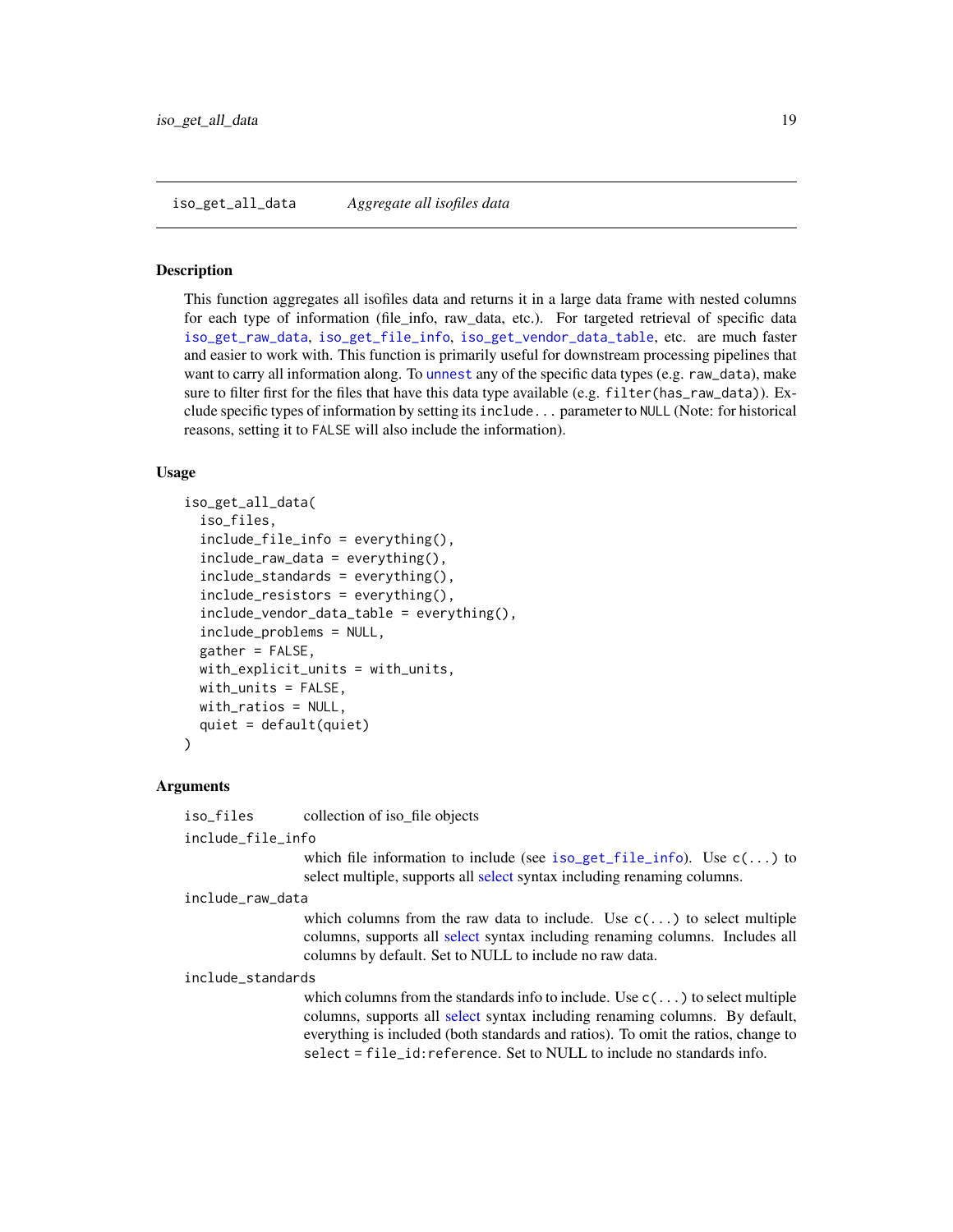<span id="page-19-0"></span>

| include_resistors         |                                                                                                                                                                                                                                                                                                                                                                                                                                                                           |  |
|---------------------------|---------------------------------------------------------------------------------------------------------------------------------------------------------------------------------------------------------------------------------------------------------------------------------------------------------------------------------------------------------------------------------------------------------------------------------------------------------------------------|--|
|                           | which columns from the resistors info to include. Use $c(\ldots)$ to select multiple<br>columns, supports all select syntax including renaming columns. Includes all<br>columns by default. Set to NULL to include no resistors info.                                                                                                                                                                                                                                     |  |
| include_vendor_data_table |                                                                                                                                                                                                                                                                                                                                                                                                                                                                           |  |
|                           | which columns from the vendor data table to include. Use $c(\ldots)$ to select mul-<br>tiple columns, supports all select syntax including renaming columns. Includes<br>all columns by default. Set parameter with_explicit_units = TRUE to make<br>column units explicit (keep in mind that this will require specific include_vendor_data_table<br>column selections to reflect the column names including the units). Set to NULL<br>to include no vendor data table. |  |
| include_problems          |                                                                                                                                                                                                                                                                                                                                                                                                                                                                           |  |
|                           | which columns from problems to include. Use $c(\ldots)$ to select multiple columns,<br>supports all select syntax including renaming columns. Includes none of the read<br>problems by default. Set to include_problems = everything() to include all<br>columns.                                                                                                                                                                                                         |  |
| gather                    | whether to gather raw data into long format (e.g. for ease of use in plotting).<br>Not that the select parameter applies to the data columns BEFORE gathering.                                                                                                                                                                                                                                                                                                            |  |
| with_explicit_units       |                                                                                                                                                                                                                                                                                                                                                                                                                                                                           |  |
|                           | whether to include units in the column headers of the returned data frame instead<br>of the column data types (see iso_double_with_units). Note that any select<br>conditions have to refer to the column names including the full units.                                                                                                                                                                                                                                 |  |
| with_units                | this parameter has been DEPRECATED with the introduction of unit-data types<br>(see iso_double_with_units) and will be removed in future versions of isore-<br>ader. Please use with_explicit_units instead if you really want columns<br>to have units explicitly in the column name. Alternatively, consider working<br>with the new implicit unit system and convert vendor data tables as needed with<br>iso_make_units_explicit and iso_make_units_implicit.         |  |

with\_ratios deprecated, please use the select parameter to explicitly include or exclude ratio columns quiet whether to display (quiet=FALSE) or silence (quiet = TRUE) information messages. Set parameter to overwrite global defaults for this function or set global defaults with calls to [iso\\_turn\\_info\\_message\\_on](#page-31-1) and [iso\\_turn\\_info\\_message\\_off](#page-31-1)

#### Value

data\_frame with file\_ids, file\_types and nested data frames for each data type (file\_info, raw\_data, vendor\_data\_table, etc.)

# See Also

Other data retrieval functions: [iso\\_get\\_bgrd\\_data\(](#page-20-1)), [iso\\_get\\_file\\_info\(](#page-22-1)), [iso\\_get\\_raw\\_data\(](#page-24-1)), [iso\\_get\\_resistors\(](#page-26-1)), [iso\\_get\\_standards\(](#page-27-1)), [iso\\_get\\_vendor\\_data\\_table\(](#page-30-1))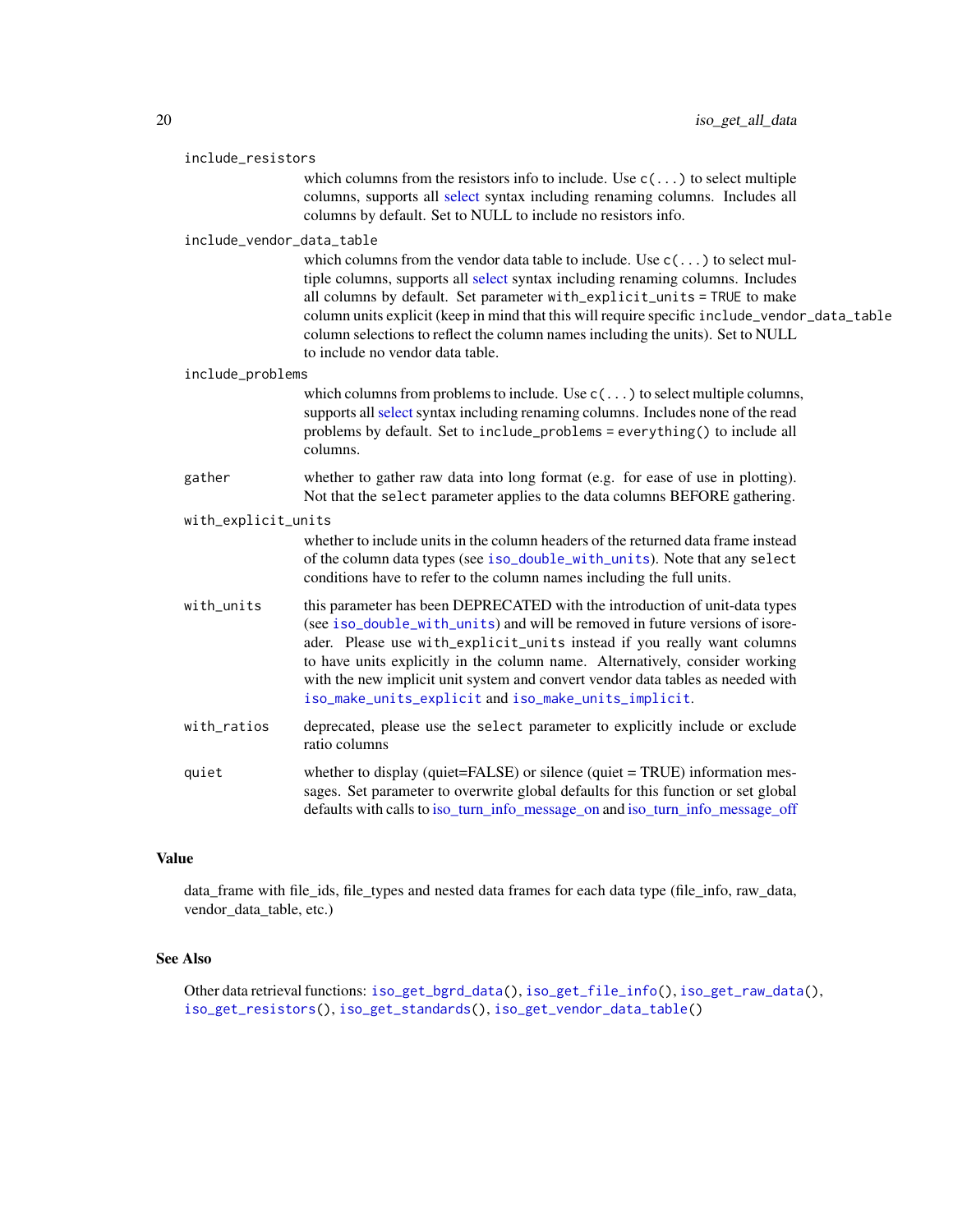## <span id="page-20-1"></span><span id="page-20-0"></span>Description

Aggregate the background data from the provided iso\_files. Can aggregate either in a wide table (for easy overview) or a gathered long table (for plotting and further data processing). The background data is only available if the iso\_files were read with parameter read\_raw\_data=TRUE.

#### Usage

```
iso_get_bgrd_data(
  iso_files,
  select = everything(),
  gather = FALSE,
  include_file_info = NULL,
  quiet = default(quiet)
)
```
#### Arguments

| iso_files         | collection of iso file objects                                                                                                                                                                                                                           |
|-------------------|----------------------------------------------------------------------------------------------------------------------------------------------------------------------------------------------------------------------------------------------------------|
| select            | which data columns to select - use $c(\ldots)$ to select multiple, supports all select<br>syntax. By default, all columns are selected.                                                                                                                  |
| gather            | whether to gather raw data into long format (e.g. for ease of use in plotting).<br>Not that the select parameter applies to the data columns BEFORE gathering.                                                                                           |
| include_file_info | which file information to include (see iso_get_file_info). Use $c(\ldots)$ to<br>select multiple, supports all select syntax including renaming columns.                                                                                                 |
| quiet             | whether to display (quiet= $FALSE$ ) or silence (quiet = $TRUE$ ) information mes-<br>sages. Set parameter to overwrite global defaults for this function or set global<br>defaults with calls to iso_turn_info_message_on and iso_turn_info_message_off |

# See Also

Other data retrieval functions: [iso\\_get\\_all\\_data\(](#page-18-1)), [iso\\_get\\_file\\_info\(](#page-22-1)), [iso\\_get\\_raw\\_data\(](#page-24-1)), [iso\\_get\\_resistors\(](#page-26-1)), [iso\\_get\\_standards\(](#page-27-1)), [iso\\_get\\_vendor\\_data\\_table\(](#page-30-1))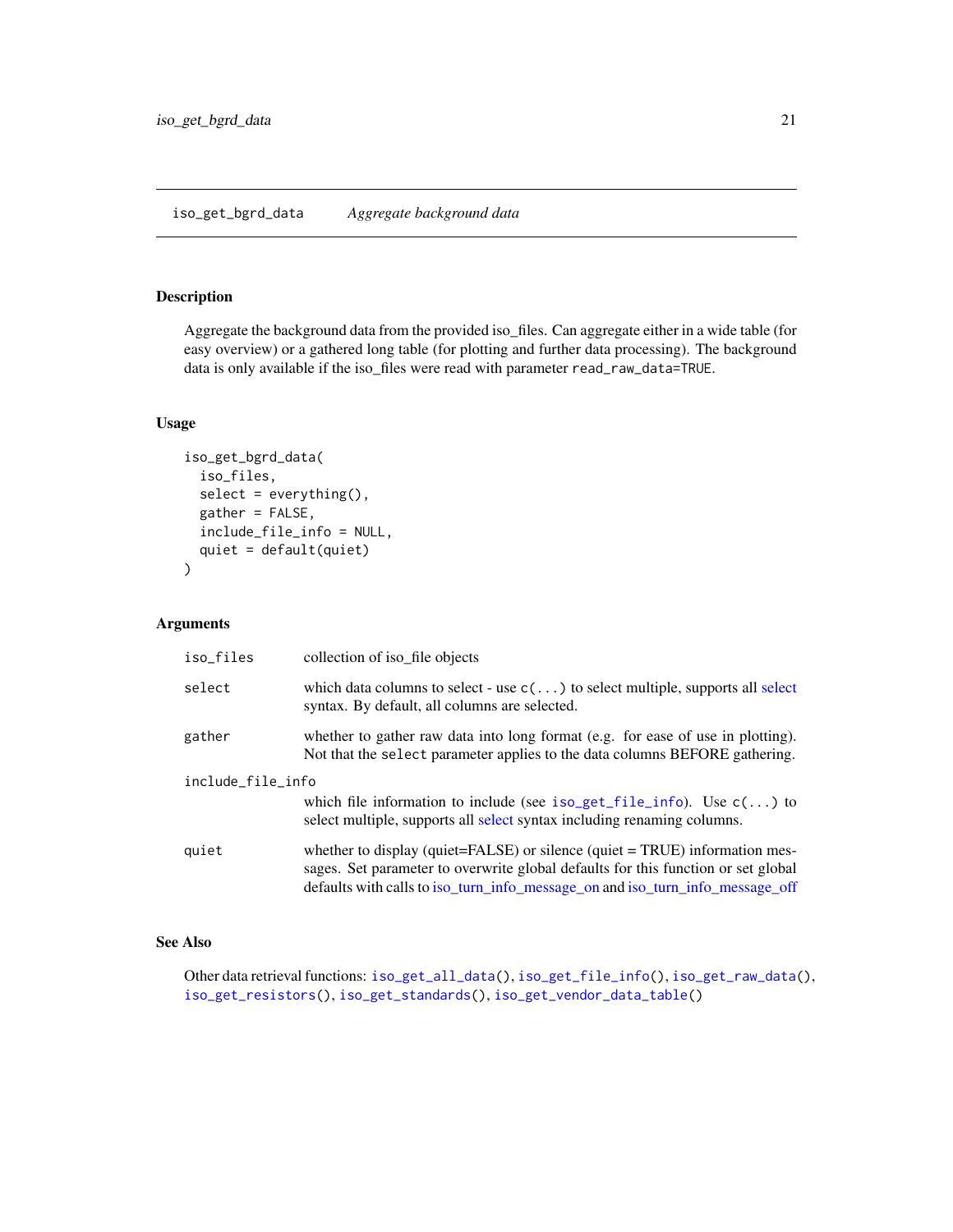<span id="page-21-0"></span>iso\_get\_data *DEPRECATED*

# Description

Please use [iso\\_get\\_all\\_data](#page-18-1) instead.

# Usage

iso\_get\_data(...)

#### Arguments

... forwarded to [iso\\_get\\_all\\_data](#page-18-1)

iso\_get\_data\_summary *Get data summary*

# Description

Summarize the data information from one or multiple iso files.

# Usage

iso\_get\_data\_summary(iso\_files, quiet = default(quiet))

## Arguments

| iso_files | single iso file or collection of iso file objects                                                                                                                                                                                                 |
|-----------|---------------------------------------------------------------------------------------------------------------------------------------------------------------------------------------------------------------------------------------------------|
| auiet     | whether to display (quiet=FALSE) or silence (quiet = TRUE) information mes-<br>sages. Set parameter to overwrite global defaults for this function or set global<br>defaults with calls to iso_turn_info_message_on and iso_turn_info_message_off |
|           |                                                                                                                                                                                                                                                   |

# Value

a [tibble](#page-0-0) that summarizes the data in the iso\_files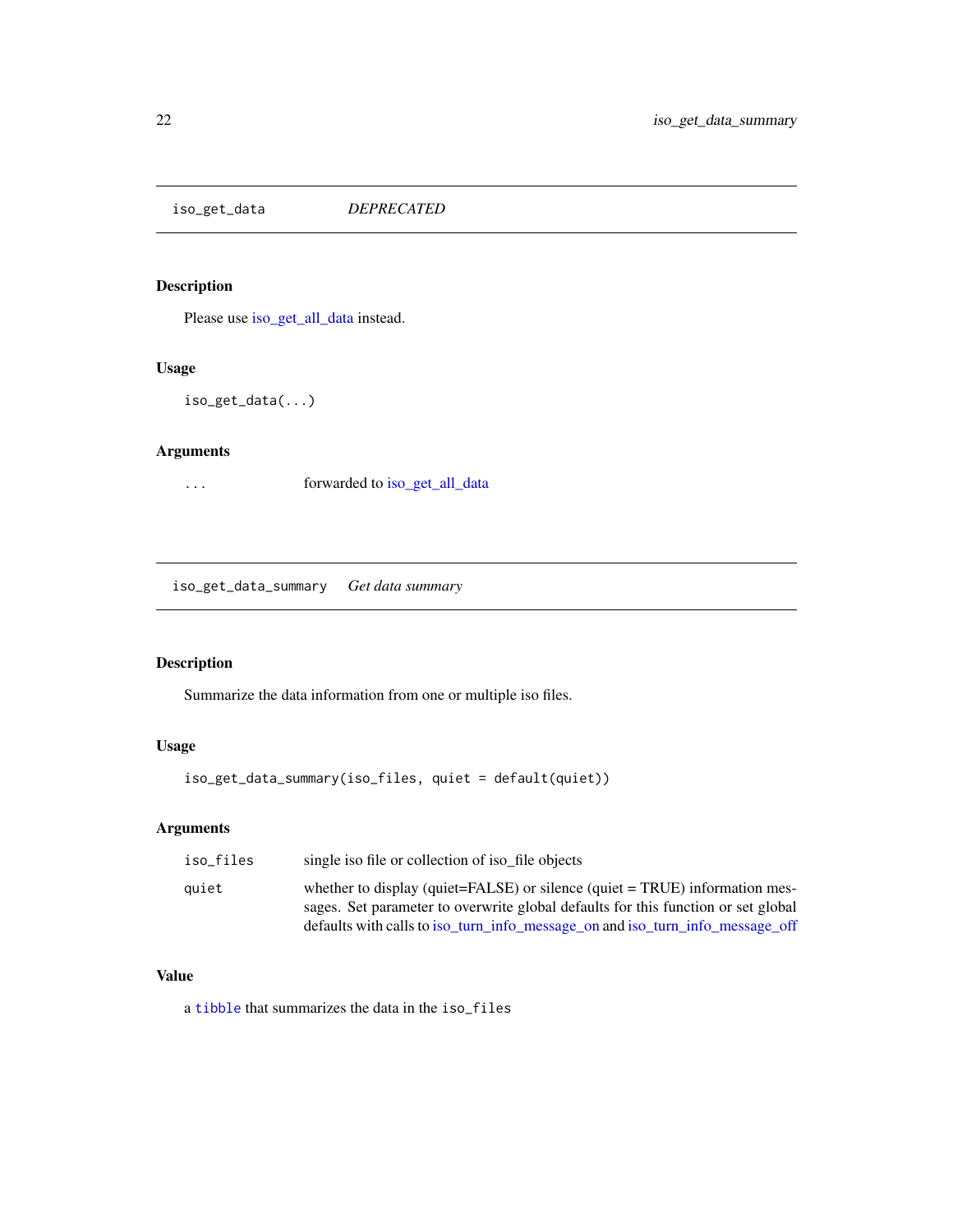<span id="page-22-2"></span><span id="page-22-0"></span>iso\_get\_default\_reader\_parameters *Get the current default parameters*

#### Description

Retrieve a table with all default function parameters for this package. To set read parameters, see [iso\\_set\\_default\\_read\\_parameters](#page-54-1). To set messaging and caching parameters see [iso\\_info\\_messages](#page-31-1) and see [iso\\_caching](#page-7-1).

#### Usage

```
iso_get_default_reader_parameters()
```
#### See Also

Other settings functions: [iso\\_caching](#page-7-1), [iso\\_info\\_messages](#page-31-1), [iso\\_set\\_default\\_read\\_parameters\(](#page-54-1))

<span id="page-22-1"></span>iso\_get\_file\_info *Aggregate file info*

#### Description

Combine file information from multiple iso\_files. By default all information is included but specific columns can be targeted using the select parameter to select and/or rename columns. File information beyond file\_id, file\_root, file\_path, file\_datetime and file\_size (in bytes) is only available if the iso\_files were read with parameter read\_file\_info=TRUE.

#### Usage

```
iso_get_file_info(
  iso_files,
  select = everything(),
  file_specific = FALSE,
  simplify = TRUE,
  quiet = default(quiet)
)
```

| iso_files | collection of iso file objects                                                                                                                                                   |
|-----------|----------------------------------------------------------------------------------------------------------------------------------------------------------------------------------|
| select    | which columns to select - use $c(\ldots)$ to select multiple, supports all select syn-<br>tax including renaming columns. File id is always included and cannot be re-<br>named. |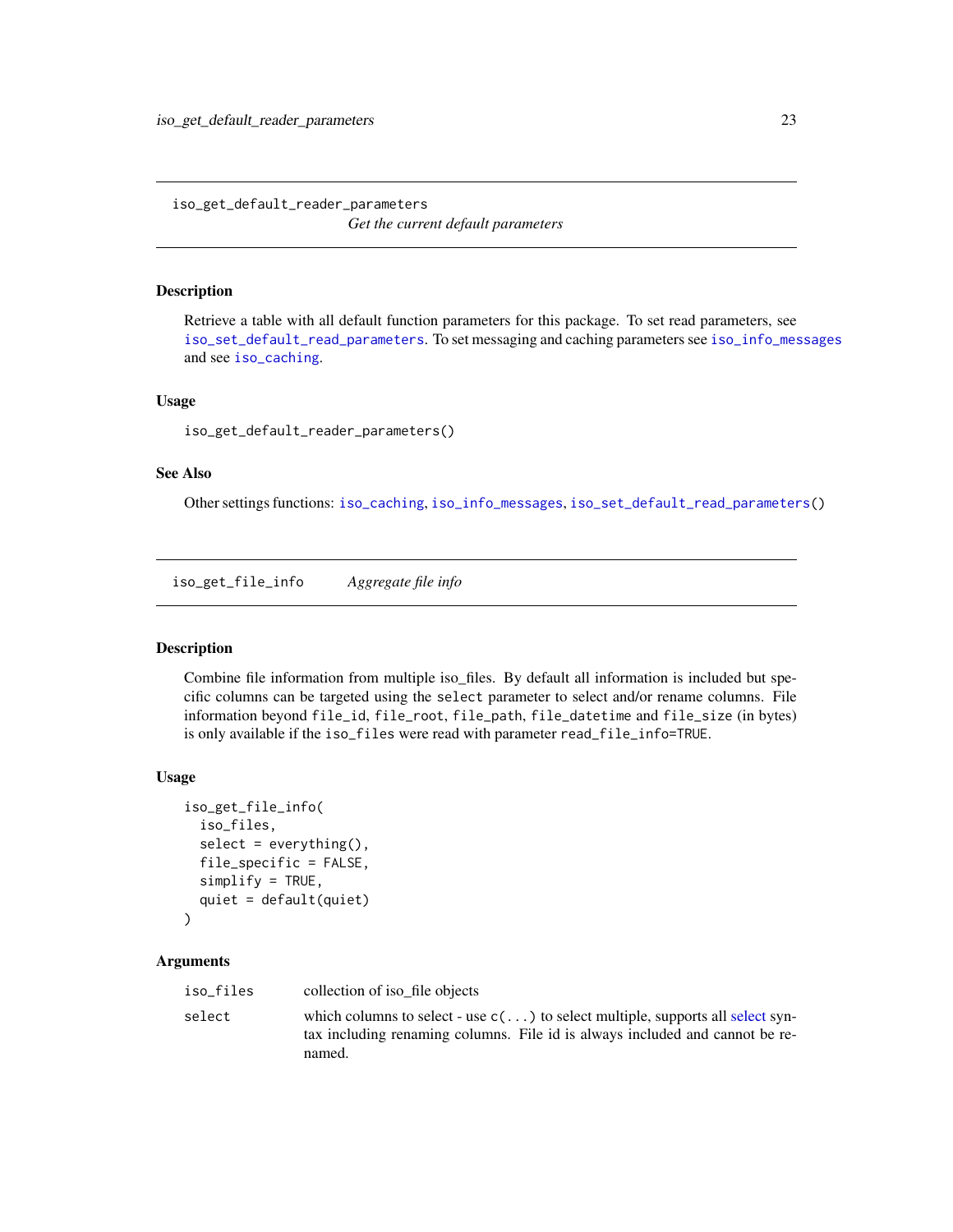<span id="page-23-0"></span>

| file_specific | whether to run the select criteria $(\ldots)$ specifically within each individual file<br>rather than on all files jointly. This is a lot slower but makes it possible to select<br>different columns in different iso_files depending on what exists in each file and<br>is mostly of use when working with data from multiple instruments. |
|---------------|----------------------------------------------------------------------------------------------------------------------------------------------------------------------------------------------------------------------------------------------------------------------------------------------------------------------------------------------|
| simplify      | if set to TRUE (the default), nested value columns in the file info will be unnested<br>as long as they are compatible across file types. Note that file info entries<br>with multiple values still remain nested multi-value (=list) columns even with<br>$simplify = TRUE$ . These can be unnested using unnest.                           |
| quiet         | whether to display (quiet= $FALSE$ ) or silence (quiet = TRUE) information mes-<br>sages. Set parameter to overwrite global defaults for this function or set global<br>defaults with calls to iso_turn_info_message_on and iso_turn_info_message_off                                                                                        |

#### Note

this function used to allow selecting/renaming different file\_info\_columns in different files to the same column. This was a significant speed impediment and only covered very rare use cases. It is still available in the related function [iso\\_select\\_file\\_info](#page-53-1) with a special flag but is no longer the default and not encouraged for use in the frequently called iso\_get\_file\_info.

#### See Also

Other data retrieval functions: [iso\\_get\\_all\\_data\(](#page-18-1)), [iso\\_get\\_bgrd\\_data\(](#page-20-1)), [iso\\_get\\_raw\\_data\(](#page-24-1)), [iso\\_get\\_resistors\(](#page-26-1)), [iso\\_get\\_standards\(](#page-27-1)), [iso\\_get\\_vendor\\_data\\_table\(](#page-30-1))

<span id="page-23-1"></span>iso\_get\_problems *Retrieve parsing problems*

#### Description

This function retrieves parsing problems encountered during the reading of a set of iso files.

#### Usage

```
iso_get_problems(iso_files, select = everything())
```
# Arguments

| iso files | collection of iso file objects                                                         |
|-----------|----------------------------------------------------------------------------------------|
| select    | which data columns to select - use $c(\ldots)$ to select multiple, supports all select |
|           | syntax. By default, all columns are selected.                                          |

#### See Also

Other problem functions: [iso\\_filter\\_files\\_with\\_problems\(](#page-15-2)), [iso\\_get\\_problems\\_summary\(](#page-24-2)), [iso\\_has\\_problems\(](#page-31-2)), [iso\\_problem\\_functions](#page-38-1)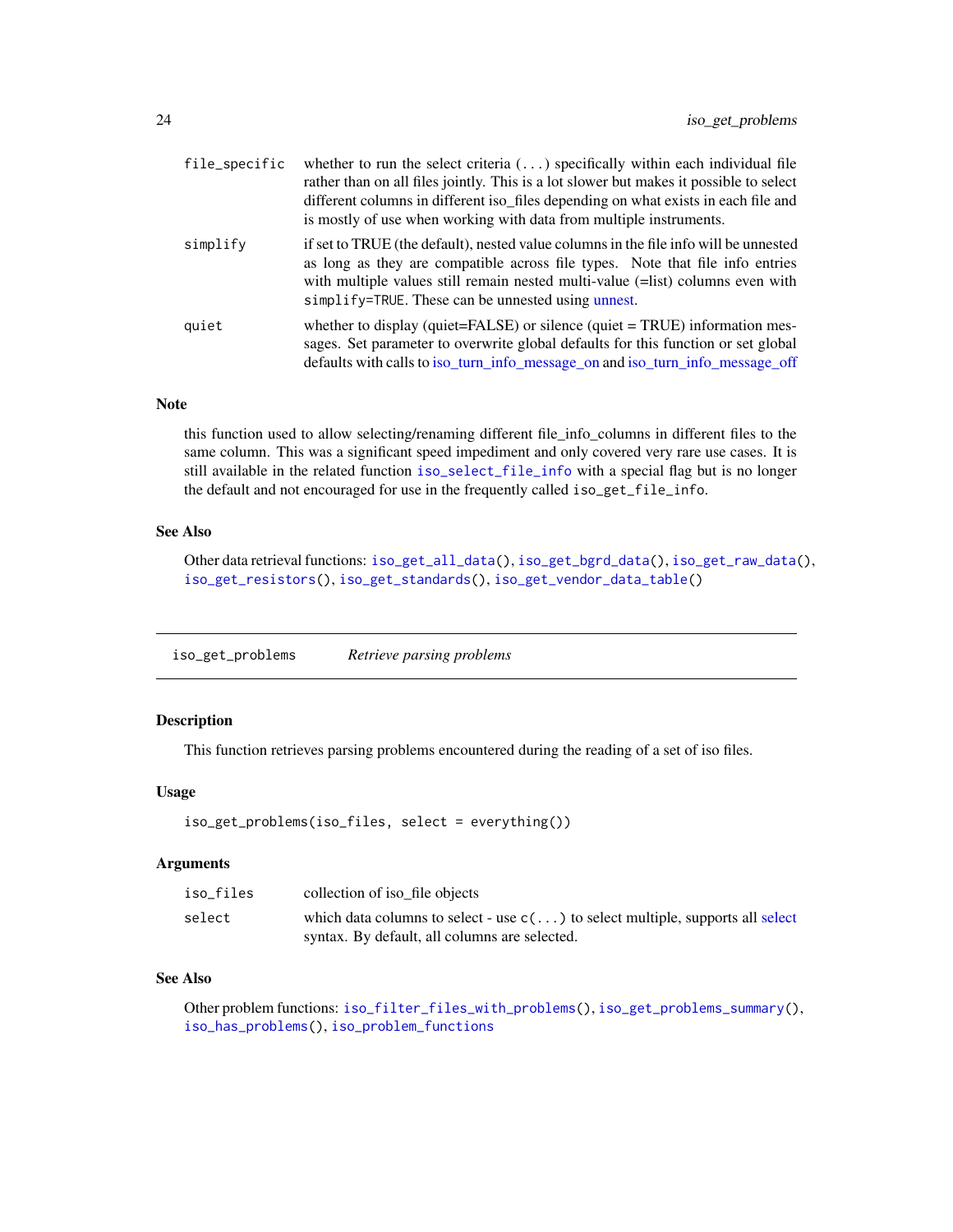<span id="page-24-2"></span><span id="page-24-0"></span>iso\_get\_problems\_summary

*Retrieve a summary of the problems*

#### Description

Returns a data frame listing how many errors and warnings were encountered for each file. For details on each error/warning, see [problems](#page-0-0) and the [iso\\_problem\\_functions.](#page-38-1)

#### Usage

```
iso_get_problems_summary(
  iso_files,
  problem_files_only = TRUE,
  include_file_info = NULL
\lambda
```
#### Arguments

iso\_files collection of iso\_file objects problem\_files\_only whether to list only problem files or all files include\_file\_info which file information to include (see [iso\\_get\\_file\\_info](#page-22-1)). Use c(...) to

select multiple, supports all [select](#page-0-0) syntax including renaming columns.

#### Value

data frame with file\_id and number of encountered errors and warnings

# See Also

Other problem functions: [iso\\_filter\\_files\\_with\\_problems\(](#page-15-2)), [iso\\_get\\_problems\(](#page-23-1)), [iso\\_has\\_problems\(](#page-31-2)), [iso\\_problem\\_functions](#page-38-1)

<span id="page-24-1"></span>iso\_get\_raw\_data *Aggregate raw data*

#### **Description**

Aggregate the raw ion data from the provided iso\_files. Can aggregate either in a wide table (for easy overview) or a gathered long table (for plotting and further data processing). The raw data is only available if the iso\_files were read with parameter read\_raw\_data=TRUE.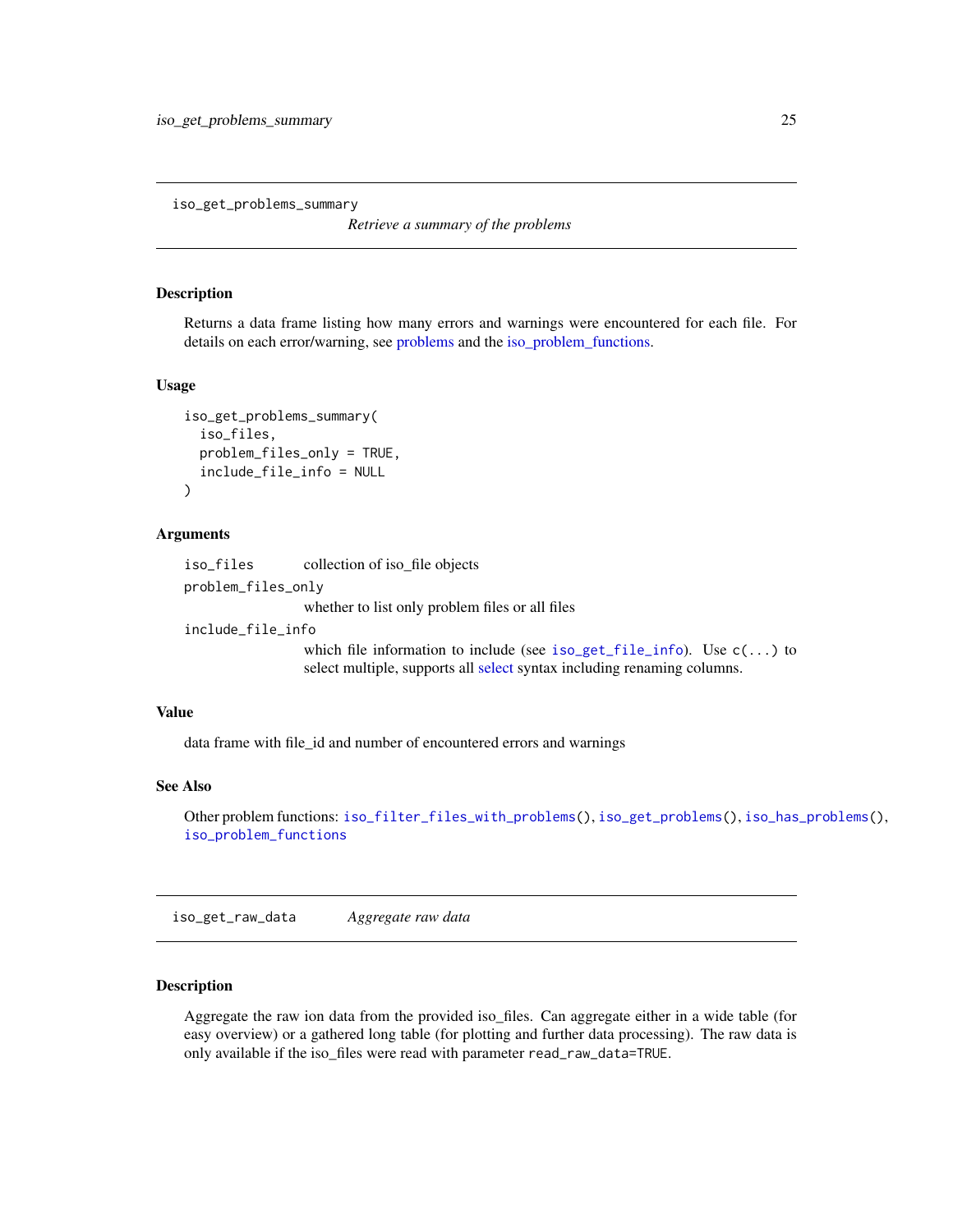### Usage

```
iso_get_raw_data(
  iso_files,
  select = everything(),
 gather = FALSE,
  include_file_info = NULL,
  quiet = default(quiet)
)
```
#### Arguments

| iso_files         | collection of iso file objects                                                                                                                                                                                                                           |  |
|-------------------|----------------------------------------------------------------------------------------------------------------------------------------------------------------------------------------------------------------------------------------------------------|--|
| select            | which data columns to select - use $c(\ldots)$ to select multiple, supports all select<br>syntax. By default, all columns are selected.                                                                                                                  |  |
| gather            | whether to gather raw data into long format (e.g. for ease of use in plotting).<br>Not that the select parameter applies to the data columns BEFORE gathering.                                                                                           |  |
| include_file_info |                                                                                                                                                                                                                                                          |  |
|                   | which file information to include (see iso_get_file_info). Use $c(\ldots)$ to<br>select multiple, supports all select syntax including renaming columns.                                                                                                 |  |
| quiet             | whether to display (quiet= $FALSE$ ) or silence (quiet = $TRUE$ ) information mes-<br>sages. Set parameter to overwrite global defaults for this function or set global<br>defaults with calls to iso_turn_info_message_on and iso_turn_info_message_off |  |

#### See Also

Other data retrieval functions: [iso\\_get\\_all\\_data\(](#page-18-1)), [iso\\_get\\_bgrd\\_data\(](#page-20-1)), [iso\\_get\\_file\\_info\(](#page-22-1)), [iso\\_get\\_resistors\(](#page-26-1)), [iso\\_get\\_standards\(](#page-27-1)), [iso\\_get\\_vendor\\_data\\_table\(](#page-30-1))

Other data retrieval functions: [iso\\_get\\_all\\_data\(](#page-18-1)), [iso\\_get\\_bgrd\\_data\(](#page-20-1)), [iso\\_get\\_file\\_info\(](#page-22-1)), [iso\\_get\\_resistors\(](#page-26-1)), [iso\\_get\\_standards\(](#page-27-1)), [iso\\_get\\_vendor\\_data\\_table\(](#page-30-1))

iso\_get\_reader\_example

*Example files*

#### Description

The isoreader package comes with a few example files to make it easy to illustrate the functionality.

#### Usage

```
iso_get_reader_example(filename)
```

```
iso_get_reader_examples()
```
iso\_get\_reader\_examples\_folder()

<span id="page-25-0"></span>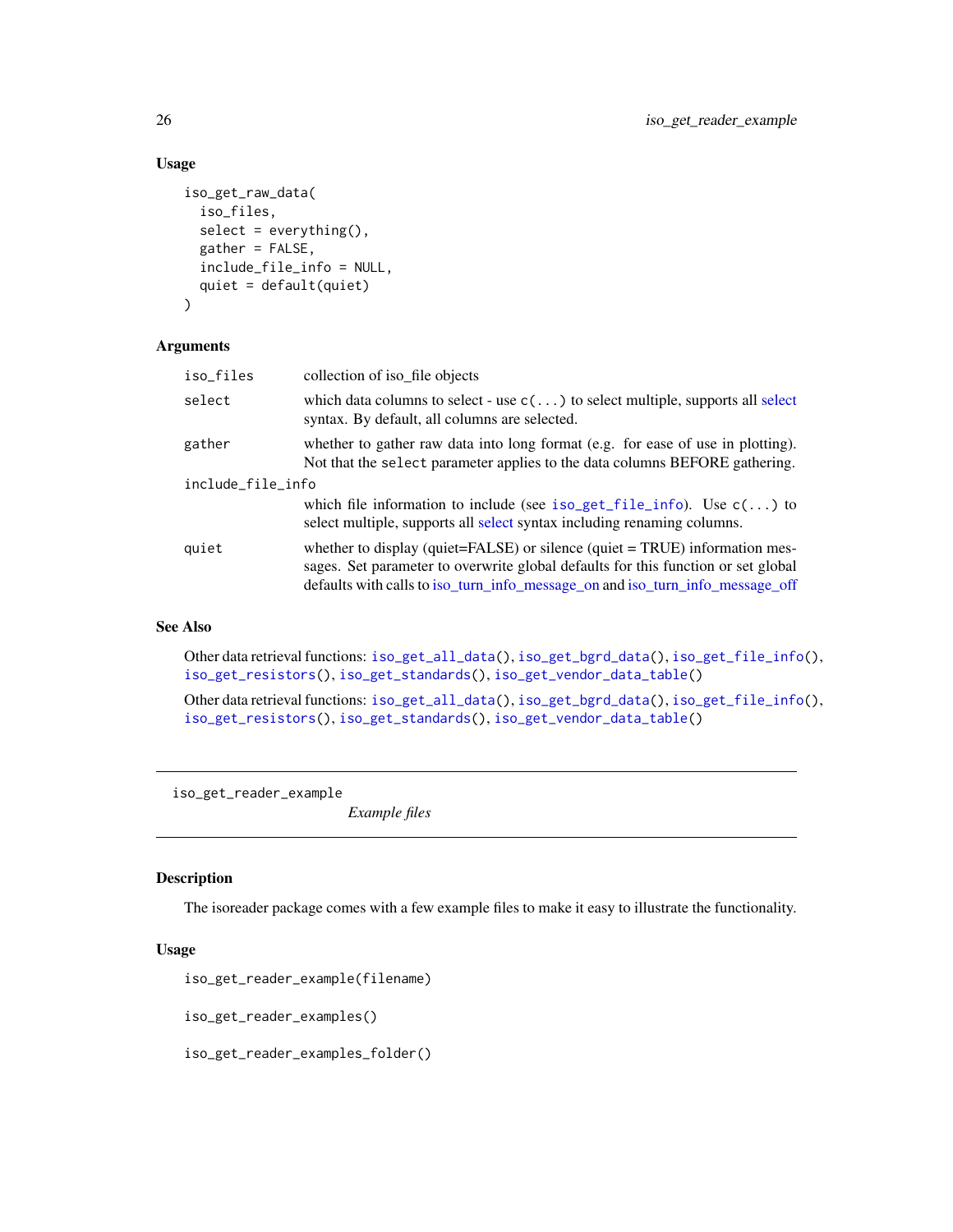#### <span id="page-26-0"></span>**Arguments**

filename the name of the example file for which to retrieve the system path

### Details

iso\_get\_reader\_example: retrieve the path to an isoreader example file iso\_get\_reader\_examples: list of all available isoreader example files iso\_get\_reader\_examples\_folder: path to the location of the reader examples

## Examples

```
iso_get_reader_examples()
iso_get_reader_examples_folder()
```
<span id="page-26-1"></span>iso\_get\_resistors *Aggregate resistors from methods info*

#### Description

Aggregates the resistor information recovered from the provided iso\_files. This information is only available if the iso\_files were read with parameter read\_method\_info=TRUE and only linked to specific masses if the iso\_files were additionally read with parameter read\_raw\_data=TRUE.

#### Usage

```
iso_get_resistors(
  iso_files,
  select = everything(),
  include_file_info = NULL,
  quiet = default(quiet)
\lambda
```

| iso_files         | collection of iso file objects                                                                                                                                                                                                                    |  |
|-------------------|---------------------------------------------------------------------------------------------------------------------------------------------------------------------------------------------------------------------------------------------------|--|
| select            | which data columns to select - use $c(\ldots)$ to select multiple, supports all select<br>syntax. By default, all columns are selected.                                                                                                           |  |
| include_file_info |                                                                                                                                                                                                                                                   |  |
|                   | which file information to include (see iso_get_file_info). Use $c(\ldots)$ to<br>select multiple, supports all select syntax including renaming columns.                                                                                          |  |
| quiet             | whether to display (quiet=FALSE) or silence (quiet = TRUE) information mes-<br>sages. Set parameter to overwrite global defaults for this function or set global<br>defaults with calls to iso_turn_info_message_on and iso_turn_info_message_off |  |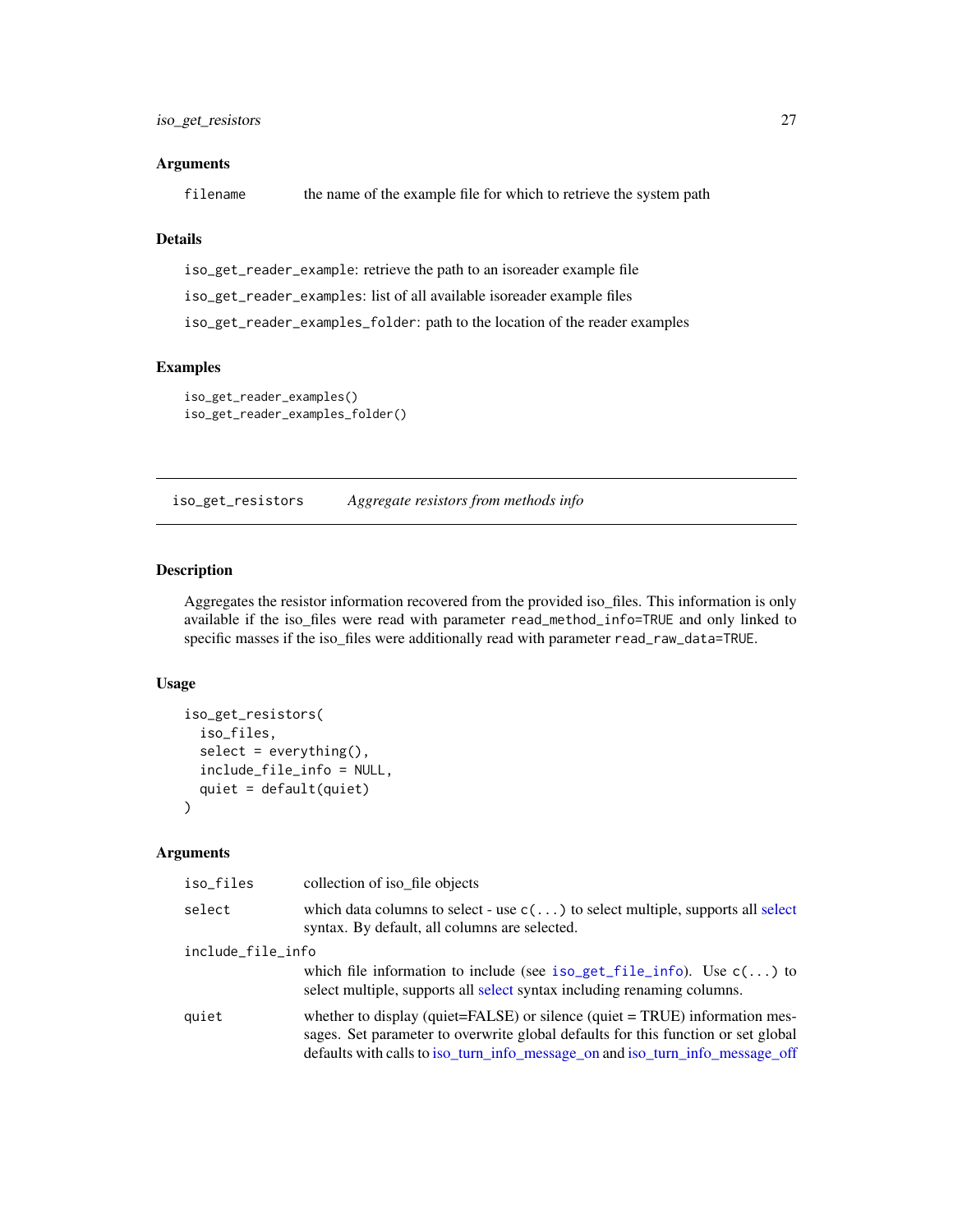### See Also

Other data retrieval functions: [iso\\_get\\_all\\_data\(](#page-18-1)), [iso\\_get\\_bgrd\\_data\(](#page-20-1)), [iso\\_get\\_file\\_info\(](#page-22-1)), [iso\\_get\\_raw\\_data\(](#page-24-1)), [iso\\_get\\_standards\(](#page-27-1)), [iso\\_get\\_vendor\\_data\\_table\(](#page-30-1))

iso\_get\_resistors\_info

*DEPRECATED*

# Description

Please use [iso\\_get\\_resistors](#page-26-1) instead.

#### Usage

iso\_get\_resistors\_info(...)

#### Arguments

... forwarded to [iso\\_get\\_resistors](#page-26-1)

<span id="page-27-1"></span>iso\_get\_standards *Aggregate standards from methods info*

#### Description

Aggregates the isotopic standard information recovered from the provided iso\_files. Can aggregate just the standards' delta values or combine the delta values with the recovered ratios (if any). Use parameter select to exclude/include the ratios. All standards info is only available if the iso\_files were read with parameter read\_method\_info=TRUE.

```
iso_get_standards(
  iso_files,
  select = everything(),include_file_info = NULL,
 with_ratios = NULL,
  quiet = default(quiet)
)
```
<span id="page-27-0"></span>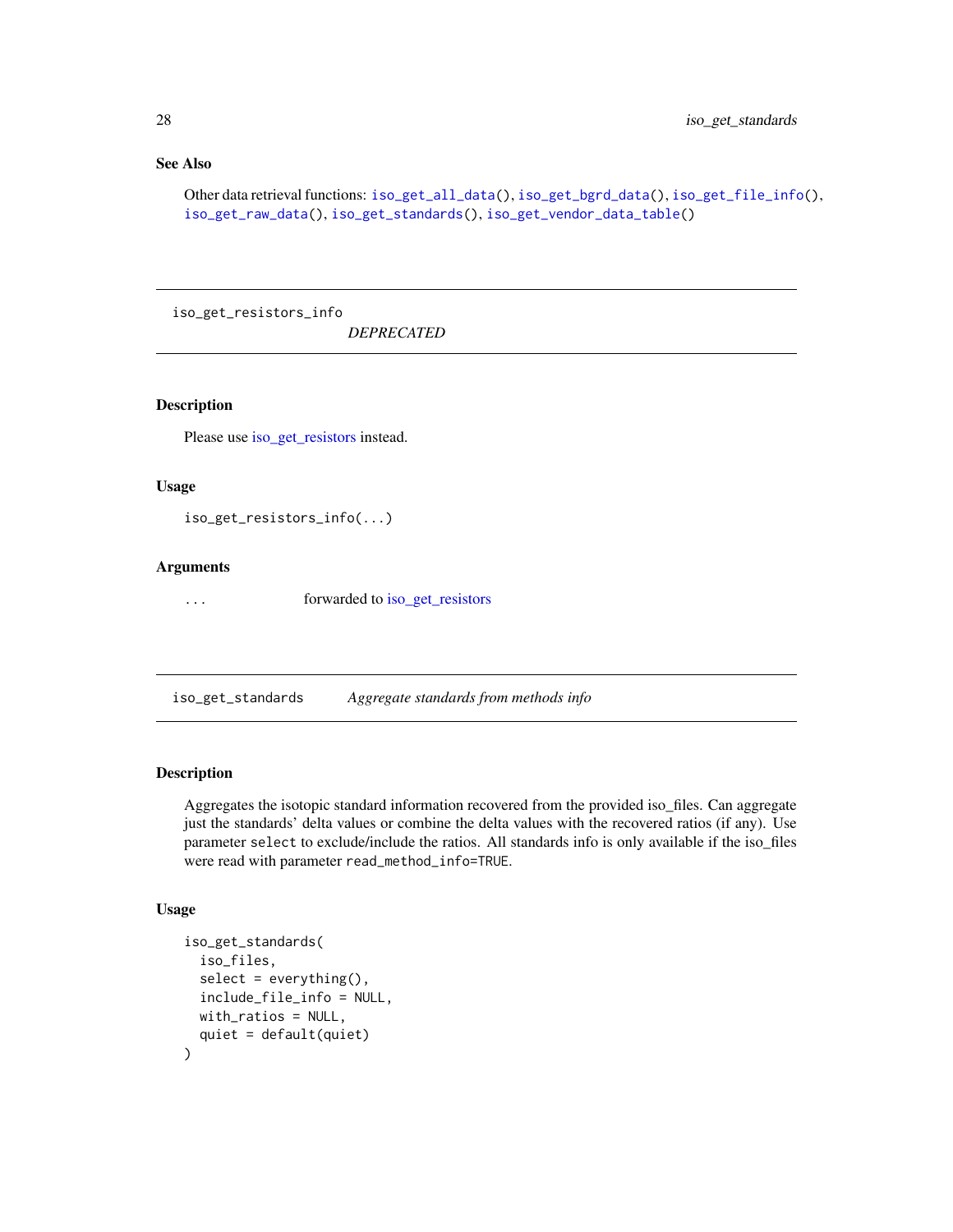# <span id="page-28-0"></span>Arguments

| iso_files         | collection of iso file objects                                                                                                                                                                                                                           |  |
|-------------------|----------------------------------------------------------------------------------------------------------------------------------------------------------------------------------------------------------------------------------------------------------|--|
| select            | which data columns to select - use $c(\ldots)$ to select multiple, supports all select<br>syntax. By default, everything is included (both standards and ratios). To omit<br>the ratios, change to select = file_id: reference.                          |  |
| include_file_info |                                                                                                                                                                                                                                                          |  |
|                   | which file information to include (see iso_get_file_info). Use $c(\ldots)$ to<br>select multiple, supports all select syntax including renaming columns.                                                                                                 |  |
| with_ratios       | deprecated, please use the select parameter to explicitly include or exclude<br>ratio columns                                                                                                                                                            |  |
| quiet             | whether to display (quiet= $FALSE$ ) or silence (quiet = $TRUE$ ) information mes-<br>sages. Set parameter to overwrite global defaults for this function or set global<br>defaults with calls to iso_turn_info_message_on and iso_turn_info_message_off |  |

## See Also

Other data retrieval functions: [iso\\_get\\_all\\_data\(](#page-18-1)), [iso\\_get\\_bgrd\\_data\(](#page-20-1)), [iso\\_get\\_file\\_info\(](#page-22-1)), [iso\\_get\\_raw\\_data\(](#page-24-1)), [iso\\_get\\_resistors\(](#page-26-1)), [iso\\_get\\_vendor\\_data\\_table\(](#page-30-1))

iso\_get\_standards\_info *DEPRECATED*

# Description

Please use [iso\\_get\\_standards](#page-27-1) instead.

# Usage

```
iso_get_standards_info(...)
```
# Arguments

... forwarded to [iso\\_get\\_standards](#page-27-1)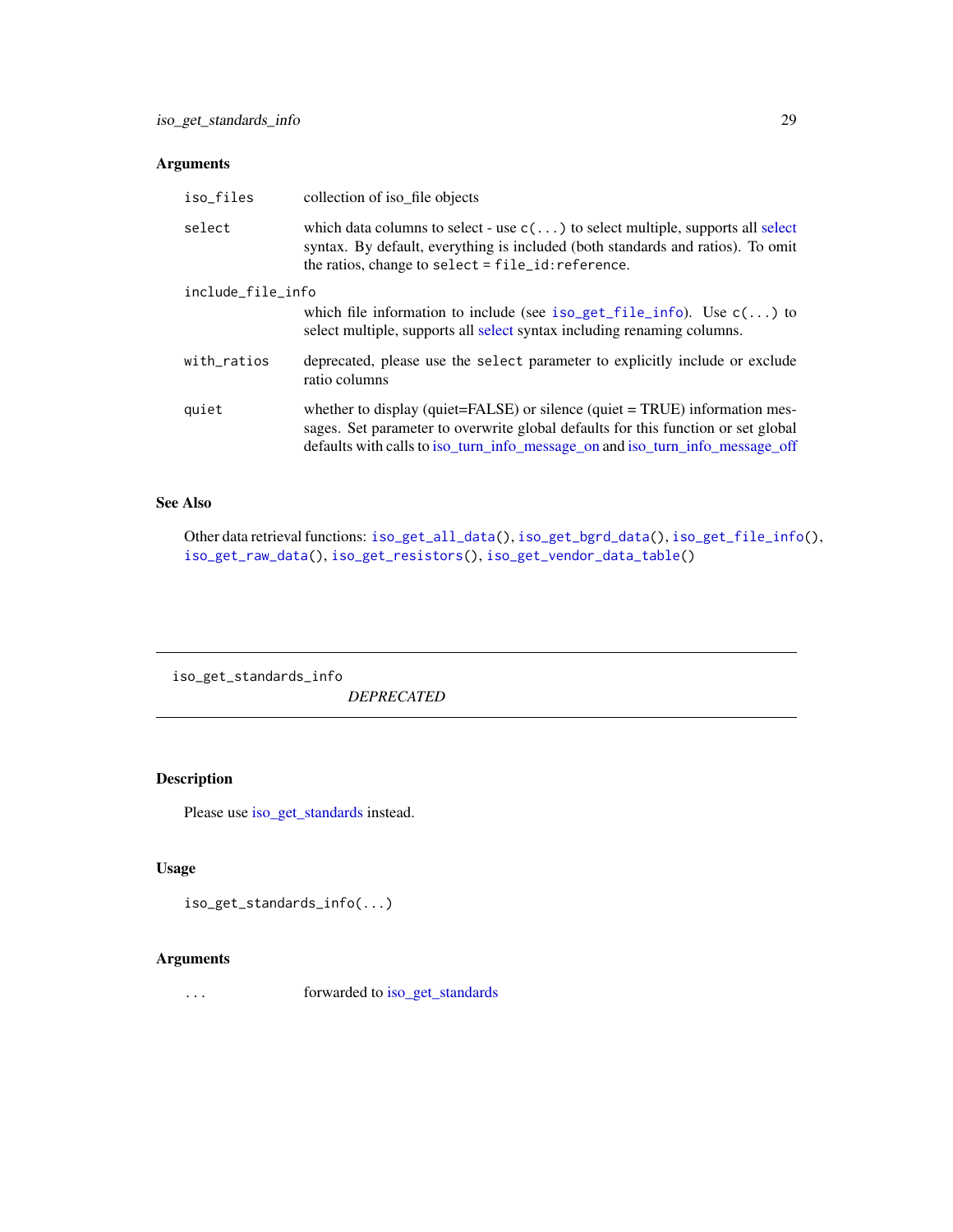<span id="page-29-1"></span><span id="page-29-0"></span>iso\_get\_supported\_file\_types *Supported file types*

## Description

Get an overview of all the file types currently supported by the isoreader package. To register additional file readers, use the [iso\\_register\\_dual\\_inlet\\_file\\_reader](#page-46-1) and [iso\\_register\\_continuous\\_flow\\_file\\_reader](#page-46-2) functions.

#### Usage

```
iso_get_supported_file_types()
```
#### See Also

Other file\_types: [iso\\_register\\_dual\\_inlet\\_file\\_reader\(](#page-46-1))

<span id="page-29-2"></span>iso\_get\_units *Retrieve number units*

## Description

This function returns the units of a numerical value generated by [iso\\_double\\_with\\_units](#page-57-1). It returns NA) for unitless variables. Returns a column-named vector of units if x is a data frame / tibble. Returns the direct units of x in all other cases.

#### Usage

```
iso_get_units(x)
```
#### **Arguments**

x variable to get the units for (vector or data frame)

#### See Also

Other functions for values with units: [iso\\_is\\_double\\_with\\_units\(](#page-32-1)), [iso\\_make\\_units\\_explicit\(](#page-34-1)), [iso\\_make\\_units\\_implicit\(](#page-34-2)), [iso\\_strip\\_units\(](#page-57-3)), [iso\\_with\\_units\(](#page-57-2))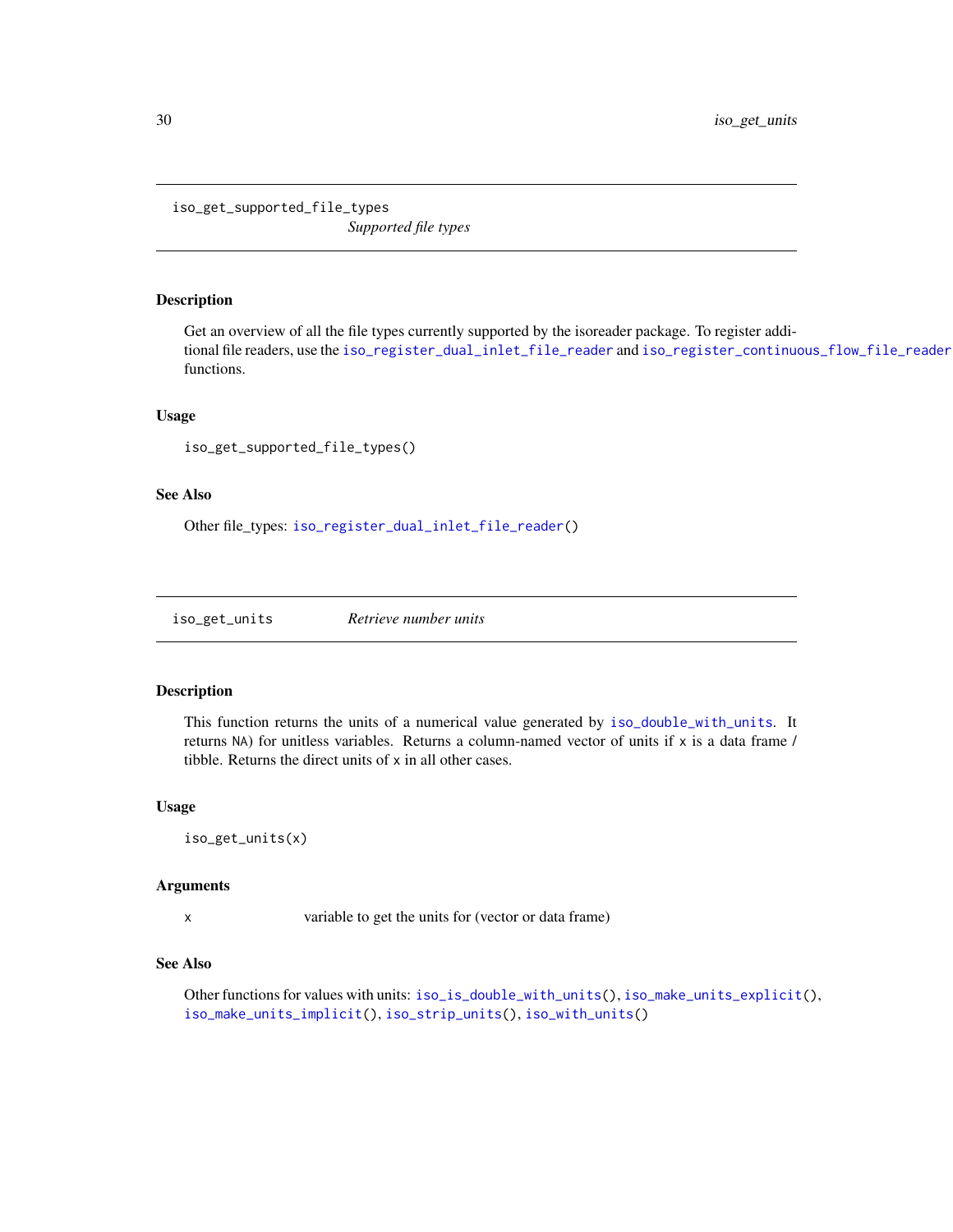<span id="page-30-1"></span><span id="page-30-0"></span>iso\_get\_vendor\_data\_table

*Aggregate vendor computed table data*

## Description

Aggregate data from the vendor-computed data table. This information is only available if the iso\_files were read with parameter read\_vendor\_data\_table=TRUE.

#### Usage

```
iso_get_vendor_data_table(
  iso_files,
 with_units = FALSE,
  select = everything(),
  include_file_info = NULL,
 with_explicit_units = with_units,
 quiet = default(quiet)
)
```
#### Arguments

| iso_files           | collection of iso_file objects                                                                                                                                                                                                                                                                                                                                                                                                                                    |  |
|---------------------|-------------------------------------------------------------------------------------------------------------------------------------------------------------------------------------------------------------------------------------------------------------------------------------------------------------------------------------------------------------------------------------------------------------------------------------------------------------------|--|
| with_units          | this parameter has been DEPRECATED with the introduction of unit-data types<br>(see iso_double_with_units) and will be removed in future versions of isore-<br>ader. Please use with_explicit_units instead if you really want columns<br>to have units explicitly in the column name. Alternatively, consider working<br>with the new implicit unit system and convert vendor data tables as needed with<br>iso_make_units_explicit and iso_make_units_implicit. |  |
| select              | which data columns to select - use $c(\ldots)$ to select multiple, supports all select<br>syntax. By default, all columns are selected.                                                                                                                                                                                                                                                                                                                           |  |
| include_file_info   |                                                                                                                                                                                                                                                                                                                                                                                                                                                                   |  |
|                     | which file information to include (see iso_get_file_info). Use $c(\ldots)$ to<br>select multiple, supports all select syntax including renaming columns.                                                                                                                                                                                                                                                                                                          |  |
| with_explicit_units |                                                                                                                                                                                                                                                                                                                                                                                                                                                                   |  |
|                     | whether to include units in the column headers of the returned data frame instead<br>of the column data types (see iso_double_with_units). Note that any select<br>conditions have to refer to the column names including the full units.                                                                                                                                                                                                                         |  |
| quiet               | whether to display (quiet= $FALSE$ ) or silence (quiet = $TRUE$ ) information mes-<br>sages. Set parameter to overwrite global defaults for this function or set global<br>defaults with calls to iso_turn_info_message_on and iso_turn_info_message_off                                                                                                                                                                                                          |  |

# See Also

Other data retrieval functions: [iso\\_get\\_all\\_data\(](#page-18-1)), [iso\\_get\\_bgrd\\_data\(](#page-20-1)), [iso\\_get\\_file\\_info\(](#page-22-1)), [iso\\_get\\_raw\\_data\(](#page-24-1)), [iso\\_get\\_resistors\(](#page-26-1)), [iso\\_get\\_standards\(](#page-27-1))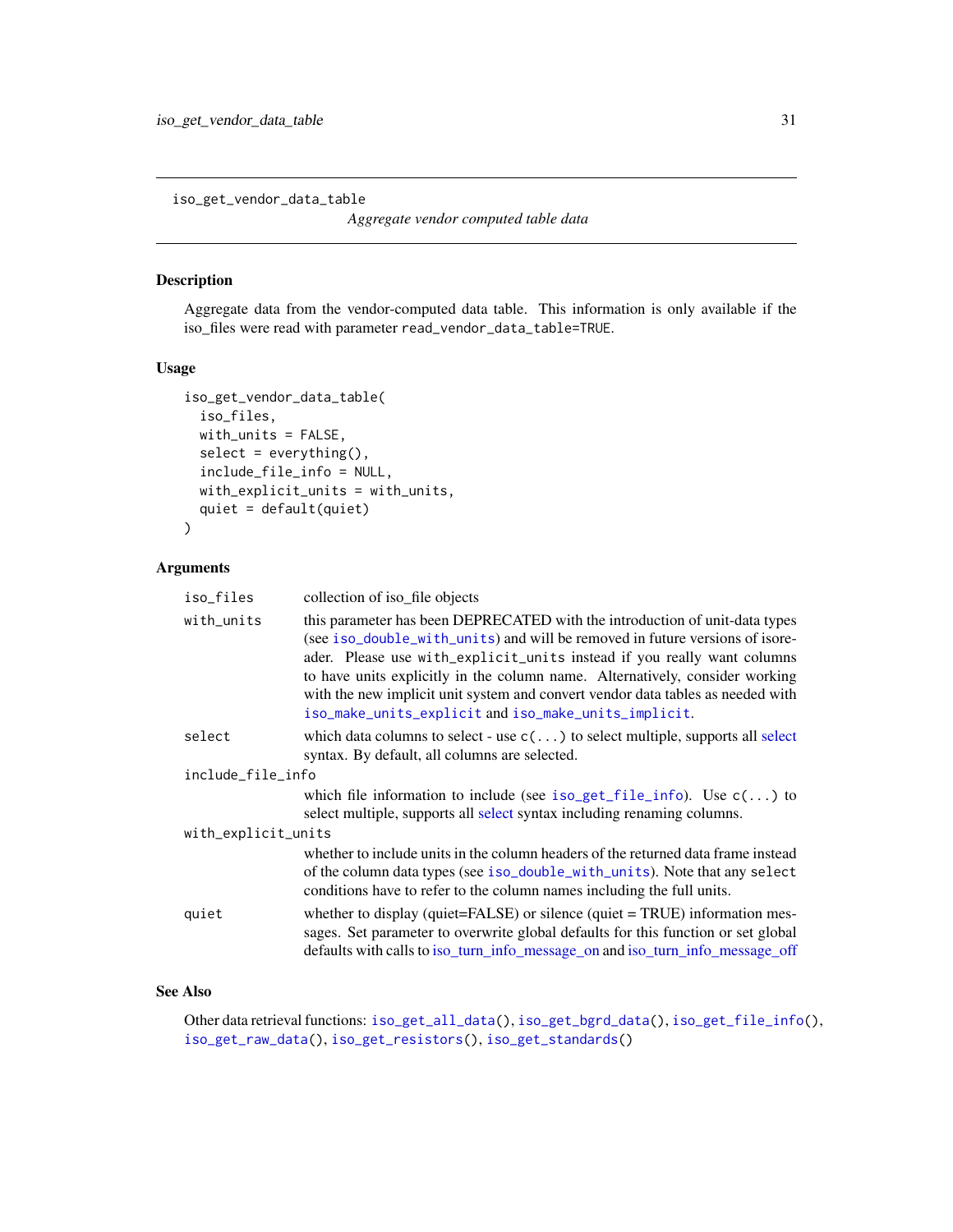<span id="page-31-2"></span><span id="page-31-0"></span>iso\_has\_problems *Check for parsing problems*

## Description

Check for parsing problems

#### Usage

```
iso_has_problems(iso_files)
```
#### Arguments

iso\_files collection of iso\_file objects

#### Value

boolean

#### See Also

Other problem functions: [iso\\_filter\\_files\\_with\\_problems\(](#page-15-2)), [iso\\_get\\_problems\\_summary\(](#page-24-2)), [iso\\_get\\_problems\(](#page-23-1)), [iso\\_problem\\_functions](#page-38-1)

<span id="page-31-1"></span>iso\_info\_messages *Control information messages*

#### Description

These functions control the global settings for information messages.

#### Usage

```
iso_turn_info_messages_on(data = NULL)
```

```
iso_turn_info_messages_off(data = NULL)
```

```
iso_turn_datetime_warnings_on(data = NULL)
```

```
iso_turn_datetime_warnings_off(data = NULL)
```
#### Arguments

data a data frame - returned invisibly as is if provided (e.g. in the middle of a pipeline)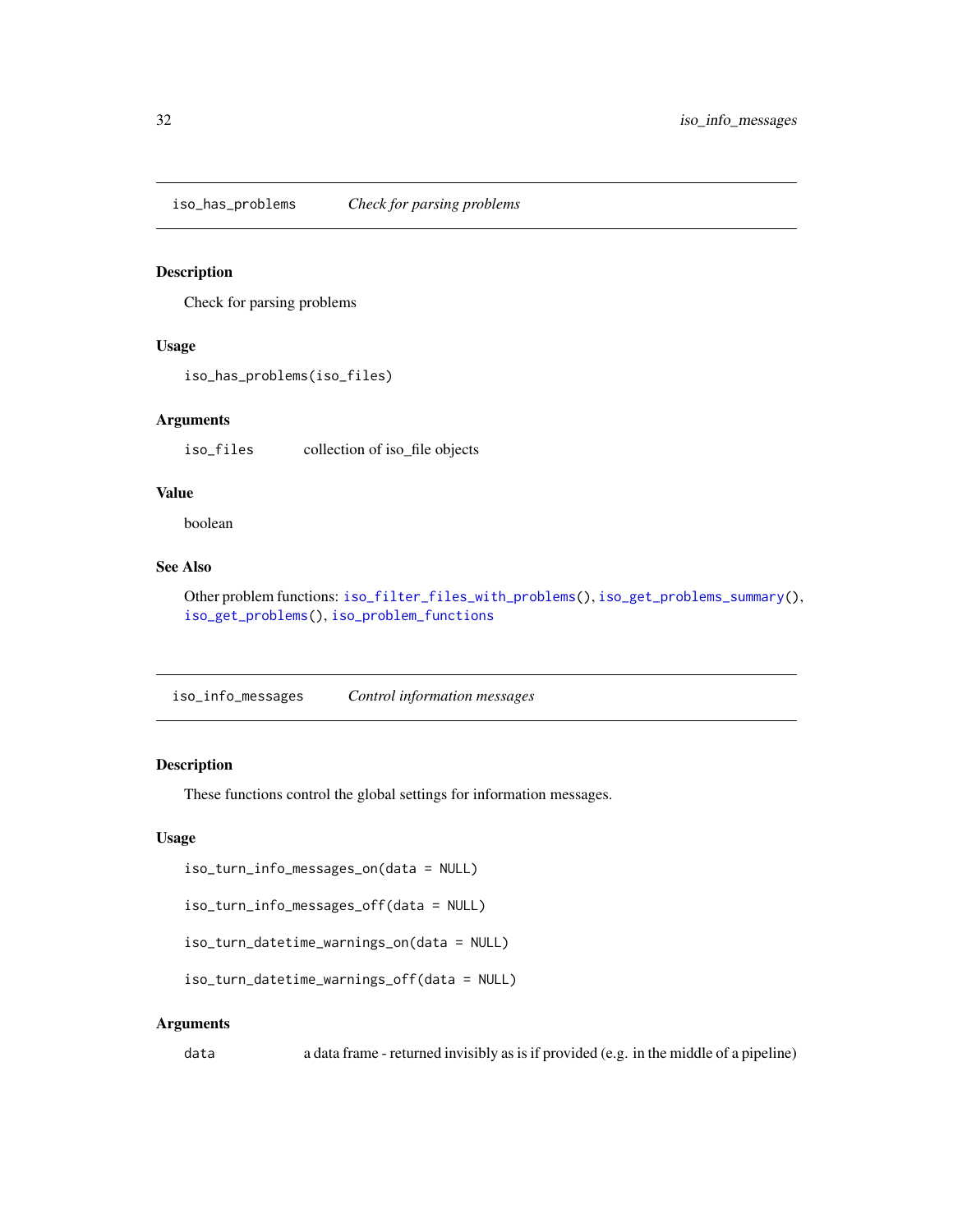#### <span id="page-32-0"></span>Details

iso\_turn\_info\_messages\_on() and iso\_turn\_info\_messages\_off() turn information messages on/off in all subsequent function calls by changing the global settings for the quiet parameter of most isoreader functions. These functions can be called stand alone or within a pipeline to turn messages on/off at a certain point during the pipeline.

iso\_turn\_datetime\_warnings\_on() and iso\_turn\_datetime\_warnings\_off() turn datetime warnings that occur on some platforms (mostly linux distributions) on/off for all subsequent isoreader functions. These warnings inform the user that file creation dates are not available from the operating system.

#### See Also

Other settings functions: [iso\\_caching](#page-7-1), [iso\\_get\\_default\\_reader\\_parameters\(](#page-22-2)), [iso\\_set\\_default\\_read\\_parameters\(](#page-54-1))

<span id="page-32-1"></span>iso\_is\_double\_with\_units

*Check if a value has units*

#### Description

Check if a variable is a double with units. That is if it has been generated by [iso\\_double\\_with\\_units](#page-57-1).

#### Usage

```
iso_is_double_with_units(x)
```
#### Arguments

x vector to check for whether it is a double with units

#### See Also

Other functions for values with units: [iso\\_get\\_units\(](#page-29-2)), [iso\\_make\\_units\\_explicit\(](#page-34-1)), [iso\\_make\\_units\\_implicit\(](#page-34-2)), [iso\\_strip\\_units\(](#page-57-3)), [iso\\_with\\_units\(](#page-57-2))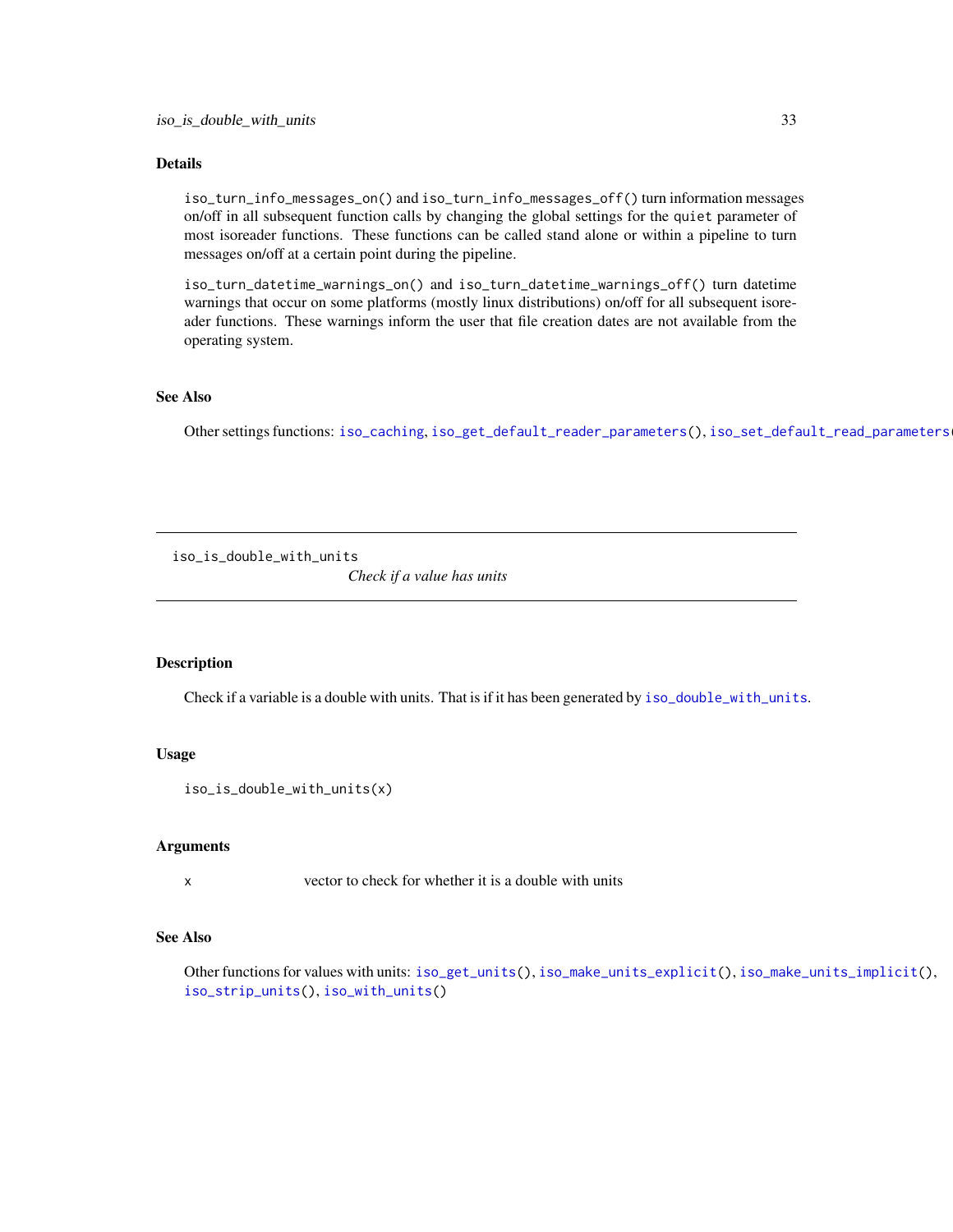<span id="page-33-0"></span>

#### **Description**

iso\_is\_file tests if the object is an iso\_file

iso\_is\_file\_list tests if the object is an iso\_file list (collection of iso\_files)

iso\_is\_object test if the object is an iso-object (iso\_file or iso\_file list)

iso\_is\_dual\_inlet tests if an iso\_file or iso\_file list consists exclusively of dual inlet file objects

iso\_is\_continuous\_flow tests if an iso\_file or iso\_file list consists exclusively of continuous flow file objects

iso\_is\_scan tests if an iso\_file or iso\_file list consists exclusively of scan file objects

iso\_as\_file\_list concatenates iso\_file and iso\_file list object(s) into one combined iso\_file list (equivalent to calling  $c(\ldots)$ ), flattens all passed lists into one list structure, all individual objects and objects within iso\_file lists have to be the same type of iso\_file, issues warnings if there are duplicate file ids and summarizes all problems in the iso\_file list. If duplicates are allowed (discard\_duplicates = FALSE), their file IDs will append a  $#1, #2, #3$ , etc. to preserve unique file IDs (important for many data aggregation operations).

#### Usage

iso\_is\_file(x) iso\_is\_file\_list(x) iso\_is\_object(x) iso\_is\_dual\_inlet(x) iso\_is\_continuous\_flow(x) iso\_is\_scan(x) iso\_as\_file\_list(..., discard\_duplicates = TRUE)

#### Arguments

| an object to test whether it has the specific class |  |
|-----------------------------------------------------|--|
|-----------------------------------------------------|--|

... iso\_file and iso\_file\_list objects to concatenate

discard\_duplicates

whether to automatically discard files with duplicate file IDs (*i.e.* duplicate file names). If TRUE (the default), only the first files are kept and any files with the same file ID are discarded. If FALSE, all duplicate files are kept but their file IDs are appended with suffix #1, #2, etc.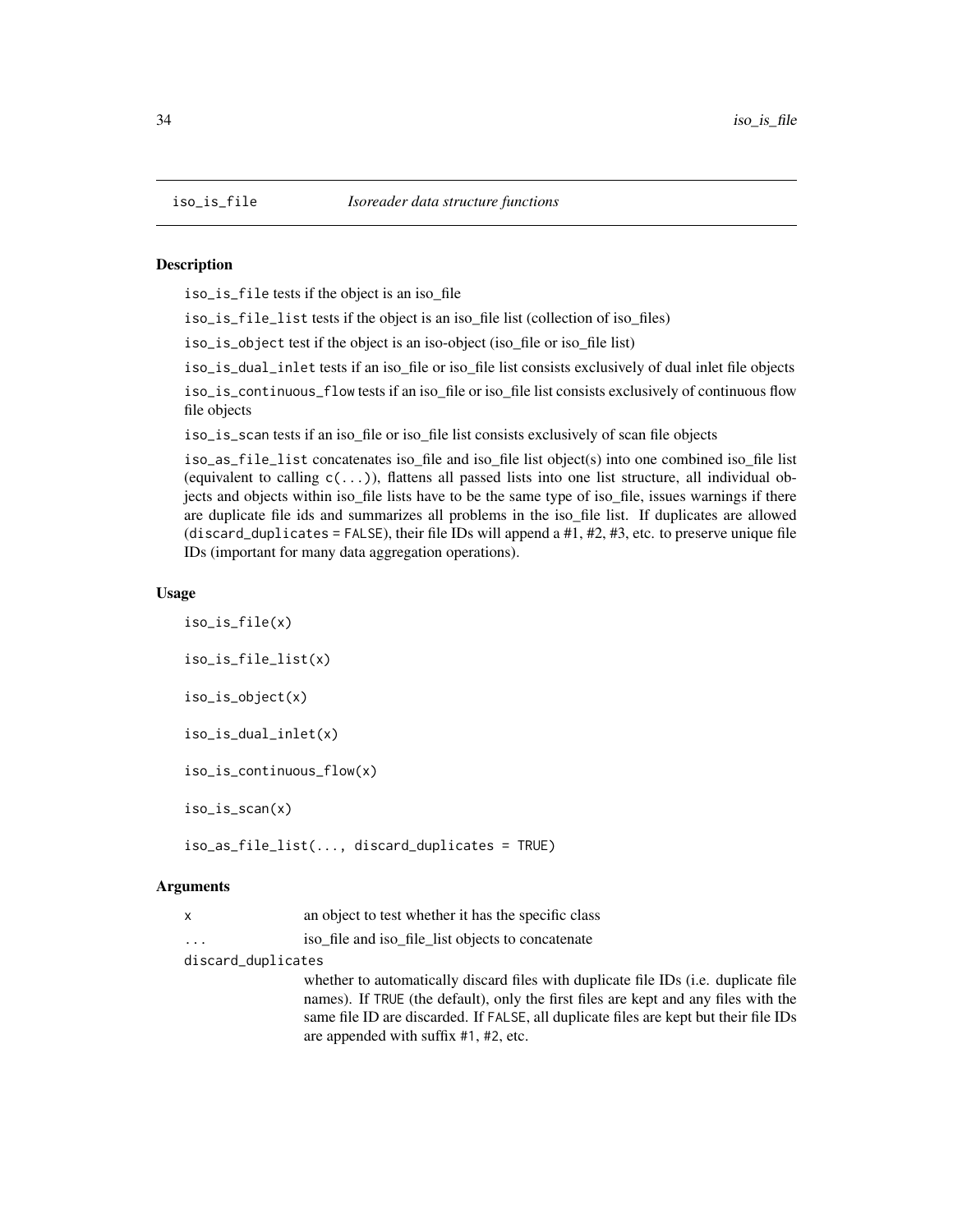<span id="page-34-1"></span><span id="page-34-0"></span>iso\_make\_units\_explicit

*Make units explicit*

#### Description

This function is intended for data frames / tibbles only and makes the units of columns that have numbers with units explicit in the column name. It also strips the units attribute from those columns using [iso\\_strip\\_units](#page-57-3). The reverse function is [iso\\_make\\_units\\_implicit](#page-34-2).

#### Usage

```
iso_make_units_explicit(df, prefix = " [", suffix = "]")
```
#### Arguments

| df     | the data frame in which to make the units explicit |
|--------|----------------------------------------------------|
| prefix | the prefix for the units                           |
| suffix | the suffix for the units                           |

#### See Also

Other functions for values with units: [iso\\_get\\_units\(](#page-29-2)), [iso\\_is\\_double\\_with\\_units\(](#page-32-1)), [iso\\_make\\_units\\_implicit\(](#page-34-2)), [iso\\_strip\\_units\(](#page-57-3)), [iso\\_with\\_units\(](#page-57-2))

#### Examples

```
# a data frame with implicit units
df \le tibble(peak = 1:5, height = iso_double_with_units(1:5, "V"))
df
# show with explicit units
iso_make_units_explicit(df)
# show with explicit units (custom prefix & suffix)
iso_make_units_explicit(df, prefix = ".", suffix = "")
```
<span id="page-34-2"></span>iso\_make\_units\_implicit

*Make units implicit*

#### Description

This function is intended for data frames /tibbles only and tries to figure out which numeric columns have units in the column names and makes those units implicit using [iso\\_double\\_with\\_units](#page-57-1). The reverse function is [iso\\_make\\_units\\_explicit](#page-34-1).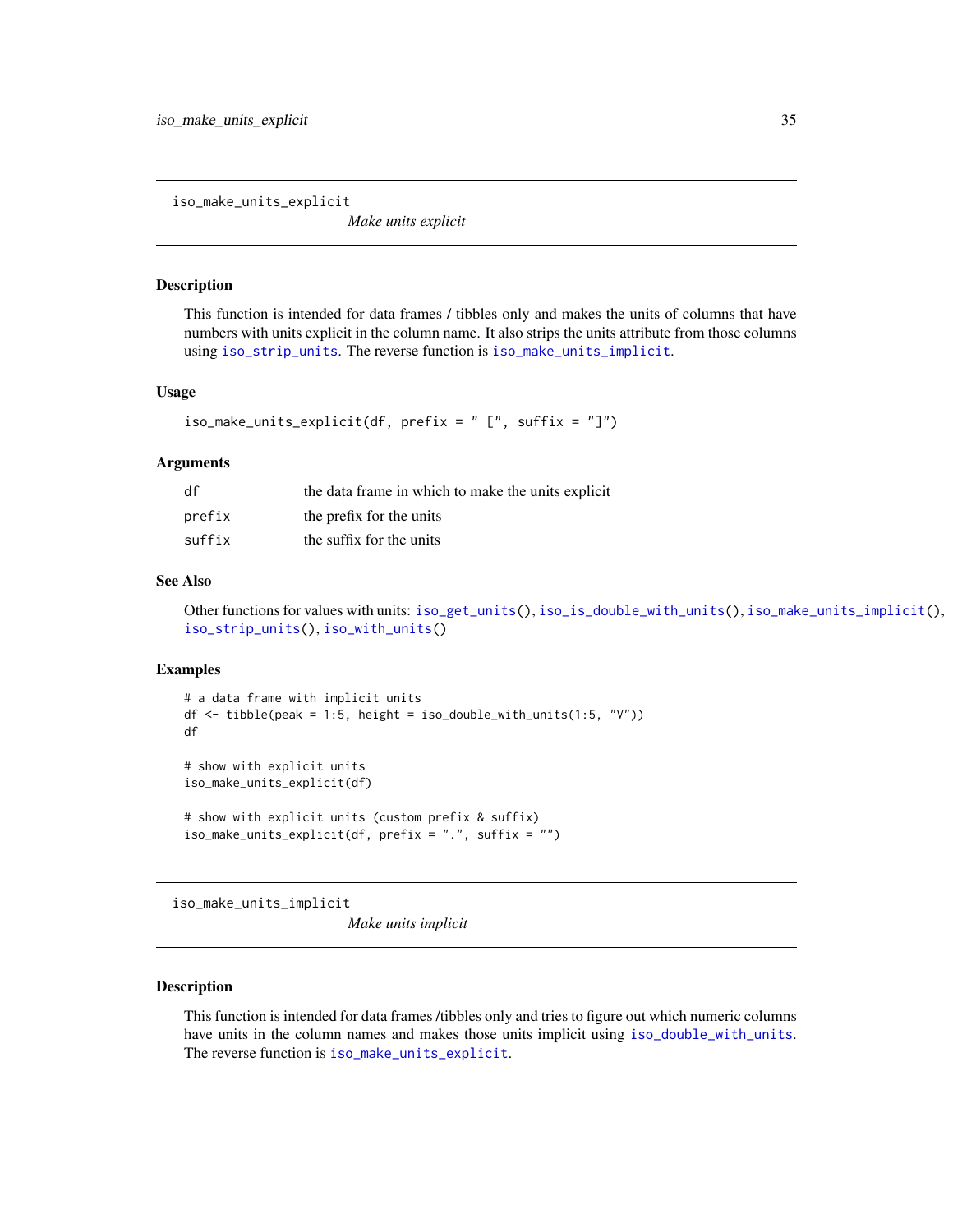#### Usage

```
iso_make_units_implicit(df, prefix = " [", suffix = "]")
```
#### Arguments

| df     | the data frame in which to make the units implicit/explicit |
|--------|-------------------------------------------------------------|
| prefix | the prefix for the units                                    |
| suffix | the suffix for the units                                    |

# See Also

Other functions for values with units: [iso\\_get\\_units\(](#page-29-2)), [iso\\_is\\_double\\_with\\_units\(](#page-32-1)), [iso\\_make\\_units\\_explicit\(](#page-34-1)), [iso\\_strip\\_units\(](#page-57-3)), [iso\\_with\\_units\(](#page-57-2))

#### Examples

```
# generate implicit units
df \le tibble(peak = 1:5, `height [V]` = 1:5)
iso_make_units_implicit(df)
# convert back and forth
iso_make_units_implicit(df) %>% iso_make_units_explicit()
# implicit units from custom prefix & suffix
df \le tibble(peak = 1:5, height.V = 1:5)
iso_make_units_implicit(df, prefix = ".", suffix = "")
```
<span id="page-35-1"></span>iso\_mutate\_file\_info *Mutate file info*

#### Description

Mutate the file info ([iso\\_get\\_file\\_info](#page-22-1)) within isofile objects by changing existing columns or introducing new ones. Works just like dplyr's [mutate.](#page-0-0) You can also use [mutate](#page-0-0) directly but it will not provide summary information on the operation. Note that this will create missing columns that exist in some but not all of the passed in isofile objects in all isofile objects (filling them with NAs) the same way that [iso\\_get\\_file\\_info](#page-22-1) does.

#### Usage

```
iso_mutate_file_info(iso_files, ..., quiet = default(quiet))
```

| iso_files               | collection of iso file objects                                                          |
|-------------------------|-----------------------------------------------------------------------------------------|
| $\cdot$ $\cdot$ $\cdot$ | dplyr-style mutate conditions applied to the combined file info (see iso_get_file_info) |
| auiet                   | whether to display (quiet= $FALSE$ ) or silence (quiet = $TRUE$ ) information mes-      |
|                         | sages. Set parameter to overwrite global defaults for this function or set global       |
|                         | defaults with calls to iso_turn_info_message_on and iso_turn_info_message_off           |

<span id="page-35-0"></span>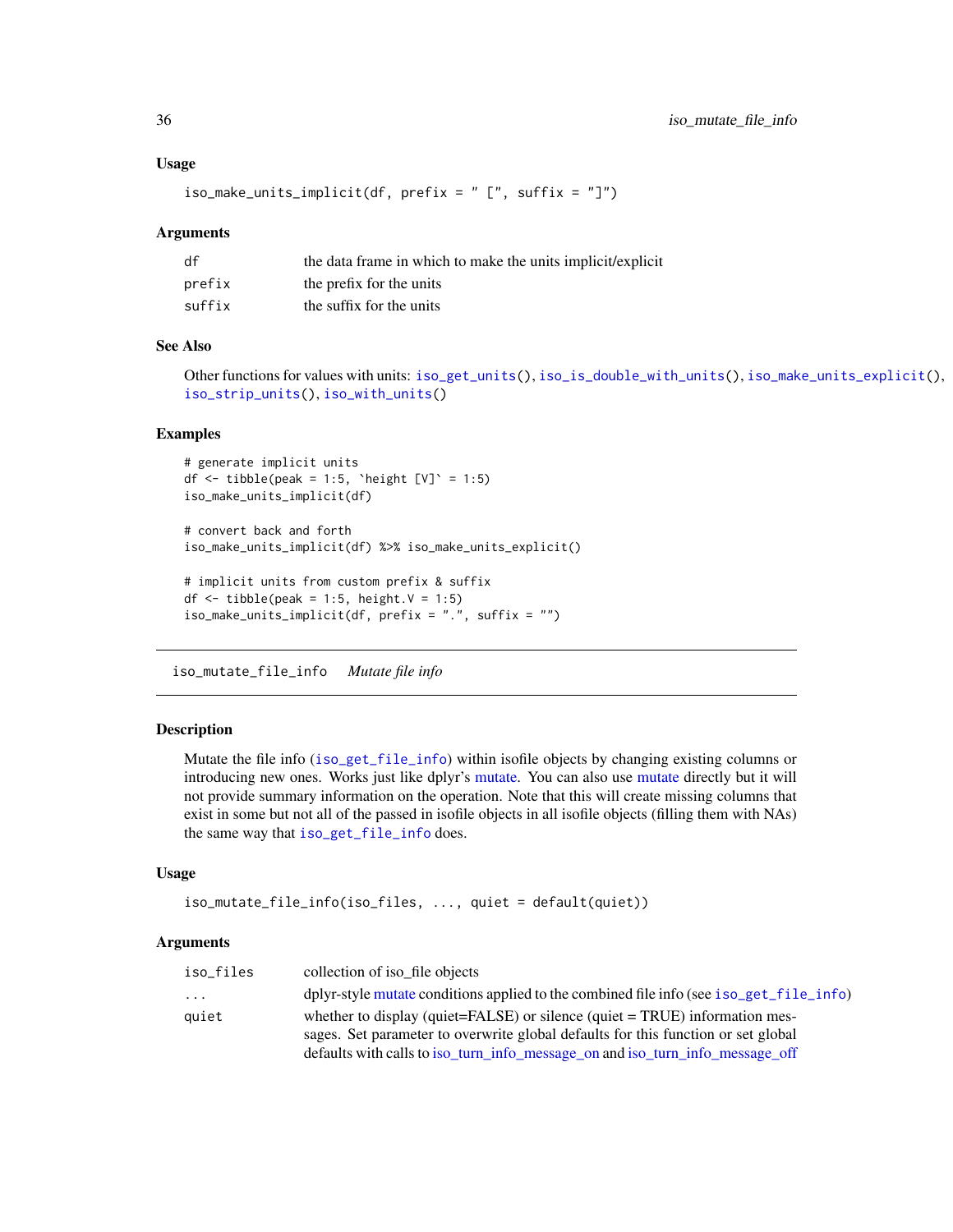#### <span id="page-36-0"></span>See Also

```
Other file_info operations: iso_add_file_info.iso_file_list(), iso_filter_files(), iso_parse_file_info(),
iso_rename_file_info(), iso_select_file_info(), iso_set_file_root()
```
iso\_omit\_files\_with\_problems

*Renamed to iso\_filter\_files\_with\_problems*

#### Description

This function has been renamed to [iso\\_filter\\_files\\_with\\_problems](#page-15-2) for naming consistency.

#### Usage

iso\_omit\_files\_with\_problems(...)

#### Arguments

... deprecated

<span id="page-36-1"></span>iso\_parse\_file\_info *Parse file info*

#### Description

Convenience function to batch parse file info ([iso\\_get\\_file\\_info](#page-22-1)) columns in isofile objects for the most common parsing calls. Uses the parse\_ functions exported from [readr](#page-0-0) and described in [extract\\_data.](#page-2-1) Note that for less common parsing calls or calls that require additional parameters to the parsing function, it is better to parse columns one-by-one using [iso\\_mutate\\_file\\_info](#page-35-1) instead.

```
iso_parse_file_info(
  iso_files,
  number = c(),
  double = c(),
  integer = c(),
  logical = c(),
  datetime = c(),
  text = c(),
  quiet = default(quiet)
)
```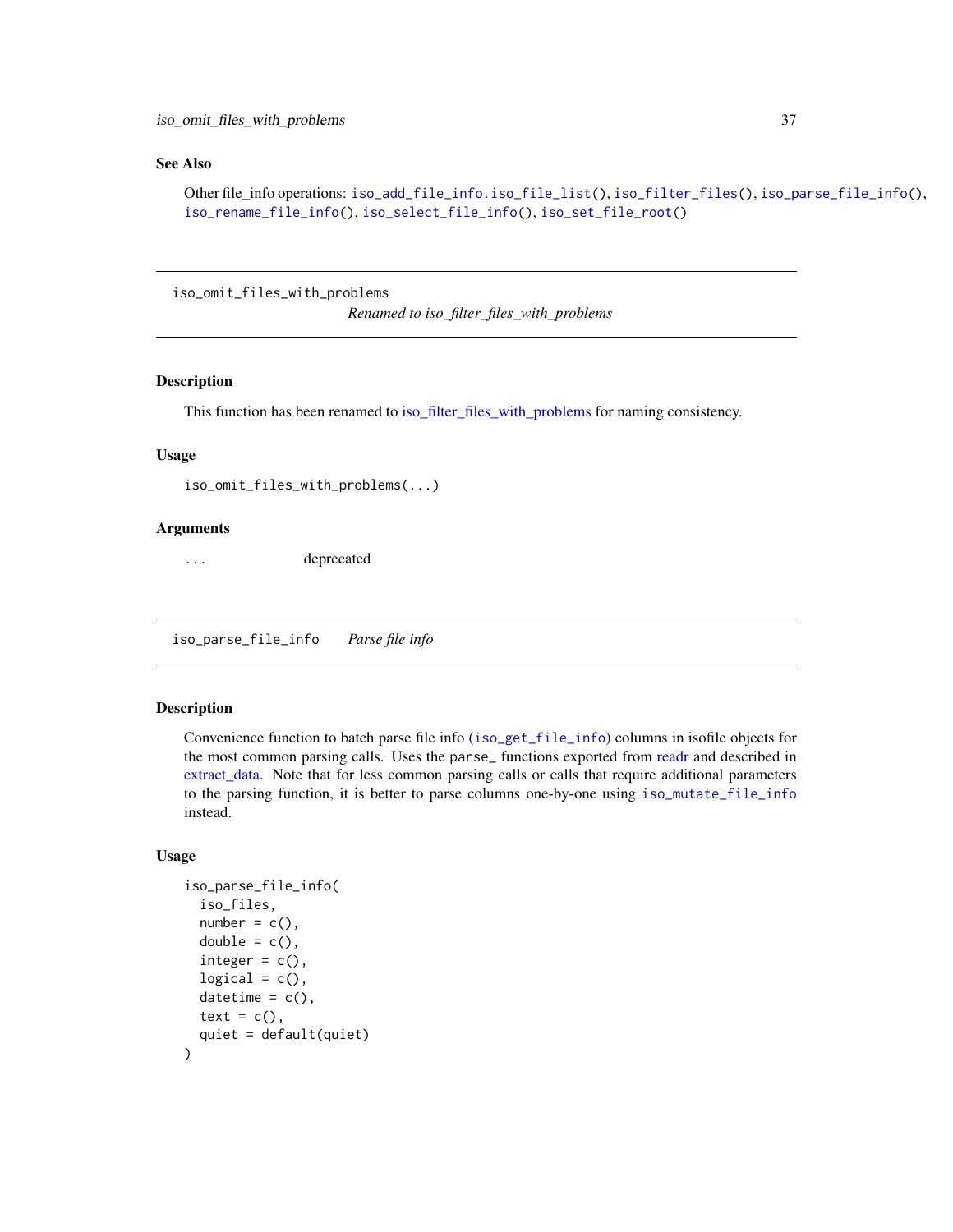#### <span id="page-37-0"></span>Arguments

| iso_files | collection of iso file objects                                                                                                                                                                                                                    |
|-----------|---------------------------------------------------------------------------------------------------------------------------------------------------------------------------------------------------------------------------------------------------|
| number    | dplyr-style select condition to choose columns that should be converted to a<br>number using parse_number. Use $c(\ldots)$ to select multiple columns.                                                                                            |
| double    | dplyr-style select condition to choose columns that should be converted to a<br>double using parse_double. Use $c(\ldots)$ to select multiple columns.                                                                                            |
| integer   | dplyr-style select condition to choose columns that should be converted to an<br>integer using parse_integer. Use $c(\ldots)$ to select multiple columns.                                                                                         |
| logical   | dplyr-style select condition to choose columns that should be converted to a<br>boolean (TRUE/FALSE) using parse_logical. Use $c(\ldots)$ to select multiple<br>columns.                                                                          |
| datetime  | dplyr-style select condition to choose columns that should be converted to a<br>date-time using parse_date time. Use $c(\ldots)$ to select multiple columns.                                                                                      |
| text      | dplyr-style select condition to choose columns that should be converted to text<br>using as character. Use $c(\ldots)$ to select multiple columns.                                                                                                |
| quiet     | whether to display (quiet=FALSE) or silence (quiet = TRUE) information mes-<br>sages. Set parameter to overwrite global defaults for this function or set global<br>defaults with calls to iso_turn_info_message_on and iso_turn_info_message_off |

#### See Also

Other file\_info operations: [iso\\_add\\_file\\_info.iso\\_file\\_list\(](#page-6-1)), [iso\\_filter\\_files\(](#page-15-1)), [iso\\_mutate\\_file\\_info\(](#page-35-1)), [iso\\_rename\\_file\\_info\(](#page-48-1)), [iso\\_select\\_file\\_info\(](#page-53-1)), [iso\\_set\\_file\\_root\(](#page-55-1))

iso\_plot\_continuous\_flow\_data

*moved to isoprocessor*

## Description

moved to isoprocessor

#### Usage

```
iso_plot_continuous_flow_data(...)
```
#### Arguments

... deprecated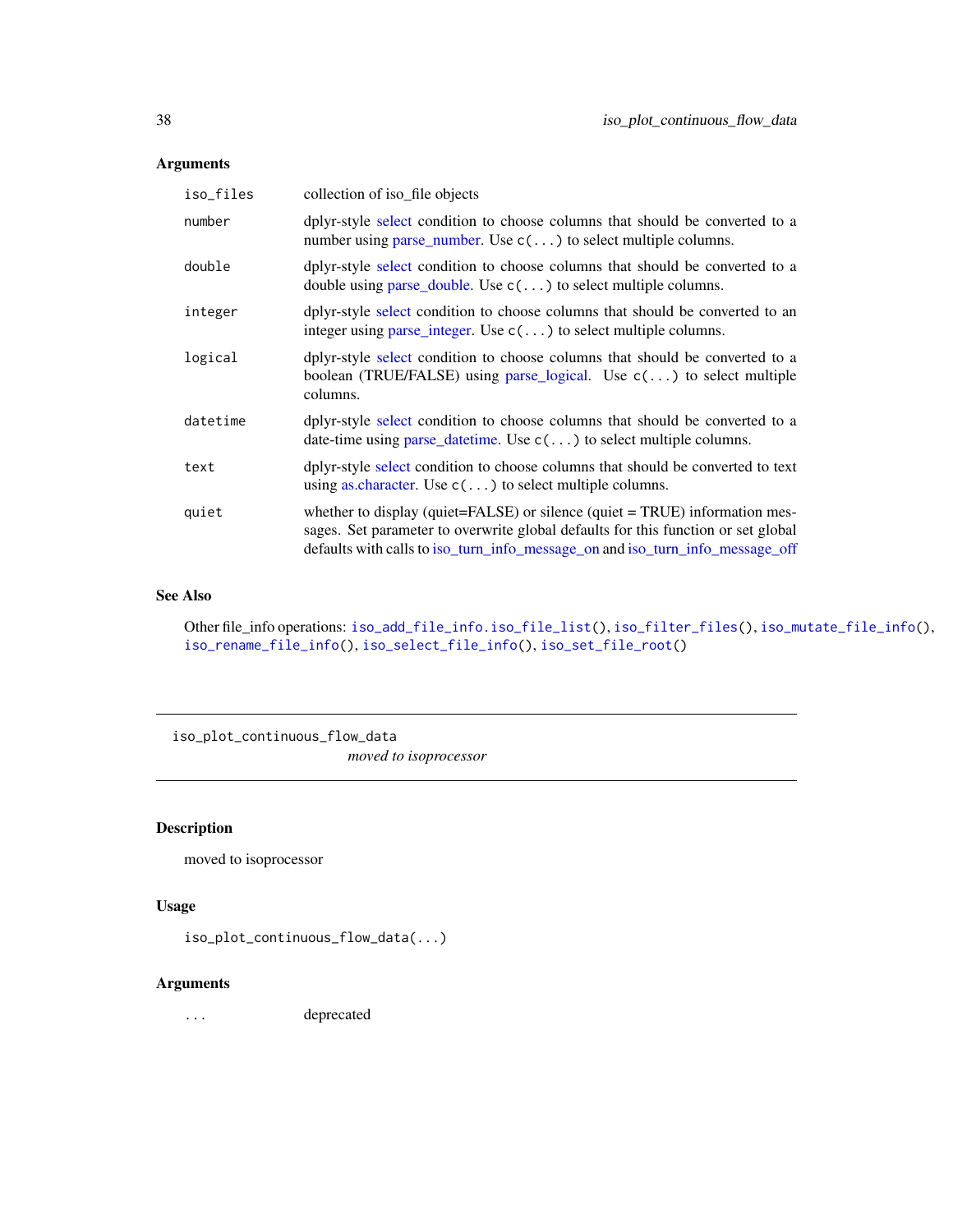<span id="page-38-0"></span>iso\_plot\_dual\_inlet\_data

*moved to isoprocessor*

## Description

moved to isoprocessor

#### Usage

iso\_plot\_dual\_inlet\_data(...)

#### Arguments

... deprecated

iso\_plot\_raw\_data *moved to isoprocessor*

## Description

moved to isoprocessor

#### Usage

iso\_plot\_raw\_data(...)

#### Arguments

... deprecated

<span id="page-38-1"></span>iso\_problem\_functions *Problem Functions Overview*

#### Description

The following functions to check for and deal with problems are available.

#### Details

- iso\_get\_problems is a re-export of [problems](#page-0-0)
- [iso\\_get\\_problems\\_summary](#page-24-2)
- [iso\\_has\\_problems](#page-31-2)
- [stop\\_for\\_problems](#page-0-0)
- [iso\\_filter\\_files\\_with\\_problems](#page-15-2)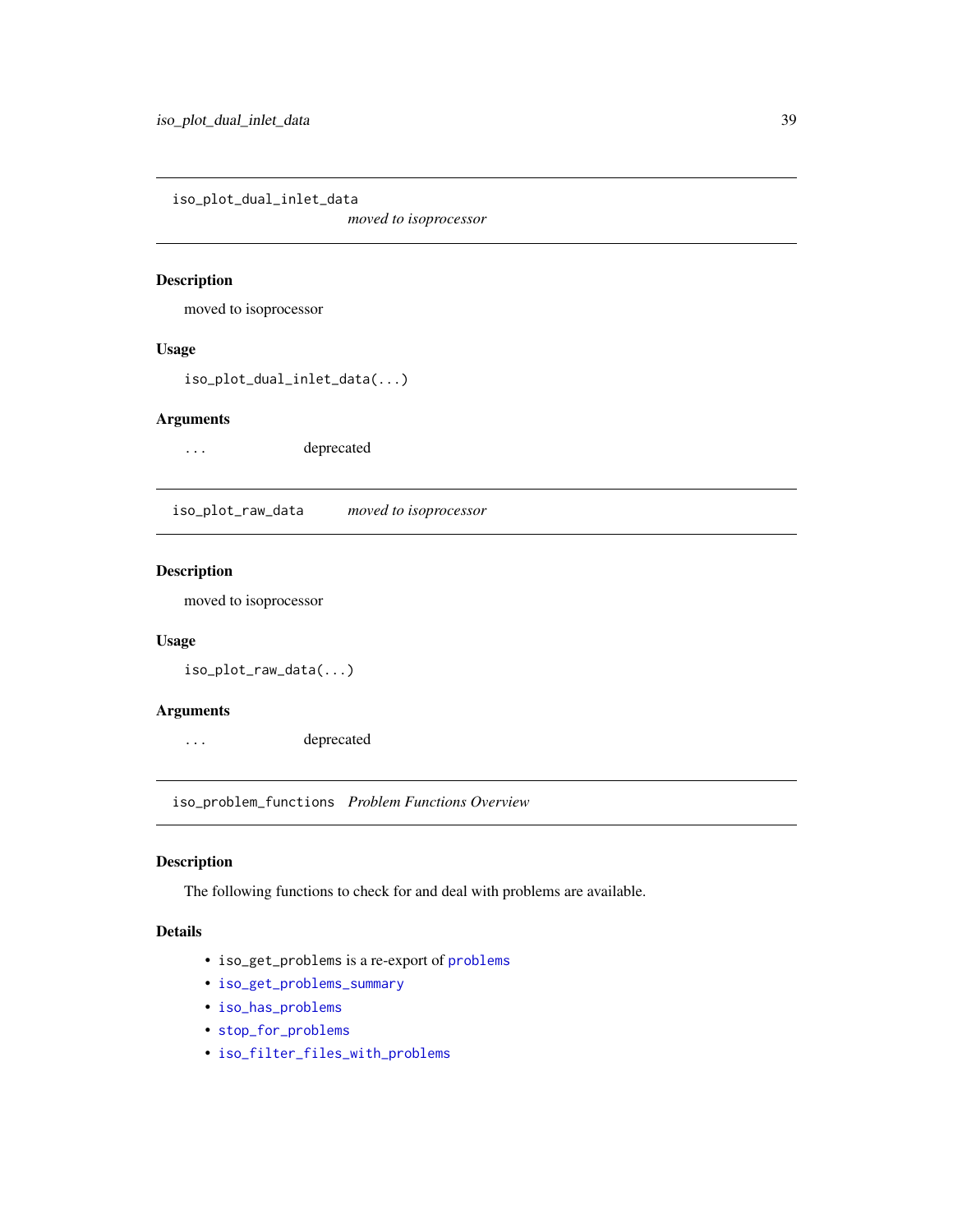### <span id="page-39-0"></span>See Also

Other problem functions: [iso\\_filter\\_files\\_with\\_problems\(](#page-15-2)), [iso\\_get\\_problems\\_summary\(](#page-24-2)), [iso\\_get\\_problems\(](#page-23-1)), [iso\\_has\\_problems\(](#page-31-2))

<span id="page-39-1"></span>iso\_read\_continuous\_flow

*Load continuous flow data*

# Description

Load continuous flow data

#### Usage

```
iso_read_continuous_flow(
  ...,
 root = ".".
  read_raw_data = default(read_raw_data),
  read_file_info = default(read_file_info),
  read_method_info = default(read_method_info),
  read_vendor_data_table = default(read_vendor_data_table),
 discard_duplicates = TRUE,
 parallel = FALSE,
 parallel_plan = future::multisession,
 parallel_cores = future::availableCores(),
  cache = default(cache),
  read_cache = default(cache),
  reread_outdated_cache = FALSE,
  quiet = default(quiet),
  cache_files_with_errors = TRUE
\mathcal{L}
```
#### Arguments

|                  | $\cdots$      | one or multiple file/folder paths. All files must have a supported file extension.<br>All folders are expanded and searched for files with supported file extensions<br>(which are then included in the read).                                                                                                                                  |
|------------------|---------------|-------------------------------------------------------------------------------------------------------------------------------------------------------------------------------------------------------------------------------------------------------------------------------------------------------------------------------------------------|
|                  | root          | root directory for the isofiles. Can be relative to the current working directory<br>(e.g. "data") or an absolute path on the file system (e.g. "/Users/" or<br>"C:/Data/"). The default is the current working directory $($ "."). Can be<br>supplied as a vector of same length as the provided paths if the paths have dif-<br>ferent roots. |
|                  | read raw data | whether to read the raw mass/ion data from the file                                                                                                                                                                                                                                                                                             |
|                  |               | read_file_info whether to read auxiliary file information (file id, sequence information, etc.)                                                                                                                                                                                                                                                 |
| read_method_info |               |                                                                                                                                                                                                                                                                                                                                                 |
|                  |               |                                                                                                                                                                                                                                                                                                                                                 |

whether to read methods information (standards, processing info)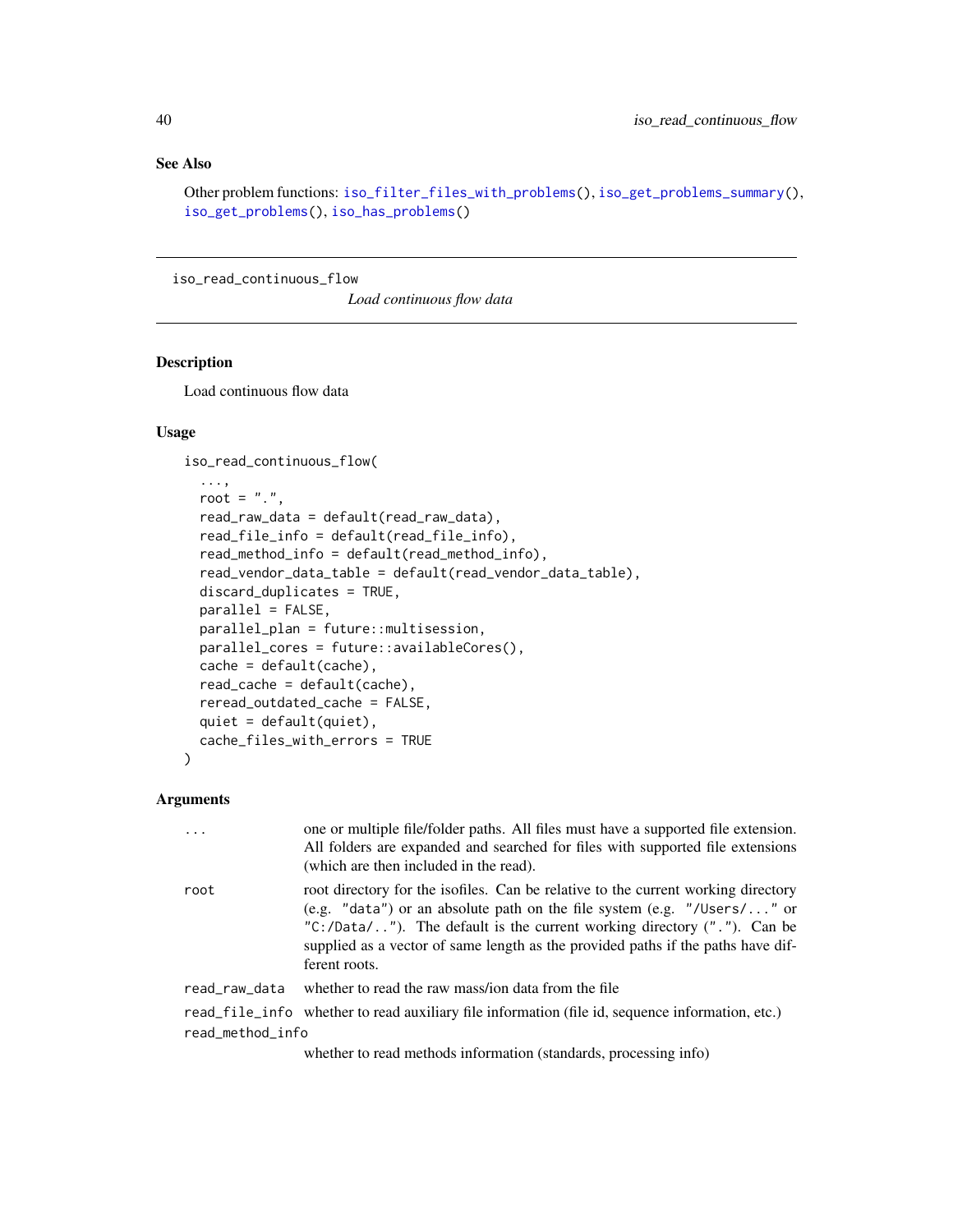```
read_vendor_data_table
```
whether to read the vendor computed data table

discard\_duplicates

whether to automatically discard files with duplicate file IDs (i.e. duplicate file names). If TRUE (the default), only the first files are kept and any files with the same file ID are discarded. If FALSE, all duplicate files are kept but their file IDs are appended with suffix #1, #2, etc.

- parallel whether to process in parallel based on the number of available CPU cores. This may yield performance increases for files that are slow to parse such as continuous flow isodat files but usually provides little benefit for efficient data formats such as reading from R Data Archives.
- parallel\_plan which parallel processing strategy to use, see [plan,](#page-0-0) typically future::multisession for compatibility with RStudio interactive mode. If supported by the operating system and running in detached mode (not interactively in RStudio) can also use future::multicore.
- parallel\_cores how many processor cores to use for parallel processing. By default the maximum available number of cores [\(availableCores\)](#page-0-0), which will allow maximal processing speed but may slow other programs running on your machine. Choose a smaller number if you want some processing resources to remain available for other processes. Will issue a warning if too many cores are requested and reset to the maximum available.
- cache whether to cache iso\_files. Note that previously exported R Data Archives (di.rda, cf.rda) are never cached since they are already essentially in cached form.
- read\_cache whether to reload from cache if a cached version exists. Note that it will only read from cache if the raw data file has not been modified since. Files that have been modified on disc (e.g. edited in the vendor software) will always be read anew. To automatically reread cached files that were cached by an outdated version of the isoreader package, set the reread\_outdated\_cache flag.
- reread\_outdated\_cache

whether to re-read outdated cache files whenever they are encountered.

- quiet whether to display (quiet=FALSE) or silence (quiet = TRUE) information messages. Set parameter to overwrite global defaults for this function or set global defaults with calls to [iso\\_turn\\_info\\_message\\_on](#page-31-1) and [iso\\_turn\\_info\\_message\\_off](#page-31-1)
- cache\_files\_with\_errors deprecated. Please use [iso\\_reread\\_problem\\_files](#page-49-1) instead to selectively re-read all files in a collection of iso files that had been previously read with errors or warnings.

#### See Also

Other isoread functions for different types of IRMS data: [iso\\_read\\_dual\\_inlet\(](#page-41-1)), [iso\\_read\\_scan\(](#page-45-1))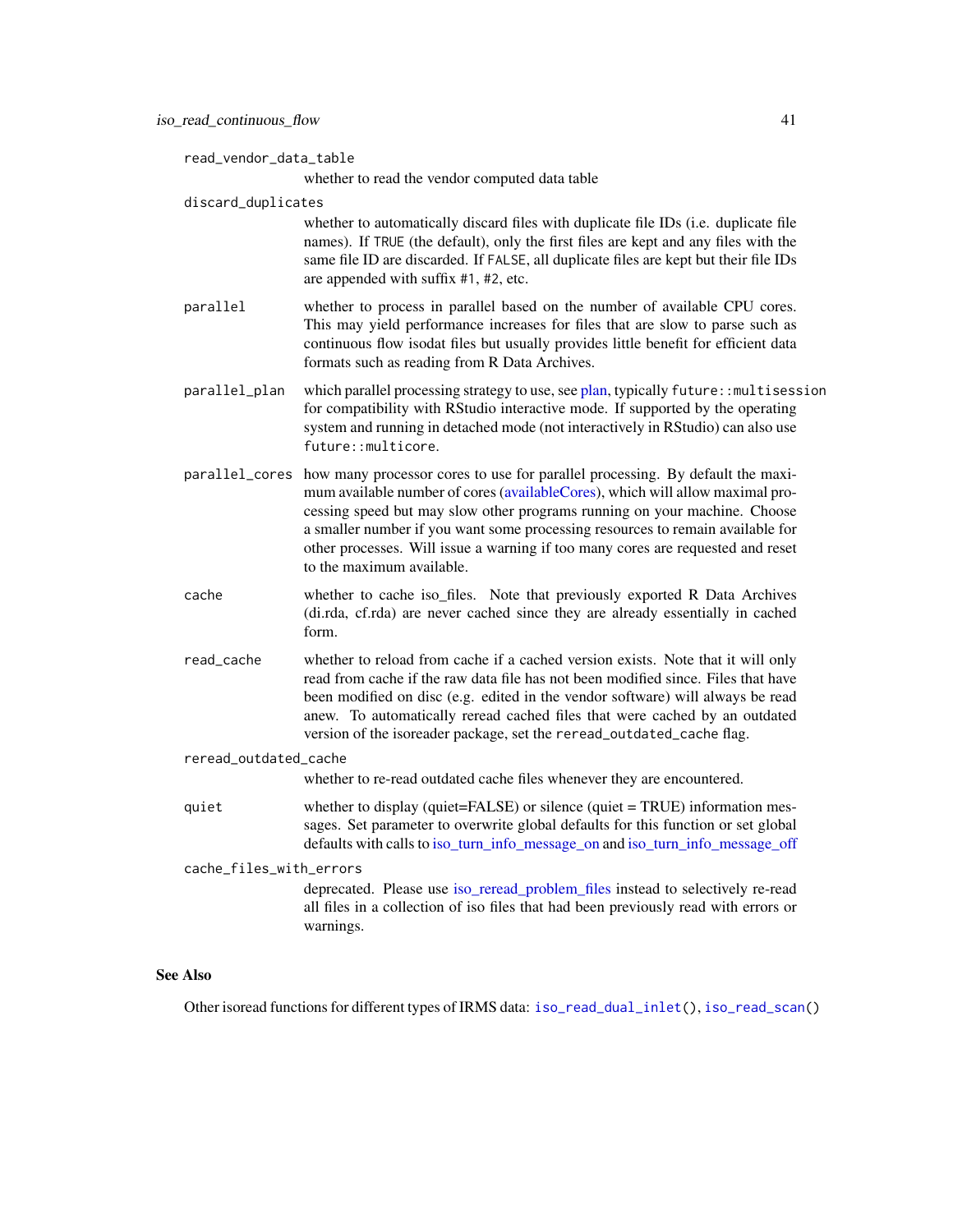<span id="page-41-1"></span><span id="page-41-0"></span>iso\_read\_dual\_inlet *Load dual inlet data*

#### Description

Load dual inlet data

#### Usage

```
iso_read_dual_inlet(
  ...,
 root = ".",
 read_raw_data = default(read_raw_data),
 read_file_info = default(read_file_info),
 read_method_info = default(read_method_info),
 read_vendor_data_table = default(read_vendor_data_table),
 nu_mases = c(),
 discard_duplicates = TRUE,
 parallel = FALSE,
 parallel_plan = future::multisession,
 parallel_cores = future::availableCores(),
 cache = default(cache),
 read_cache = default(cache),
 reread_outdated_cache = FALSE,
 quiet = default(quiet),
 cache_files_with_errors = TRUE
)
```

|                        | one or multiple file/folder paths. All files must have a supported file extension.<br>All folders are expanded and searched for files with supported file extensions<br>(which are then included in the read).                                                                                                                                   |  |
|------------------------|--------------------------------------------------------------------------------------------------------------------------------------------------------------------------------------------------------------------------------------------------------------------------------------------------------------------------------------------------|--|
| root                   | root directory for the isofiles. Can be relative to the current working directory<br>(e.g. "data") or an absolute path on the file system (e.g. "/Users/" or<br>" $C$ :/Data/"). The default is the current working directory ("."). Can be<br>supplied as a vector of same length as the provided paths if the paths have dif-<br>ferent roots. |  |
| read_raw_data          | whether to read the raw mass/ion data from the file                                                                                                                                                                                                                                                                                              |  |
|                        | read_file_info whether to read auxiliary file information (file id, sequence information, etc.)                                                                                                                                                                                                                                                  |  |
| read_method_info       |                                                                                                                                                                                                                                                                                                                                                  |  |
|                        | whether to read methods information (standards, processing info)                                                                                                                                                                                                                                                                                 |  |
| read_vendor_data_table |                                                                                                                                                                                                                                                                                                                                                  |  |
|                        | whether to read the vendor computed data table                                                                                                                                                                                                                                                                                                   |  |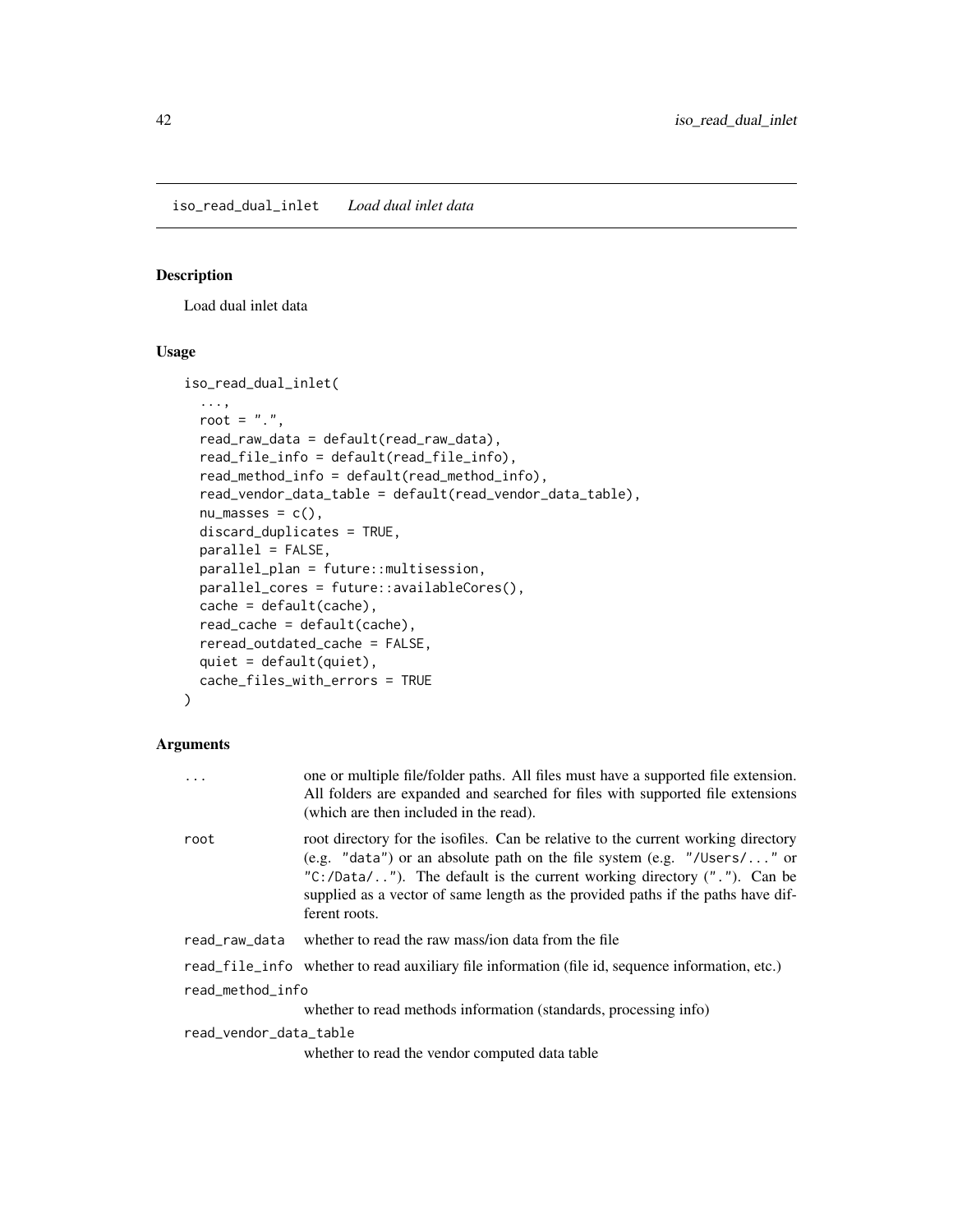<span id="page-42-0"></span>nu\_masses list of masses (e.g. c("46", "45", "44")) to map the collector channels (interpreted in order, i.e. the first channel will be linked to the first mass, the second channel to the second mass, etc.). This parameter is only used for reading Nu data files.

discard\_duplicates

whether to automatically discard files with duplicate file IDs (i.e. duplicate file names). If TRUE (the default), only the first files are kept and any files with the same file ID are discarded. If FALSE, all duplicate files are kept but their file IDs are appended with suffix #1, #2, etc.

- parallel whether to process in parallel based on the number of available CPU cores. This may yield performance increases for files that are slow to parse such as continuous flow isodat files but usually provides little benefit for efficient data formats such as reading from R Data Archives.
- parallel\_plan which parallel processing strategy to use, see [plan,](#page-0-0) typically future::multisession for compatibility with RStudio interactive mode. If supported by the operating system and running in detached mode (not interactively in RStudio) can also use future::multicore.
- parallel\_cores how many processor cores to use for parallel processing. By default the maximum available number of cores [\(availableCores\)](#page-0-0), which will allow maximal processing speed but may slow other programs running on your machine. Choose a smaller number if you want some processing resources to remain available for other processes. Will issue a warning if too many cores are requested and reset to the maximum available.
- cache whether to cache iso\_files. Note that previously exported R Data Archives (di.rda, cf.rda) are never cached since they are already essentially in cached form.
- read\_cache whether to reload from cache if a cached version exists. Note that it will only read from cache if the raw data file has not been modified since. Files that have been modified on disc (e.g. edited in the vendor software) will always be read anew. To automatically reread cached files that were cached by an outdated version of the isoreader package, set the reread\_outdated\_cache flag.

#### reread\_outdated\_cache

whether to re-read outdated cache files whenever they are encountered.

quiet whether to display (quiet=FALSE) or silence (quiet = TRUE) information messages. Set parameter to overwrite global defaults for this function or set global defaults with calls to [iso\\_turn\\_info\\_message\\_on](#page-31-1) and [iso\\_turn\\_info\\_message\\_off](#page-31-1)

cache\_files\_with\_errors

deprecated. Please use iso reread problem files instead to selectively re-read all files in a collection of iso files that had been previously read with errors or warnings.

#### See Also

Other isoread functions for different types of IRMS data: [iso\\_read\\_continuous\\_flow\(](#page-39-1)), [iso\\_read\\_scan\(](#page-45-1))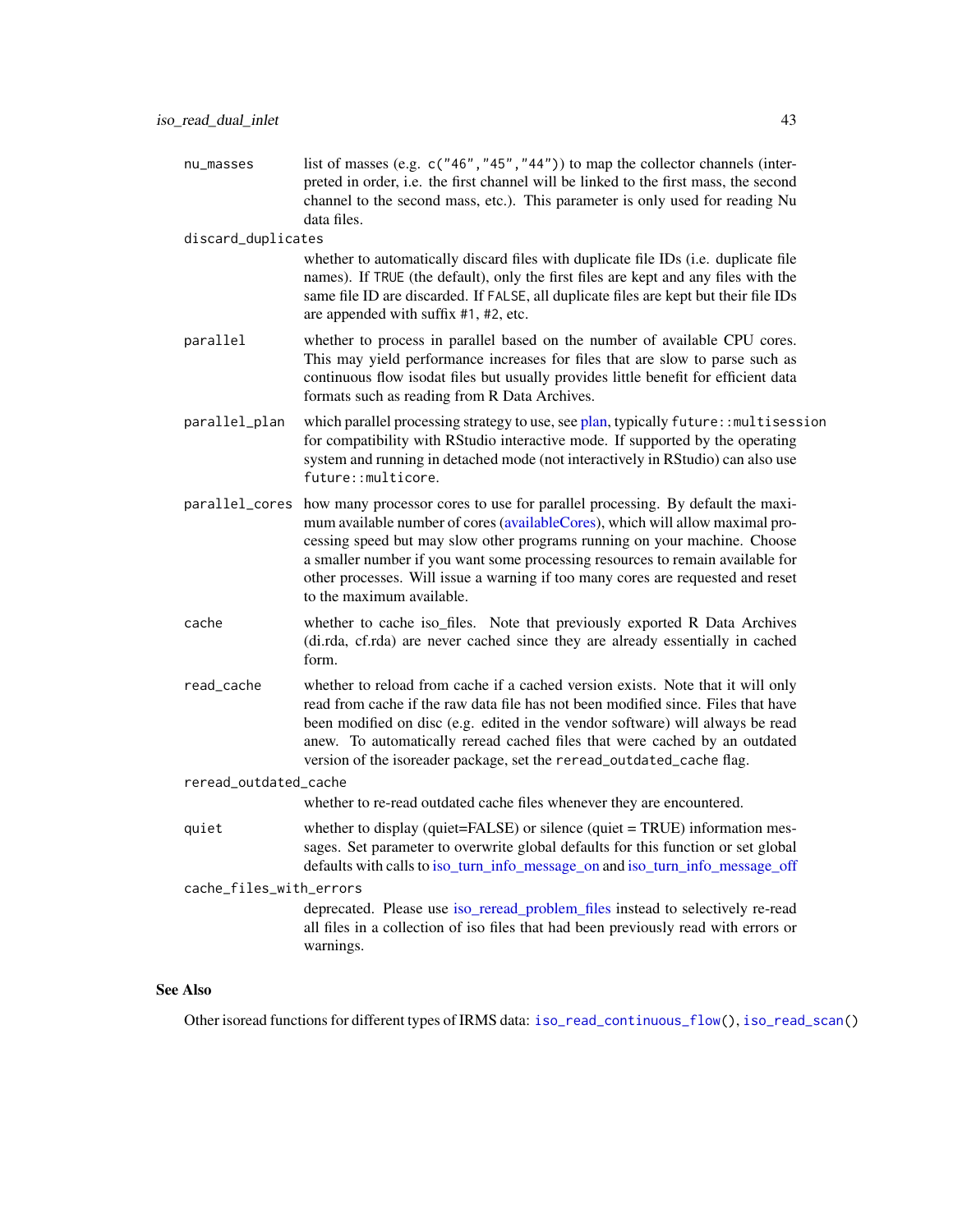<span id="page-43-0"></span>

## Description

This function takes care of extracting basic information about iso\_files, dealing with problems and making sure only valid fire formats are processed. This function is not typically called directly but indirectly by calling [iso\\_read\\_dual\\_inlet,](#page-41-1) [iso\\_read\\_continuous\\_flow](#page-39-1) and [iso\\_read\\_scan.](#page-45-1) It is made available outside the package because it can be very useful for testing new file readers.

#### Usage

```
iso_read_files(
 paths,
 root,
  supported_extensions,
  data_structure,
  read\_options = c(),
  reader_options = list(),
  discard_duplicates = TRUE,
  cache_files_with_errors = TRUE,
  parallel = FALSE,
 parallel_plan = future::multisession,
  parallel_cores = future::availableCores(),
  cache = default(cache),
  read_cache = default(cache),
  reread_outdated_cache = FALSE,
  quiet = default(quiet)
)
```

| paths                | one or multiple file/folder paths. All files must have a supported file exten-<br>sion. All folders are expanded and searched for files with supported file ex-<br>tensions (which are then included in the read). Paths can be absolute paths or<br>relative to the provided file root (which is the current working directory by<br>default). For absolute paths, a common root directory will be guessed using<br>iso_find_absolute_path_roots. The root portion of paths will never be displayed<br>in info messages. |
|----------------------|---------------------------------------------------------------------------------------------------------------------------------------------------------------------------------------------------------------------------------------------------------------------------------------------------------------------------------------------------------------------------------------------------------------------------------------------------------------------------------------------------------------------------|
| root                 | root directory for the isofiles. Can be relative to the current working directory<br>(e.g. "data") or an absolute path on the file system (e.g. "/Users/" or<br>"C:/Data/"). The default is the current working directory $($ "."). Can be<br>supplied as a vector of same length as the provided paths if the paths have dif-<br>ferent roots.                                                                                                                                                                           |
| supported_extensions | data frame with supported extensions and corresponding reader functions (columns<br>'extension', 'func', 'cacheable')                                                                                                                                                                                                                                                                                                                                                                                                     |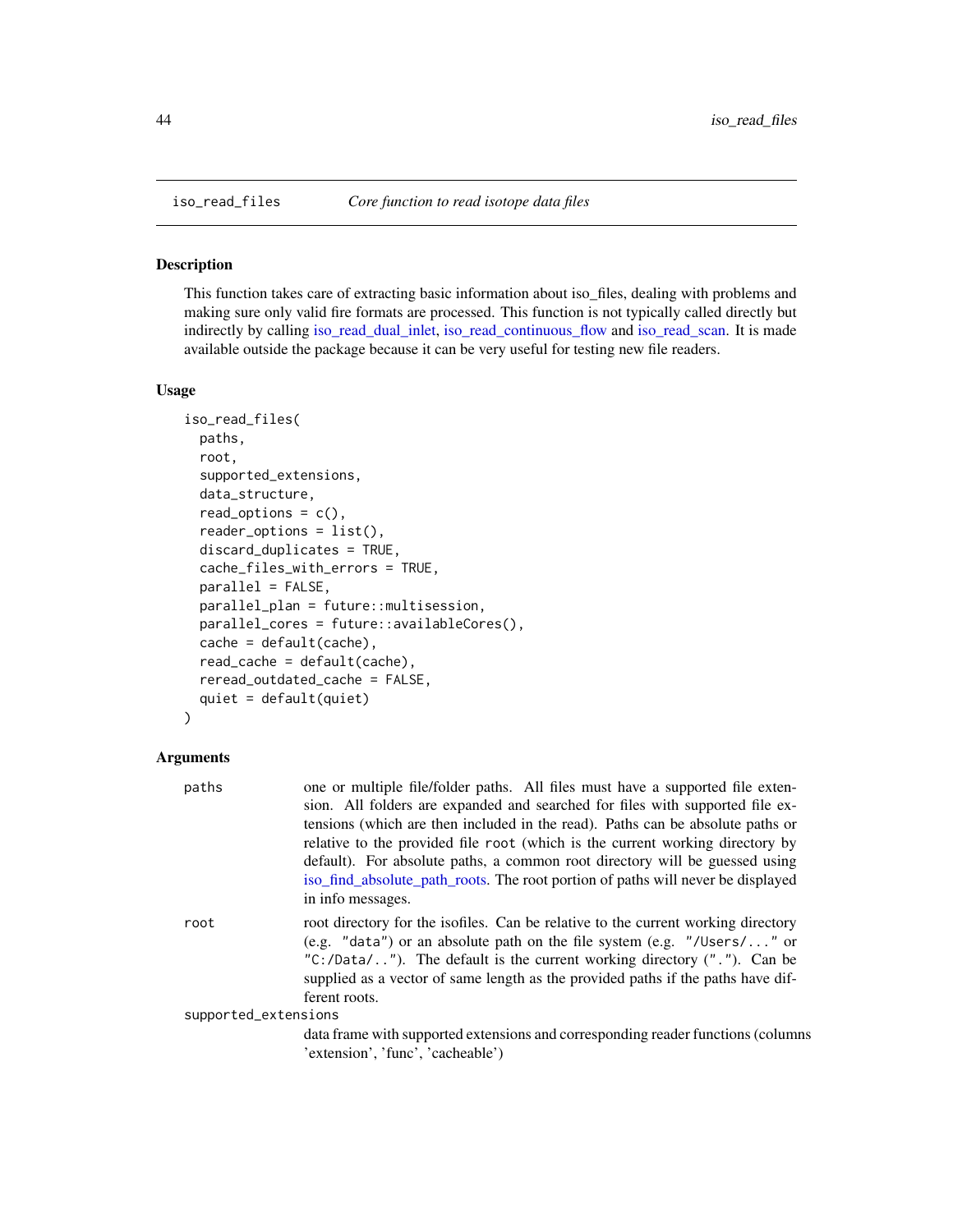<span id="page-44-0"></span>

|                         | data_structure the basic data structure for the type of iso_file                                                                                                                                                                                                                                                                                                                                                                                             |
|-------------------------|--------------------------------------------------------------------------------------------------------------------------------------------------------------------------------------------------------------------------------------------------------------------------------------------------------------------------------------------------------------------------------------------------------------------------------------------------------------|
| read_options            | vector of read options to be stored in the data structure (e.g. c (read_vendor_data_table<br>= FALSE)). The read_prefix is optional.                                                                                                                                                                                                                                                                                                                         |
|                         | reader_options list of parameters to be passed on to the reader                                                                                                                                                                                                                                                                                                                                                                                              |
| discard_duplicates      |                                                                                                                                                                                                                                                                                                                                                                                                                                                              |
|                         | whether to automatically discard files with duplicate file IDs (i.e. duplicate file<br>names). If TRUE (the default), only the first files are kept and any files with the<br>same file ID are discarded. If FALSE, all duplicate files are kept but their file IDs<br>are appended with suffix #1, #2, etc.                                                                                                                                                 |
| cache_files_with_errors |                                                                                                                                                                                                                                                                                                                                                                                                                                                              |
|                         | deprecated. Please use iso_reread_problem_files instead to selectively re-read<br>all files in a collection of iso files that had been previously read with errors or<br>warnings.                                                                                                                                                                                                                                                                           |
| parallel                | whether to process in parallel based on the number of available CPU cores.<br>This may yield performance increases for files that are slow to parse such as<br>continuous flow isodat files but usually provides little benefit for efficient data<br>formats such as reading from R Data Archives.                                                                                                                                                          |
| parallel_plan           | which parallel processing strategy to use, see plan, typically future:: multisession<br>for compatibility with RStudio interactive mode. If supported by the operating<br>system and running in detached mode (not interactively in RStudio) can also use<br>future::multicore.                                                                                                                                                                              |
|                         | parallel_cores how many processor cores to use for parallel processing. By default the maxi-<br>mum available number of cores (availableCores), which will allow maximal pro-<br>cessing speed but may slow other programs running on your machine. Choose<br>a smaller number if you want some processing resources to remain available for<br>other processes. Will issue a warning if too many cores are requested and reset<br>to the maximum available. |
| cache                   | whether to cache iso_files. Note that previously exported R Data Archives<br>(di.rda, cf.rda) are never cached since they are already essentially in cached<br>form.                                                                                                                                                                                                                                                                                         |
| read_cache              | whether to reload from cache if a cached version exists. Note that it will only<br>read from cache if the raw data file has not been modified since. Files that have<br>been modified on disc (e.g. edited in the vendor software) will always be read<br>anew. To automatically reread cached files that were cached by an outdated<br>version of the isoreader package, set the reread_outdated_cache flag.                                                |
| reread_outdated_cache   |                                                                                                                                                                                                                                                                                                                                                                                                                                                              |
|                         | whether to re-read outdated cache files whenever they are encountered.                                                                                                                                                                                                                                                                                                                                                                                       |
| quiet                   | whether to display (quiet=FALSE) or silence (quiet = TRUE) information mes-<br>sages. Set parameter to overwrite global defaults for this function or set global<br>defaults with calls to iso_turn_info_message_on and iso_turn_info_message_off                                                                                                                                                                                                            |

# Value

single iso\_file object (if single file) or list of iso\_files (iso\_file\_list)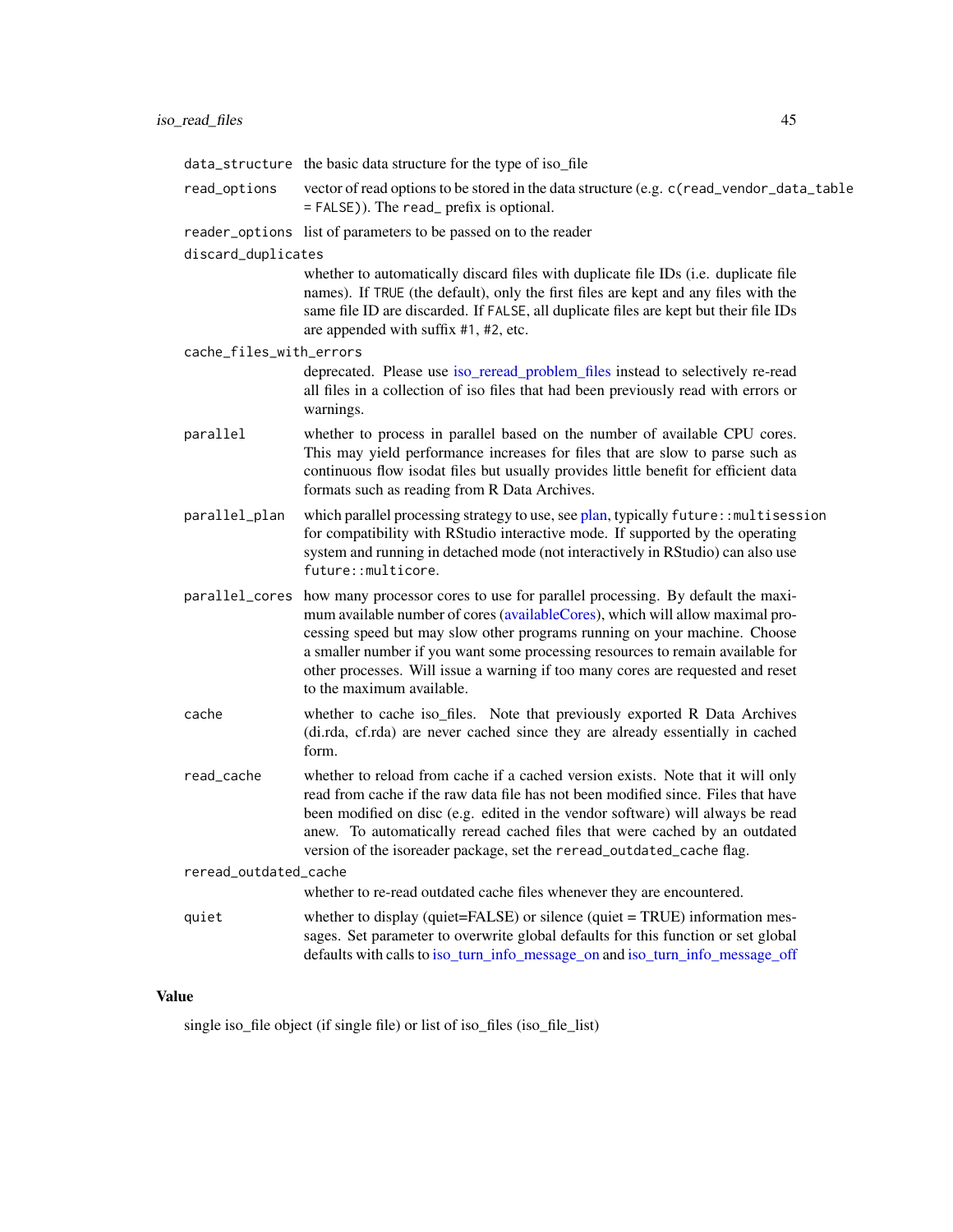<span id="page-45-1"></span><span id="page-45-0"></span>iso\_read\_scan *Load scan data*

# Description

Load scan data

# Usage

iso\_read\_scan(

```
...,
root = ".",
read_raw_data = default(read_raw_data),
read_file_info = default(read_file_info),
read_method_info = default(read_method_info),
discard_duplicates = TRUE,
parallel = FALSE,
parallel_plan = future::multisession,
parallel_cores = future::availableCores(),
cache = default(cache),
read_cache = default(cache),
reread_outdated_cache = FALSE,
quiet = default(quiet),
cache_files_with_errors = TRUE
```
#### Arguments

)

| .                  | one or multiple file/folder paths. All files must have a supported file extension.<br>All folders are expanded and searched for files with supported file extensions<br>(which are then included in the read).                                                                                                                                   |  |
|--------------------|--------------------------------------------------------------------------------------------------------------------------------------------------------------------------------------------------------------------------------------------------------------------------------------------------------------------------------------------------|--|
| root               | root directory for the isofiles. Can be relative to the current working directory<br>(e.g. "data") or an absolute path on the file system (e.g. "/Users/" or<br>" $C$ :/Data/"). The default is the current working directory ("."). Can be<br>supplied as a vector of same length as the provided paths if the paths have dif-<br>ferent roots. |  |
| read_raw_data      | whether to read the raw mass/ion data from the file                                                                                                                                                                                                                                                                                              |  |
|                    | read_file_info whether to read auxiliary file information (file id, sequence information, etc.)                                                                                                                                                                                                                                                  |  |
| read_method_info   |                                                                                                                                                                                                                                                                                                                                                  |  |
|                    | whether to read methods information (standards, processing info)                                                                                                                                                                                                                                                                                 |  |
| discard_duplicates |                                                                                                                                                                                                                                                                                                                                                  |  |
|                    | whether to automatically discard files with duplicate file IDs (i.e. duplicate file<br>names). If TRUE (the default), only the first files are kept and any files with the<br>same file ID are discarded. If FALSE, all duplicate files are kept but their file IDs<br>are appended with suffix #1, #2, etc.                                     |  |
|                    |                                                                                                                                                                                                                                                                                                                                                  |  |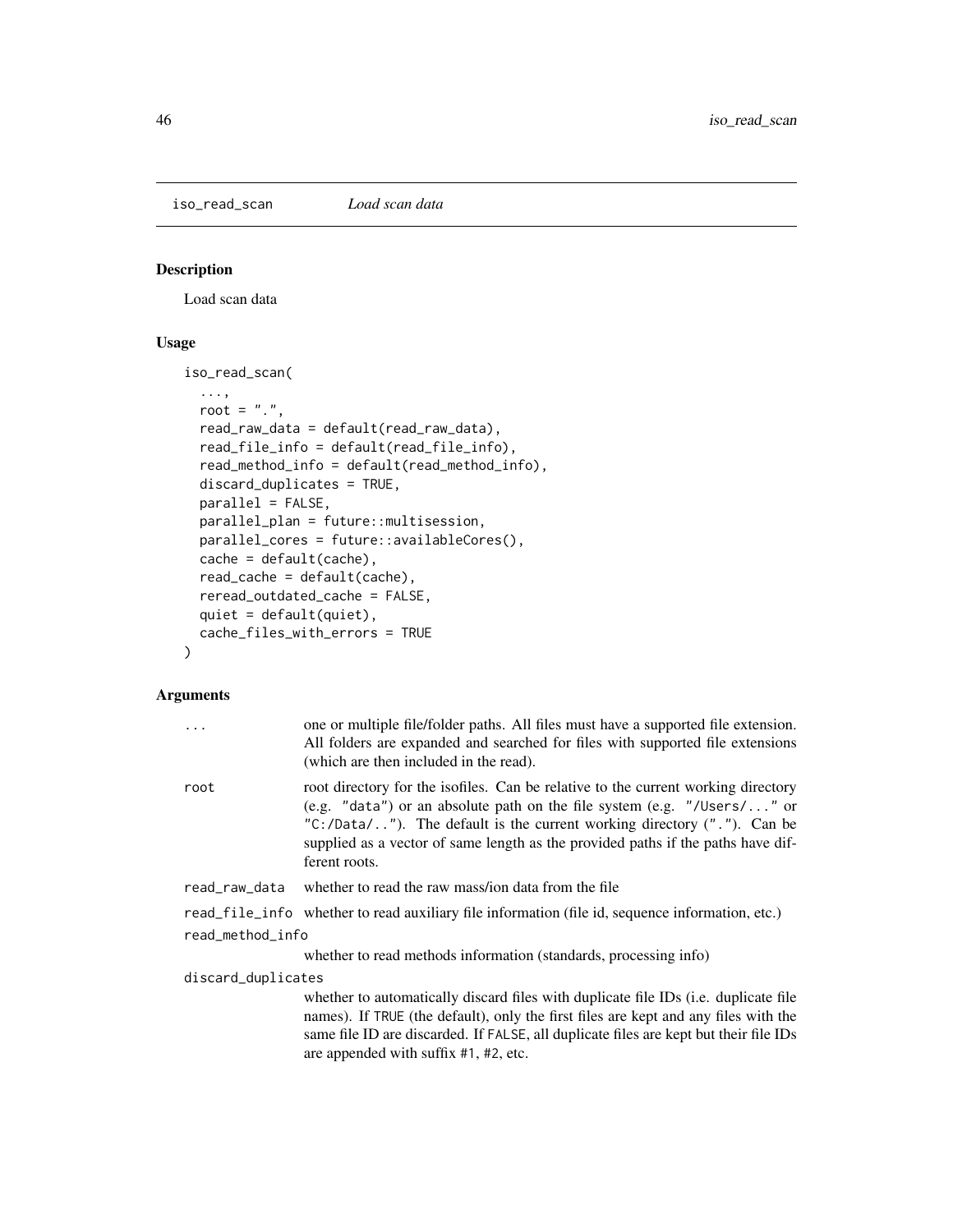<span id="page-46-0"></span>

| parallel                | whether to process in parallel based on the number of available CPU cores.<br>This may yield performance increases for files that are slow to parse such as<br>continuous flow isodat files but usually provides little benefit for efficient data<br>formats such as reading from R Data Archives.                                                                                                                                                          |  |
|-------------------------|--------------------------------------------------------------------------------------------------------------------------------------------------------------------------------------------------------------------------------------------------------------------------------------------------------------------------------------------------------------------------------------------------------------------------------------------------------------|--|
| parallel_plan           | which parallel processing strategy to use, see plan, typically future:: multisession<br>for compatibility with RStudio interactive mode. If supported by the operating<br>system and running in detached mode (not interactively in RStudio) can also use<br>future::multicore.                                                                                                                                                                              |  |
|                         | parallel_cores how many processor cores to use for parallel processing. By default the maxi-<br>mum available number of cores (availableCores), which will allow maximal pro-<br>cessing speed but may slow other programs running on your machine. Choose<br>a smaller number if you want some processing resources to remain available for<br>other processes. Will issue a warning if too many cores are requested and reset<br>to the maximum available. |  |
| cache                   | whether to cache iso_files. Note that previously exported R Data Archives<br>(di.rda, cf.rda) are never cached since they are already essentially in cached<br>form.                                                                                                                                                                                                                                                                                         |  |
| read_cache              | whether to reload from cache if a cached version exists. Note that it will only<br>read from cache if the raw data file has not been modified since. Files that have<br>been modified on disc (e.g. edited in the vendor software) will always be read<br>anew. To automatically reread cached files that were cached by an outdated<br>version of the isoreader package, set the reread_outdated_cache flag.                                                |  |
| reread_outdated_cache   |                                                                                                                                                                                                                                                                                                                                                                                                                                                              |  |
|                         | whether to re-read outdated cache files whenever they are encountered.                                                                                                                                                                                                                                                                                                                                                                                       |  |
| quiet                   | whether to display (quiet=FALSE) or silence (quiet = TRUE) information mes-<br>sages. Set parameter to overwrite global defaults for this function or set global<br>defaults with calls to iso_turn_info_message_on and iso_turn_info_message_off                                                                                                                                                                                                            |  |
| cache_files_with_errors |                                                                                                                                                                                                                                                                                                                                                                                                                                                              |  |
|                         | deprecated. Please use iso_reread_problem_files instead to selectively re-read<br>all files in a collection of iso files that had been previously read with errors or<br>warnings.                                                                                                                                                                                                                                                                           |  |
|                         |                                                                                                                                                                                                                                                                                                                                                                                                                                                              |  |

#### See Also

Other isoread functions for different types of IRMS data: [iso\\_read\\_continuous\\_flow\(](#page-39-1)), [iso\\_read\\_dual\\_inlet\(](#page-41-1))

<span id="page-46-1"></span>iso\_register\_dual\_inlet\_file\_reader *Register file readers*

# <span id="page-46-2"></span>Description

Register file extensions and reader functions for different data files. Isoreader automatically registers all built-in file readers so this function is usually only needed when registering additional readers provided for testing purposes from outside of the isoreader package. Note that file extensions are case-insensitive, i.e. a reader for .ext will also recognize .Ext and .EXT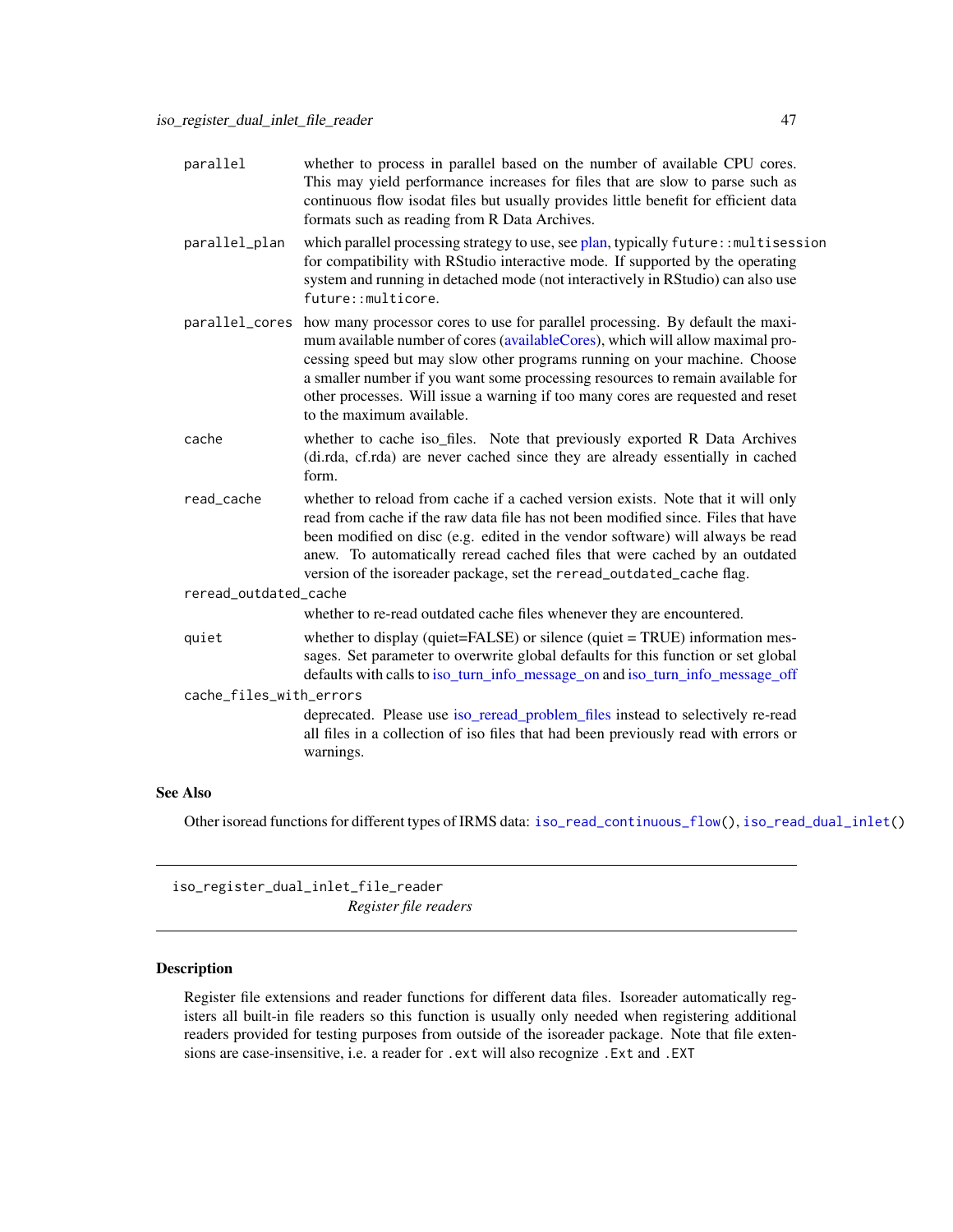# Usage

```
iso_register_dual_inlet_file_reader(
  extension,
  func,
 description = NA_character_,
  software = NA_character_,
 cacheable = TRUE,
 post_read_check = TRUE,
 overwrite = FALSE,
 env = find_func(func)
\mathcal{L}iso_register_continuous_flow_file_reader(
 extension,
  func,
 description = NA_character_,
  software = NA_character_,
 cacheable = TRUE,
 post_read_check = TRUE,
 overwrite = FALSE,
 env = find_func(func)
\mathcal{L}iso_register_scan_file_reader(
 extension,
  func,
 description = NA_character_,
  software = NA_character_,
 cacheable = TRUE,
 post_read_check = TRUE,
 overwrite = FALSE,
 env = find_func(func)
\mathcal{L}
```

| extension   | the file extension (e.g. .dxf) of the data file. Must be unique otherwise different<br>files can not automatically be matched with the appropriate file reader based on<br>their extension.                     |
|-------------|-----------------------------------------------------------------------------------------------------------------------------------------------------------------------------------------------------------------|
| func        | the name of the function that should be used a filter reader. All file reader func-<br>tions must accept a data structure argument as the first argument and return the<br>same data structure with added data. |
| description | what is this file type about?                                                                                                                                                                                   |
| software    | what is the software program that creates this file type?                                                                                                                                                       |
| cacheable   | whether this file type is cacheable. If TRUE (the default), user requests to cache<br>the file will be honored. If FALSE, this file type will never be cached no matter<br>what the user requests.              |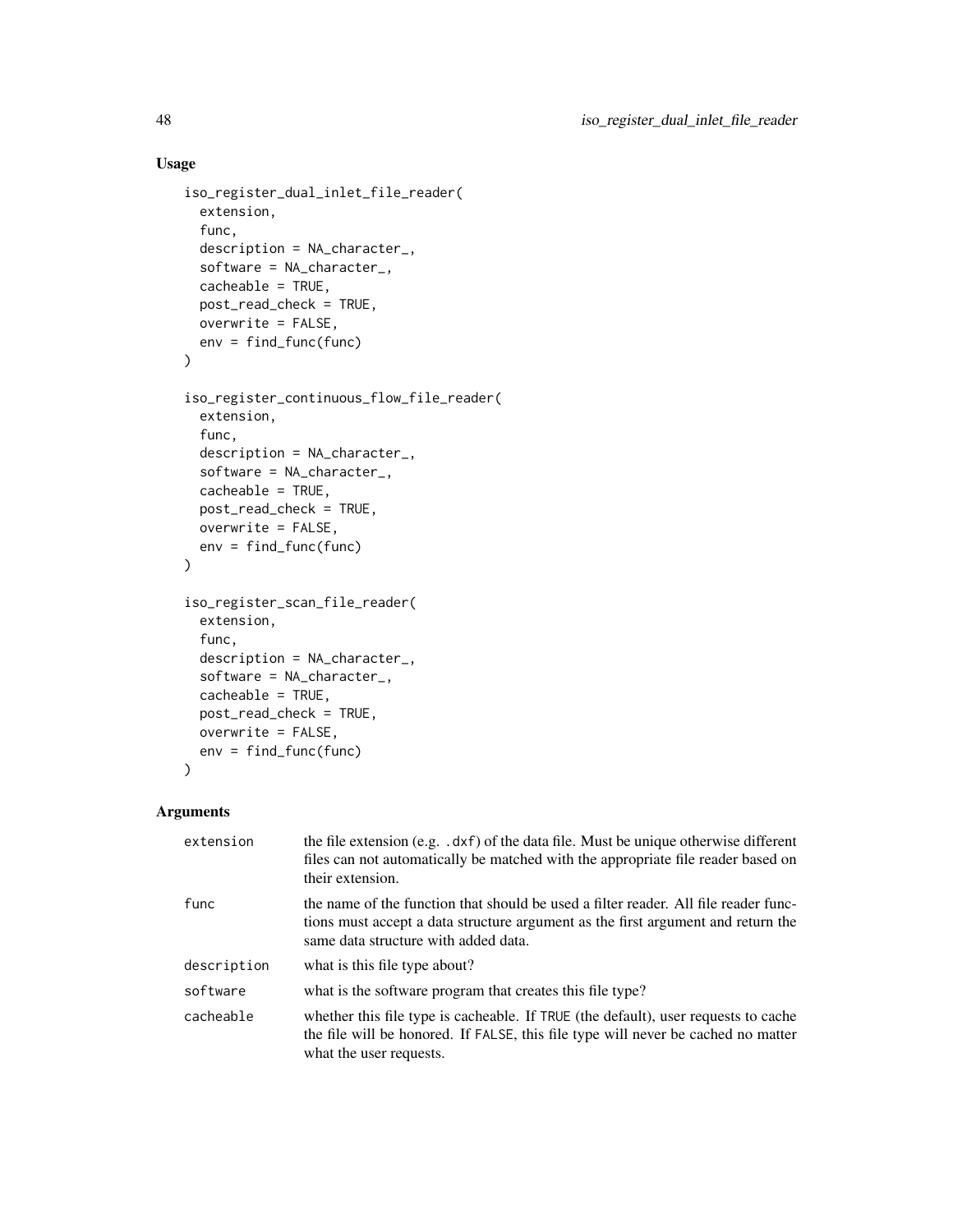<span id="page-48-0"></span>

| post_read_check |                                                                                                                                                                                                                                                 |
|-----------------|-------------------------------------------------------------------------------------------------------------------------------------------------------------------------------------------------------------------------------------------------|
|                 | whether isoreader should conduct a data integrity check after reading the file.<br>Should always be TRUE unless there is independent data integrity checking al-<br>ready taking place inside the reader.                                       |
| overwrite       | whether to overwrite an existing file reader for the same extension                                                                                                                                                                             |
| env             | the environment where to find the function, by default this will be determined<br>automatically and will throw an error if there is any ambiguity (e.g. the same<br>function name in multiple packages) in which case it should be set manually |

#### Details

iso\_register\_dual\_inlet\_file\_reader: use this function to register file readers for dual inlet files.

iso\_register\_continuous\_flow\_file\_reader: use this function to register file readers for continuous flow files.

iso\_register\_scan\_file\_reader: use this function to register file readers for scan files.

#### See Also

Other file\_types: [iso\\_get\\_supported\\_file\\_types\(](#page-29-1))

Other file\_types: [iso\\_get\\_supported\\_file\\_types\(](#page-29-1))

Other file\_types: [iso\\_get\\_supported\\_file\\_types\(](#page-29-1))

<span id="page-48-1"></span>iso\_rename\_file\_info *Rename file info columns*

### Description

Rename file info columns ([iso\\_get\\_file\\_info](#page-22-1)) within isofile objects. Works just like dplyr's [rename.](#page-0-0) You can also use [rename](#page-0-0) directly but it will not provide summary information on the operation. To select specific columns to keep (discarding all others), use [iso\\_select\\_file\\_info](#page-53-1) instead. Set file\_specific = TRUE to rename different columns in different iso\_files depending on what exists in each file. This is very useful when working with data from multiple instruments that may have the same information (e.g. sample name) stored in different columns.

```
iso_rename_file_info(
  iso_files,
  ...,
 file_specific = FALSE,
  quiet = default(quiet)
)
```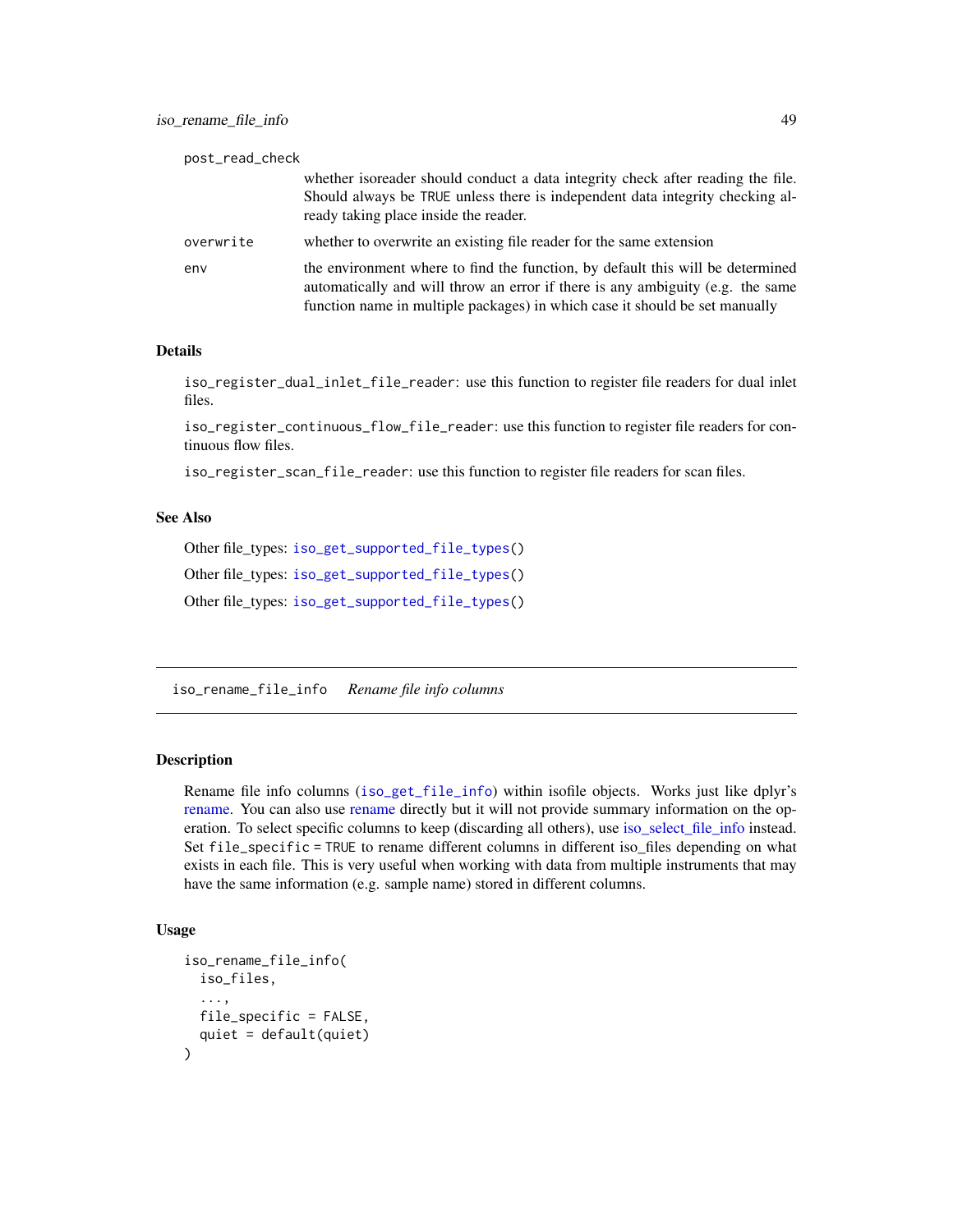#### <span id="page-49-0"></span>**Arguments**

| iso_files     | collection of iso_file objects                                                                                                                                                                                                                                                                                                               |
|---------------|----------------------------------------------------------------------------------------------------------------------------------------------------------------------------------------------------------------------------------------------------------------------------------------------------------------------------------------------|
| $\ddots$      | dplyr-style rename conditions applied based on each file's file_info (see iso_get_file_info)                                                                                                                                                                                                                                                 |
| file_specific | whether to run the select criteria $(\ldots)$ specifically within each individual file<br>rather than on all files jointly. This is a lot slower but makes it possible to select<br>different columns in different iso_files depending on what exists in each file and<br>is mostly of use when working with data from multiple instruments. |
| quiet         | whether to display (quiet=FALSE) or silence (quiet = TRUE) information mes-<br>sages. Set parameter to overwrite global defaults for this function or set global<br>defaults with calls to iso_turn_info_message_on and iso_turn_info_message_off                                                                                            |

#### See Also

```
Other file_info operations: iso_add_file_info.iso_file_list(), iso_filter_files(), iso_mutate_file_info(),
iso_parse_file_info(), iso_select_file_info(), iso_set_file_root()
```
<span id="page-49-2"></span>iso\_reread\_files *Re-read iso\_files*

#### <span id="page-49-1"></span>**Description**

Sometimes it is useful to reload isotope files from their original data files (e.g. after modifying raw data files in vendor software, or after upgrading to a newer version of the isoreader package that provides new functionality). The functions described below are intended to make this very easy. However, re-reading files from disc is only possible if file paths still point to the original raw data files. If they have moved, please use [iso\\_set\\_file\\_root](#page-55-1) first to change the root directory of your iso\_files.

```
iso_reread_files(iso_files, ...)
iso_reread_all_files(
  iso_files,
  ...,
 stop_if_missing = FALSE,
  quiet = default(quiet)
)
iso_reread_changed_files(
  iso_files,
  ...,
 stop_if_missing = FALSE,
  quiet = default(quiet)
)
```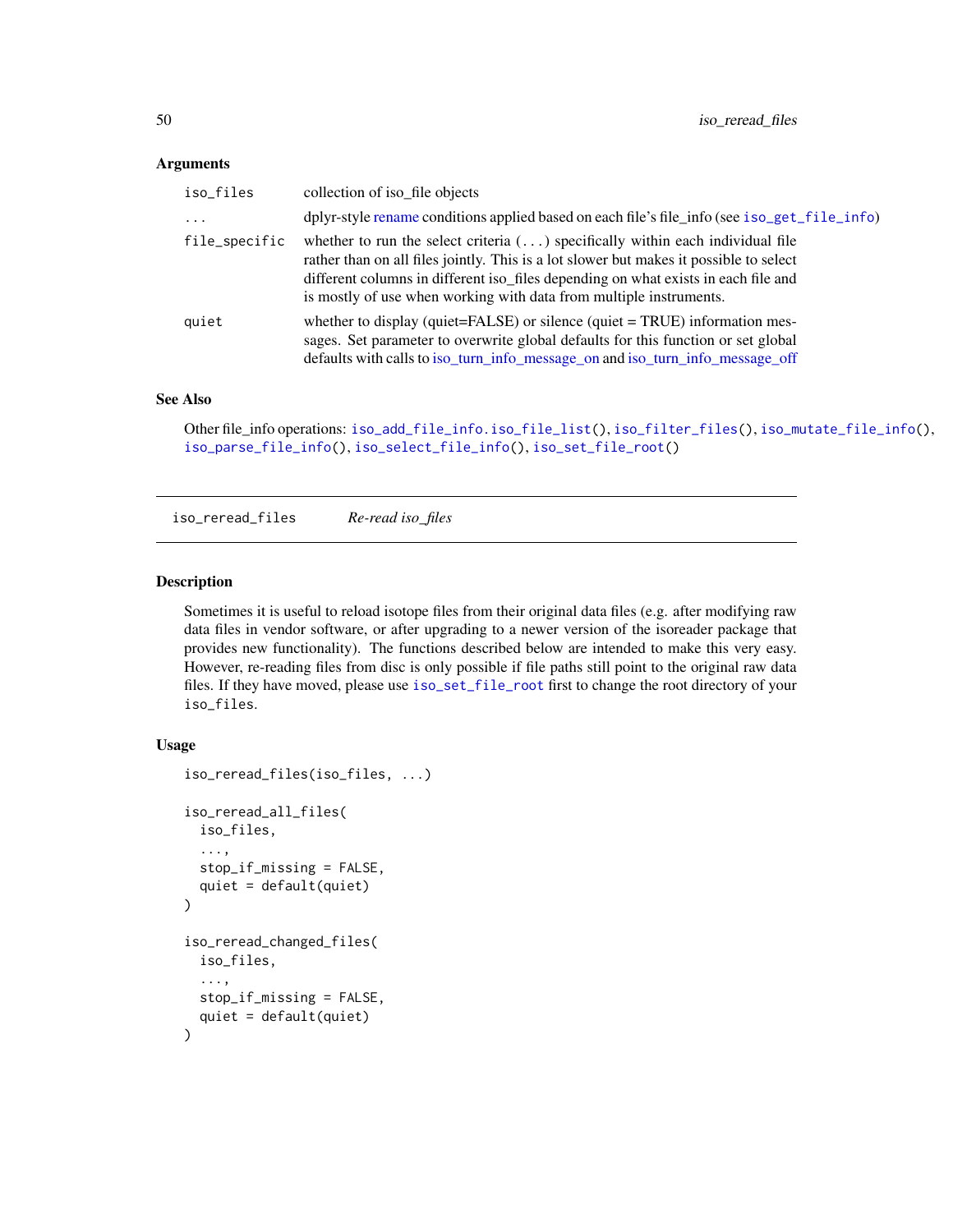## <span id="page-50-0"></span>iso\_reread\_files 51

```
iso_reread_outdated_files(
  iso_files,
  ...,
 stop_if_missing = FALSE,
 quiet = default(quiet)
)
iso_reread_problem_files(
 iso_files,
  ...,
 stop_if_missing = FALSE,
 reread_files_with_errors = TRUE,
 reread_files_with_warnings = FALSE,
 quiet = default(quiet)
\mathcal{L}iso_reread_storage(...)
```
iso\_reread\_archive(...)

# Arguments

| iso_files                  | collection of iso files                                                                                                                                                                                                                           |  |
|----------------------------|---------------------------------------------------------------------------------------------------------------------------------------------------------------------------------------------------------------------------------------------------|--|
| $\ddots$                   | additional read parameters that should be used for re-reading the iso files, see<br>iso_read_dual_inlet, iso_read_continuous_flow and iso_read_scan for<br>details (except read_cache which is always set to FALSE to force re-reads).            |  |
| stop_if_missing            |                                                                                                                                                                                                                                                   |  |
|                            | whether to stop re-reading if any of the original data files are missing (if FALSE,<br>will warn about the missing files adding a warning to them, but also re-read those<br>that do exist)                                                       |  |
| quiet                      | whether to display (quiet=FALSE) or silence (quiet = TRUE) information mes-<br>sages. Set parameter to overwrite global defaults for this function or set global<br>defaults with calls to iso_turn_info_message_on and iso_turn_info_message_off |  |
| reread_files_with_errors   |                                                                                                                                                                                                                                                   |  |
|                            | whether to re-read files that had read in with errors the last time (default TRUE)                                                                                                                                                                |  |
| reread_files_with_warnings |                                                                                                                                                                                                                                                   |  |
|                            | whether to re-read files that had read in with warnings the last time (default<br>TRUE)                                                                                                                                                           |  |

#### Details

To re-read files that have been modified on disc, please use iso\_reread\_changed\_files(). To reread files because of an isoreader version upgrade, please use iso\_reread\_outdated\_files(). To try re-reading files that previously had warnings and/or errors, please use iso\_reread\_problem\_files().

iso\_reread\_all\_files re-reads all files in the collection.

iso\_reread\_changed\_files re-reads all files that have been modified (e.g. in the vendor software) since they were last read by isoreader.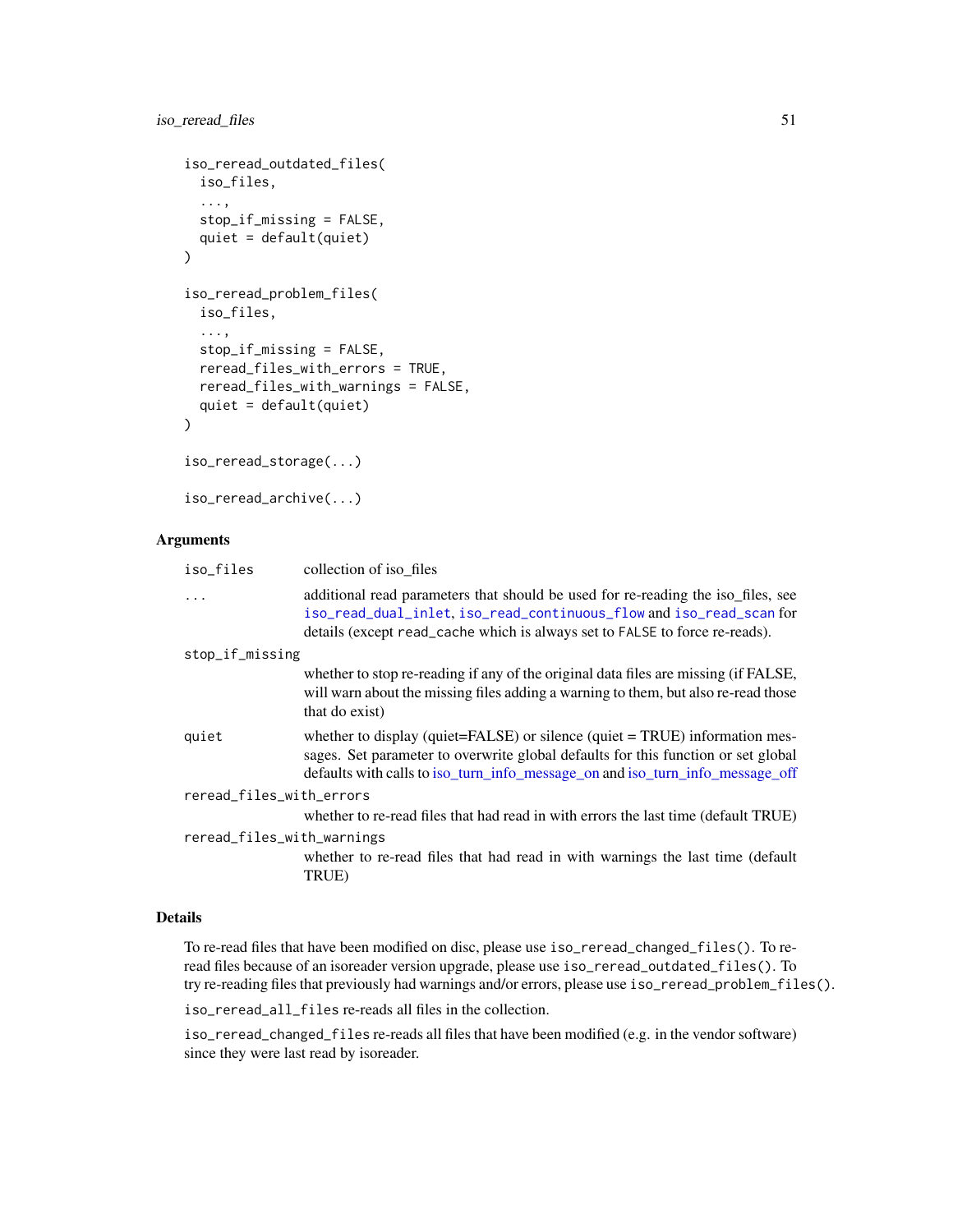<span id="page-51-0"></span>iso\_reread\_outdated\_files re-reads all files that were read with an outdated version of isoreader.

iso\_reread\_problem\_files re-reads all files that have had errors the last time they were read by isoreader (set reread\_files\_with\_warnings = TRUE to also re-read those that have warnings).

iso\_reread\_storage is deprecated.

iso\_reread\_archive is deprecated.

#### Examples

```
# example for re-reading a saved isofile collection
iso_turn_reader_caching_off()
saved_files_path <- "saved_isofile.scan.rds"
# create saved collection
iso_get_reader_examples_folder() %>%
iso_read_scan() %>%
iso_save(saved_files_path)
# load collection
iso_read_scan(saved_files_path) %>%
# reread outdated files (alternatively "_all_" or "_changed_")
iso_reread_outdated_files() %>%
 # re-save collection to its original location
iso_save(saved_files_path)
```
# cleanup unlink(saved\_files\_path)

<span id="page-51-1"></span>iso\_root\_paths *Root paths*

#### Description

Function to root both relative and absolute paths to a root directory (or directories) commonly relative to current working directory. Determines the best way to shorten relative paths and put absolute paths in a relative context (if possible) using [iso\\_shorten\\_relative\\_paths](#page-56-1) and [iso\\_find\\_absolute\\_path\\_roots,](#page-16-1) respectively.

#### Usage

```
iso_root_paths(path, root = ".", check_existence = TRUE)
```
#### Arguments

path vector of file/folder paths, mixed relative and absolute paths are allowed.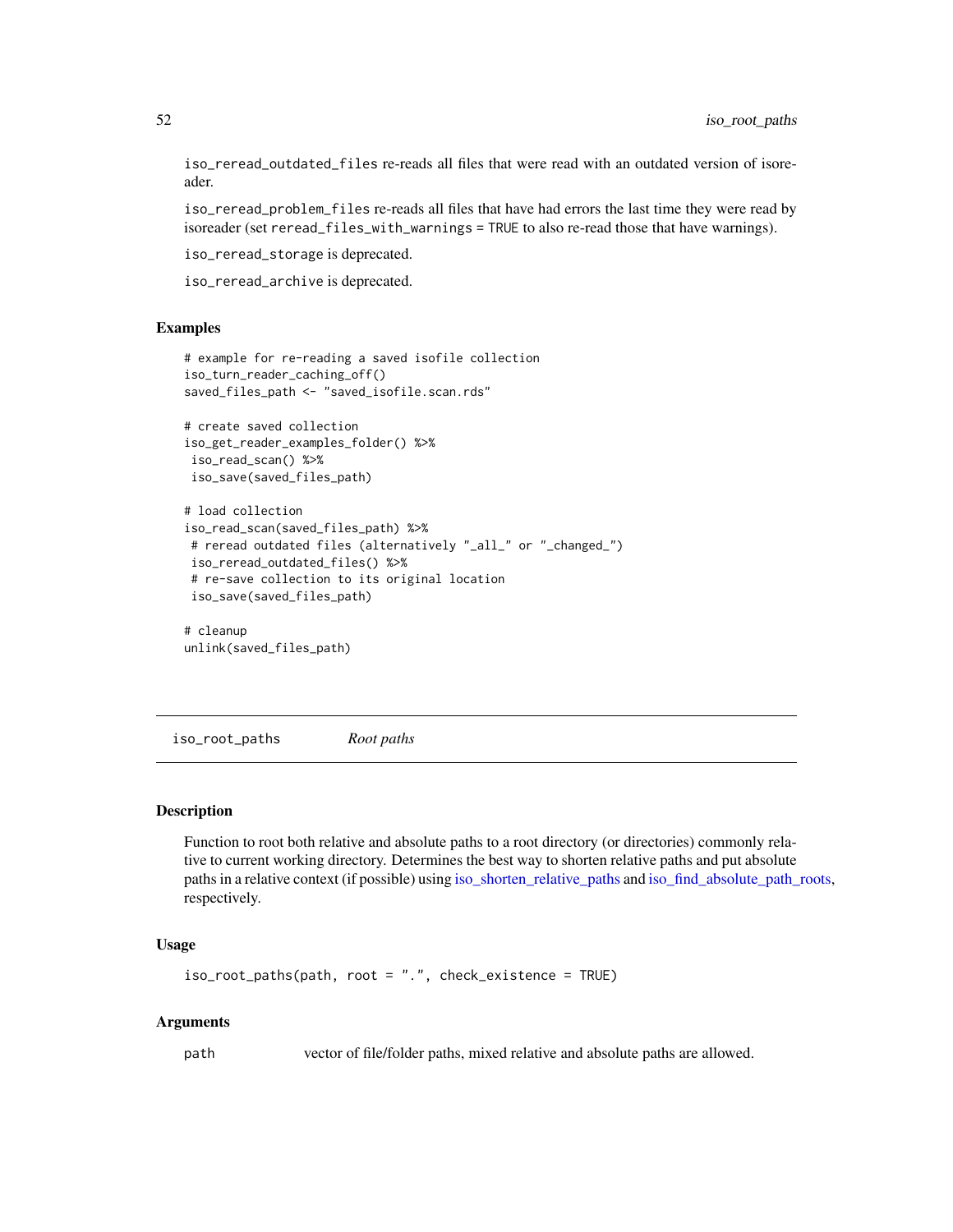#### <span id="page-52-0"></span>iso\_save 53

| root            | root directory for the isofiles. Can be relative to the current working directory                 |
|-----------------|---------------------------------------------------------------------------------------------------|
|                 | (e.g. "data") or an absolute path on the file system (e.g. "/Users/" or                           |
|                 | " $C$ :/Data/"). The default is the current working directory $(''.")$ . Can be                   |
|                 | supplied as a vector of same length as the provided paths if the paths have dif-<br>ferent roots. |
| check_existence |                                                                                                   |
|                 | whether to check for the existence of the paths                                                   |

Value

a data frame with the root directories and paths relative to the root - order of input paths is preserved

#### See Also

Other file system functions: [iso\\_expand\\_paths\(](#page-10-2)), [iso\\_find\\_absolute\\_path\\_roots\(](#page-16-1)), [iso\\_shorten\\_relative\\_paths\(](#page-56-1))

<span id="page-52-1"></span>iso\_save *Save data to R Data Storage (.rds)*

## Description

This function saves the passed in iso\_files to an R Data Storage (.rds) file, which is an efficient compressed data storage format. Data exported this way can be easily read back into isoreader using the standard [iso\\_read\\_continuous\\_flow](#page-39-1) and [iso\\_read\\_dual\\_inlet](#page-41-1) functions.

#### Usage

iso\_save(iso\_files, filepath, quiet = default(quiet))

#### Arguments

| iso_files | collection of iso_file objects                                                                                                                                                                                                                    |
|-----------|---------------------------------------------------------------------------------------------------------------------------------------------------------------------------------------------------------------------------------------------------|
| filepath  | the path (folder and filename) to the export file. The correct file extension is<br>automatically added if not already in the filename, i.e. filename can be provided<br>with or without extension.                                               |
| quiet     | whether to display (quiet=FALSE) or silence (quiet = TRUE) information mes-<br>sages. Set parameter to overwrite global defaults for this function or set global<br>defaults with calls to iso_turn_info_message_on and iso_turn_info_message_off |

#### Value

returns the iso\_files object invisibly for use in pipelines

#### See Also

Other export functions: [iso\\_export\\_to\\_excel\(](#page-10-1)), [iso\\_export\\_to\\_feather\(](#page-12-1)), [iso\\_export\\_to\\_rda\(](#page-14-1))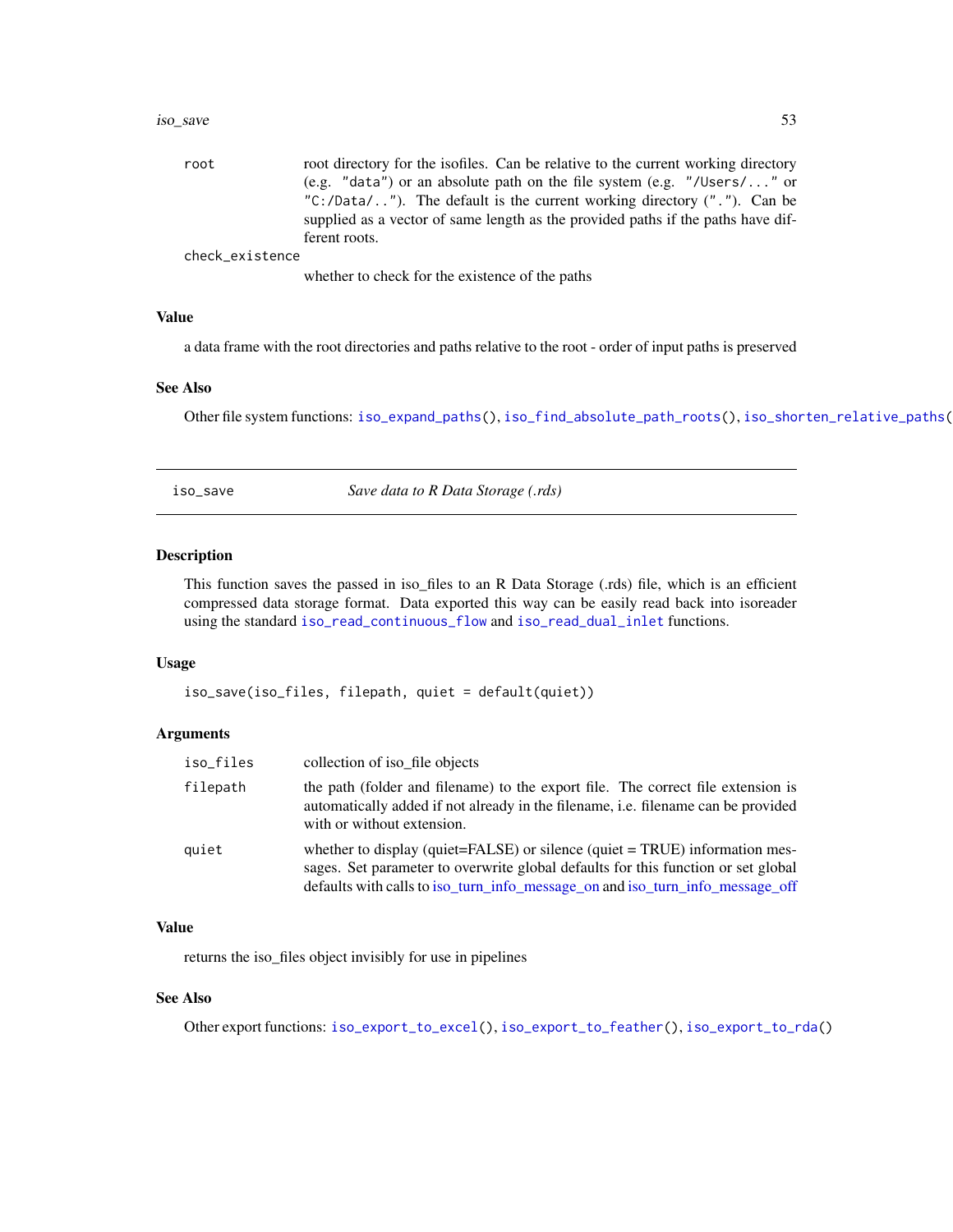#### <span id="page-53-1"></span><span id="page-53-0"></span>Description

Select which file info columns ([iso\\_get\\_file\\_info](#page-22-1)) to keep within isofile objects. Works just like dplyr's [select](#page-0-0) and can rename columns on-the-fly. You can also use [select](#page-0-0) directly but it will not provide summary information on the operation. To rename columns without removing all other information, use [iso\\_rename\\_file\\_info](#page-48-1) instead. Set file\_specific = TRUE to select different columns in different iso\_files depending on what exists in each file. This is very useful when working with data from multiple instruments that may have the same information (e.g. sample name) stored in different columns.

#### Usage

```
iso_select_file_info(
  iso_files,
  ...,
 file_specific = FALSE,
  quiet = default(quiet)
)
```
#### Arguments

| iso_files     | collection of iso_file objects                                                                                                                                                                                                                                                                                                               |
|---------------|----------------------------------------------------------------------------------------------------------------------------------------------------------------------------------------------------------------------------------------------------------------------------------------------------------------------------------------------|
| $\ddots$ .    | dplyr-style select conditions applied based on each file's file_info (see iso_get_file_info).<br>Note that the file id column will always be kept, no matter the selection cri-<br>teria, and cannot be renamed to protect from unexpected behavior.                                                                                         |
| file_specific | whether to run the select criteria $(\ldots)$ specifically within each individual file<br>rather than on all files jointly. This is a lot slower but makes it possible to select<br>different columns in different iso_files depending on what exists in each file and<br>is mostly of use when working with data from multiple instruments. |
| quiet         | whether to display (quiet= $FALSE$ ) or silence (quiet = $TRUE$ ) information mes-<br>sages. Set parameter to overwrite global defaults for this function or set global<br>defaults with calls to iso_turn_info_message_on and iso_turn_info_message_off                                                                                     |

#### See Also

Other file\_info operations: [iso\\_add\\_file\\_info.iso\\_file\\_list\(](#page-6-1)), [iso\\_filter\\_files\(](#page-15-1)), [iso\\_mutate\\_file\\_info\(](#page-35-1)), [iso\\_parse\\_file\\_info\(](#page-36-1)), [iso\\_rename\\_file\\_info\(](#page-48-1)), [iso\\_set\\_file\\_root\(](#page-55-1))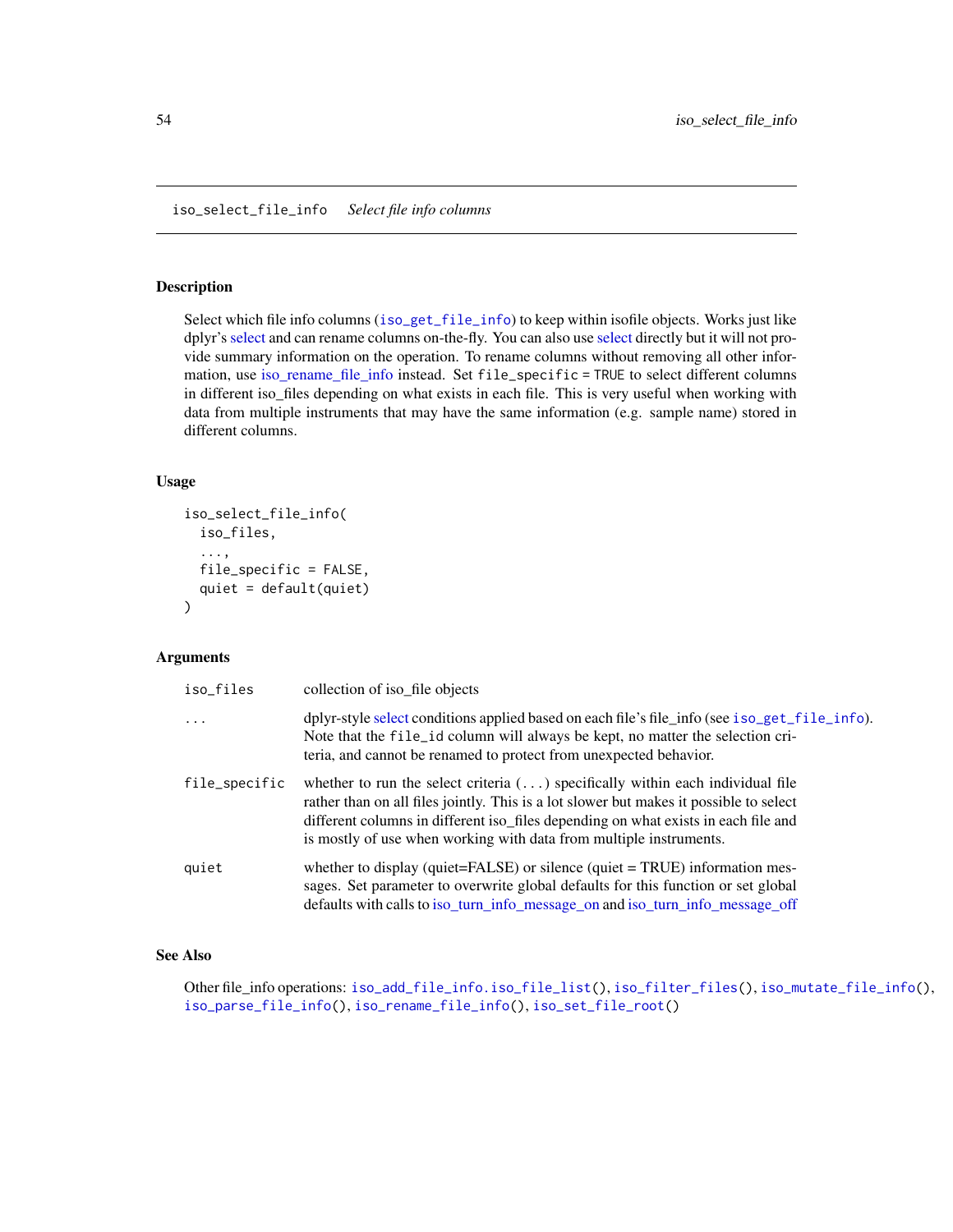<span id="page-54-1"></span><span id="page-54-0"></span>iso\_set\_default\_read\_parameters *Set default read options*

# Description

Set default read options

#### Usage

```
iso_set_default_read_parameters(
 data = NULL,
 read_raw_data,
 read_file_info,
 read_method_info,
 read_vendor_data_table,
  quiet = default(quiet)
\mathcal{L}
```
## Arguments

| data                                                                                              | a data frame - returned invisibly as is if provided (e.g. in the middle of a pipeline)                                                                                                                                                                   |
|---------------------------------------------------------------------------------------------------|----------------------------------------------------------------------------------------------------------------------------------------------------------------------------------------------------------------------------------------------------------|
| read_raw_data                                                                                     | if provided, set as the default for 'read_raw_data' parameters                                                                                                                                                                                           |
|                                                                                                   | read file info if provided, set as the default for 'read file info' parameters                                                                                                                                                                           |
| read_method_info                                                                                  | if provided, set as the default for 'read_method_info' parameters                                                                                                                                                                                        |
| read_vendor_data_table<br>if provided, set as the default for 'read_vendor_data_table' parameters |                                                                                                                                                                                                                                                          |
| quiet                                                                                             | whether to display (quiet= $FALSE$ ) or silence (quiet = $TRUE$ ) information mes-<br>sages. Set parameter to overwrite global defaults for this function or set global<br>defaults with calls to iso_turn_info_message_on and iso_turn_info_message_off |

## See Also

Other settings functions: [iso\\_caching](#page-7-1), [iso\\_get\\_default\\_reader\\_parameters\(](#page-22-2)), [iso\\_info\\_messages](#page-31-1)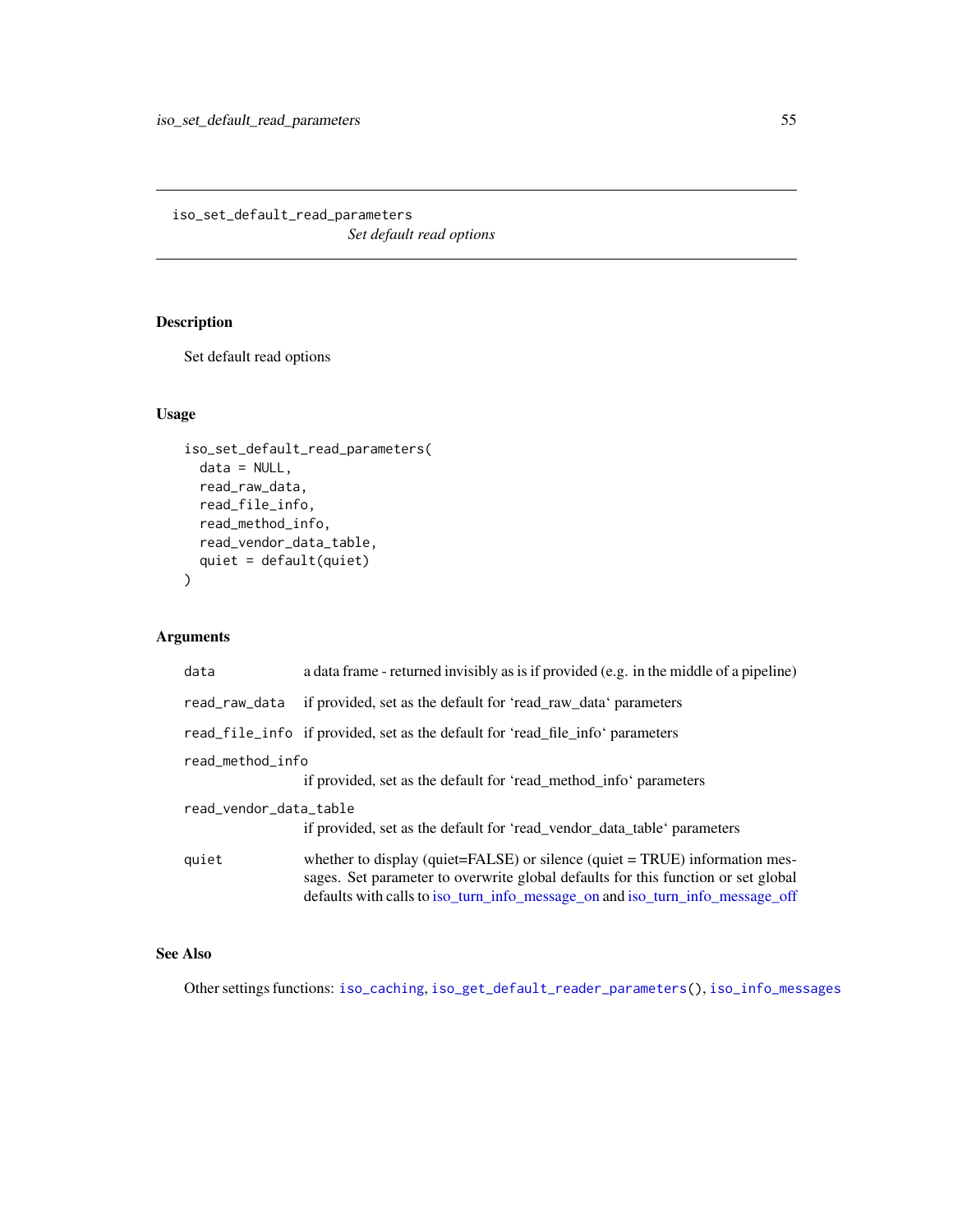#### <span id="page-55-1"></span><span id="page-55-0"></span>Description

Sets the root directory for a set of iso\_files (property file\_root in the file information), which is particularly useful for re-reading files [\(reread\\_iso\\_files\)](#page-61-1) after they have changed location. Can optionally remove the previous root (remove\_embedded\_root) if it is still embedded in the isofiles' file\_path instead of file\_root. Will warn about any paths that cannot be simplified by removing the embedded root.

## Usage

```
iso_set_file_root(
  iso_files,
  root = ".",
  remove_embedded_root = NULL,
  quiet = default(quiet)
)
```
#### Arguments

| iso_files            | collection of iso_file objects                                                                                                                                                                                                                                                                                                                                                 |  |
|----------------------|--------------------------------------------------------------------------------------------------------------------------------------------------------------------------------------------------------------------------------------------------------------------------------------------------------------------------------------------------------------------------------|--|
| root                 | new root directory for the isofiles. Can be relative to the current working direc-<br>tory (e.g. "data") or an absolute path on the file system (e.g. "/Users/" or<br>$C: / Data / $ "). Can be supplied as a vector of same length as the iso_files<br>if the files have different roots. Use root $=$ "." to set the root to the current<br>working directory (the default). |  |
| remove_embedded_root |                                                                                                                                                                                                                                                                                                                                                                                |  |
|                      | set this parameter to a root path that is embedded in the isofiles' file_path.<br>Will warn about any paths that cannot be simplified by removing the specified<br>remove embedded root.                                                                                                                                                                                       |  |
| quiet                | whether to display (quiet= $FALSE$ ) or silence (quiet = $TRUE$ ) information mes-<br>sages. Set parameter to overwrite global defaults for this function or set global<br>defaults with calls to iso_turn_info_message_on and iso_turn_info_message_off                                                                                                                       |  |

#### See Also

Other file\_info operations: [iso\\_add\\_file\\_info.iso\\_file\\_list\(](#page-6-1)), [iso\\_filter\\_files\(](#page-15-1)), [iso\\_mutate\\_file\\_info\(](#page-35-1)), [iso\\_parse\\_file\\_info\(](#page-36-1)), [iso\\_rename\\_file\\_info\(](#page-48-1)), [iso\\_select\\_file\\_info\(](#page-53-1))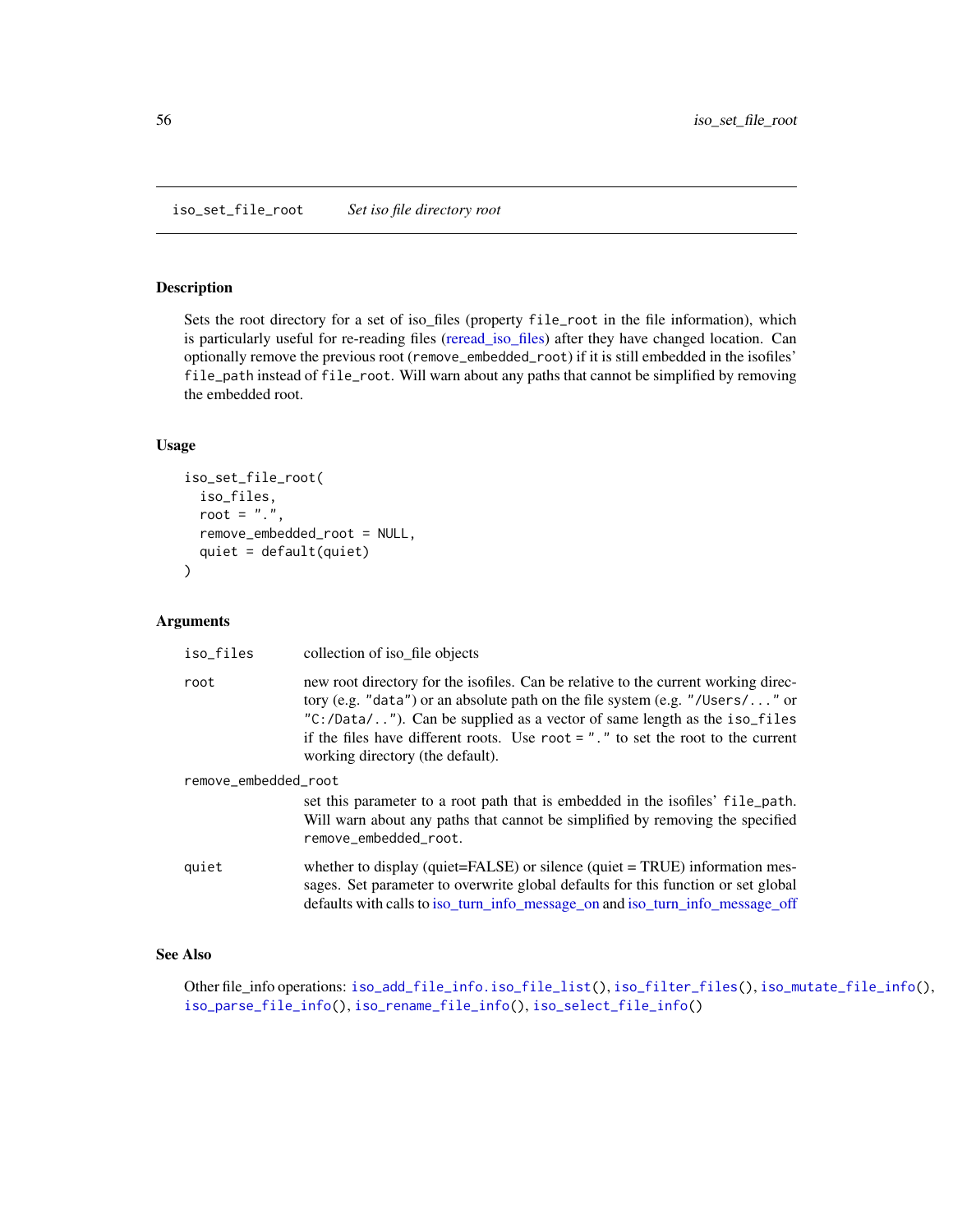<span id="page-56-1"></span><span id="page-56-0"></span>iso\_shorten\_relative\_paths

*Shorten relative paths*

### **Description**

Convenience function to shorten relative paths based on overlap with the provided root(s). Also simplifies current directory repeats (e.g. "././." becomes ".") for better legibility. Does not check whether the original or resulting paths point to valid files or folders. Relative paths that do not start with the supplied root default back to the current working directory (.). Absolute paths are allowed but are returned as is without attempts at shortening. See iso\_find\_absolute\_path\_roots for rooting absolute paths.

#### Usage

```
iso_shorten_relative_paths(path, root = ".")
```
#### Arguments

| path | vector of file/folder paths, mixed relative and absolute paths are allowed.                                                                                                                                                                                                                                                                          |
|------|------------------------------------------------------------------------------------------------------------------------------------------------------------------------------------------------------------------------------------------------------------------------------------------------------------------------------------------------------|
| root | root directory for the isofiles. Can be relative to the current working directory<br>(e.g. "data") or an absolute path on the file system (e.g. "/Users/" or<br>" $C$ :/Data/"). The default is the current working directory $(''.")$ . Can be<br>supplied as a vector of same length as the provided paths if the paths have dif-<br>ferent roots. |

#### Value

a data frame with the root directories and paths relative to the root - order of input paths is preserved

#### See Also

Other file system functions: [iso\\_expand\\_paths\(](#page-10-2)), [iso\\_find\\_absolute\\_path\\_roots\(](#page-16-1)), [iso\\_root\\_paths\(](#page-51-1))

#### Examples

```
iso_shorten_relative_paths(file.path("A", "B", "C"), "A") # root = "A", path = B/C
iso_shorten_relative_paths(file.path("A", "B", "C"), file.path("A", "B")) # root = "A/B", path = "C"
iso_shorten_relative_paths(file.path("A", "C", "D"), file.path("A", "B")) # root = "A", path = "C/D"
iso_shorten_relative_paths(file.path("A", "B", "C"), "B") # root = ".", path stays "A/B/C"
```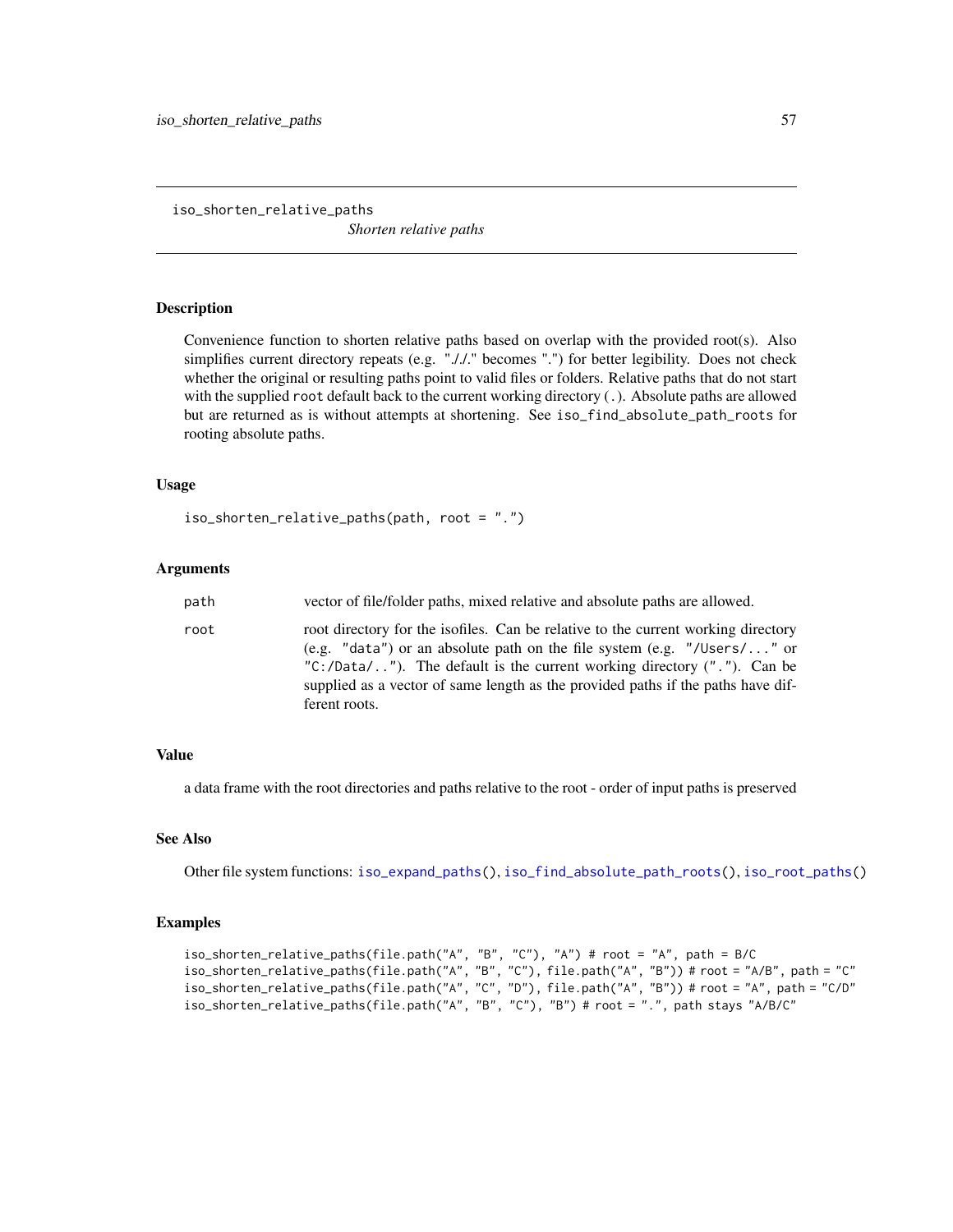<span id="page-57-3"></span><span id="page-57-0"></span>iso\_strip\_units *Strip units from variables*

#### Description

This function converts numbers with units back into unitless numbers both for single variables and data frames / tibbles. For single variables, this is equivalent to the as numeric function.

#### Usage

iso\_strip\_units(x)

#### Arguments

x variable to strip units from (vector or data frame)

#### See Also

Other functions for values with units: [iso\\_get\\_units\(](#page-29-2)), [iso\\_is\\_double\\_with\\_units\(](#page-32-1)), [iso\\_make\\_units\\_explicit\(](#page-34-1)), [iso\\_make\\_units\\_implicit\(](#page-34-2)), [iso\\_with\\_units\(](#page-57-2))

<span id="page-57-2"></span>iso\_with\_units *Generate values with units*

#### <span id="page-57-1"></span>Description

These functions generate values with units that work well within data frames and tibbles and implement safety checks on operations that combine values with different units. To retrieve the value without units, use [iso\\_strip\\_units](#page-57-3) (works for single variables and data frames/tibbles). To retrieve the unit use [iso\\_get\\_units](#page-29-2). Note that to correctly combine data frames / tibbles that have values with units in them, use [vec\\_rbind](#page-0-0) instead of [rbind](#page-0-0) or [bind\\_rows.](#page-0-0) [vec\\_rbind](#page-0-0) will combine columns that have values with units if they have the same unit and otherwise convert back to plain values without units with a warning. The other functions will either fail or reduce the unit values to plain values with a cryptic warning message about not preserving attributes.

#### Usage

```
iso_with_units(x, units = "undefined units")
```
 $iso\_double\_with\_units(x = double(), units = "undefined units")$ 

|       | the values (single value or vector)                                             |
|-------|---------------------------------------------------------------------------------|
| units | the units for the value, by default "undefined units" but this parameter should |
|       | always be supplied when working with real data that has units                   |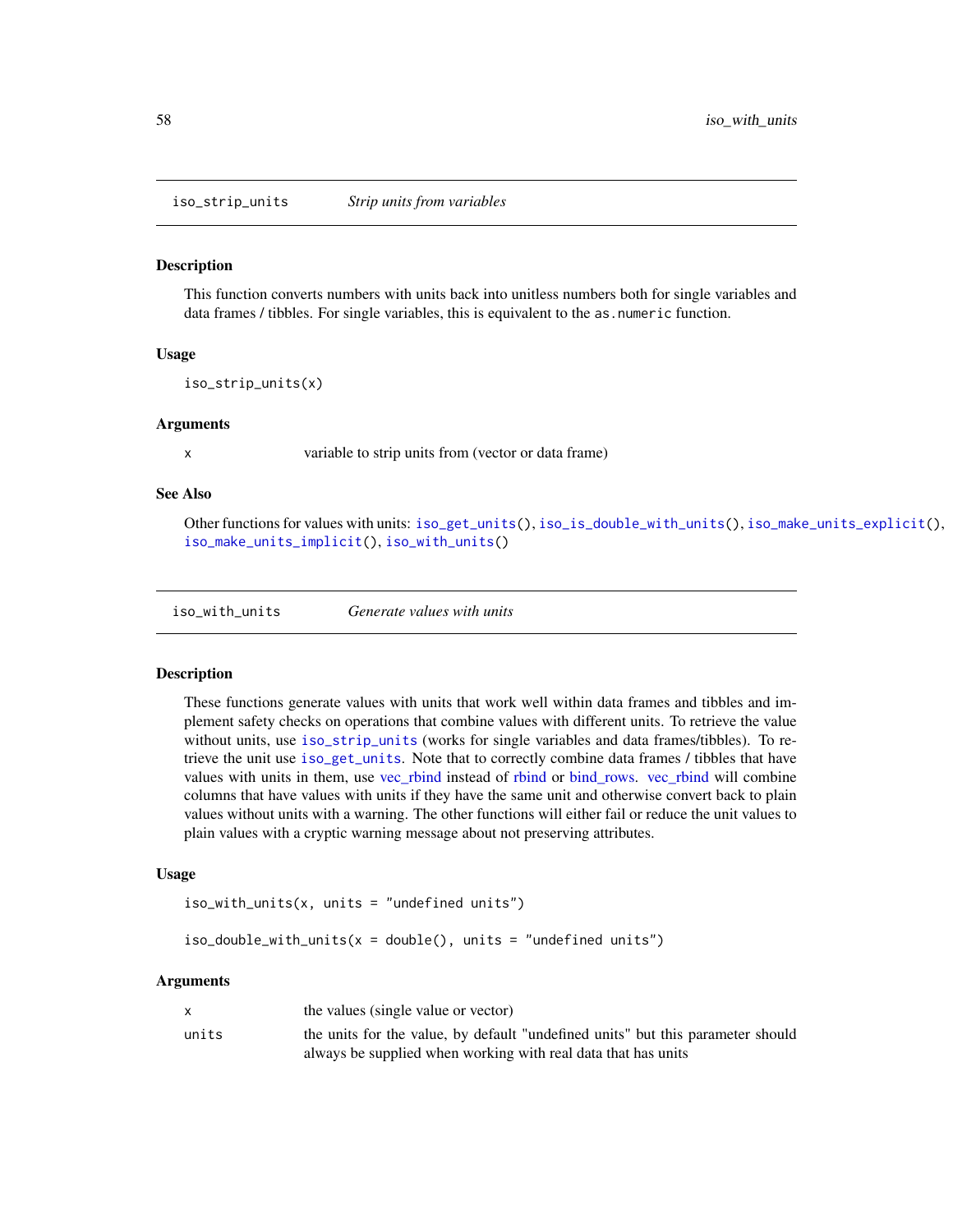#### <span id="page-58-0"></span>Details

iso\_with\_units is the primary function to generate values with units. At present, only numeric values are supported so this function is just a shorter alias for the number-specific iso\_double\_with\_units. It is not clear yet whether any non-numeric values with units make sense to be supported at a later point or whether integer and decimal numbers should be treated differently when they have units.

#### See Also

Other functions for values with units: [iso\\_get\\_units\(](#page-29-2)), [iso\\_is\\_double\\_with\\_units\(](#page-32-1)), [iso\\_make\\_units\\_explicit\(](#page-34-1)), [iso\\_make\\_units\\_implicit\(](#page-34-2)), [iso\\_strip\\_units\(](#page-57-3))

Other functions for values with units: [iso\\_get\\_units\(](#page-29-2)), [iso\\_is\\_double\\_with\\_units\(](#page-32-1)), [iso\\_make\\_units\\_explicit\(](#page-34-1)), [iso\\_make\\_units\\_implicit\(](#page-34-2)), [iso\\_strip\\_units\(](#page-57-3))

map\_binary\_structure *Map isodat file binary structure.*

#### Description

Map out binary structure for easy visualization (used mostly for error messages and debugging). See the development vignette for details and example application.

#### Usage

```
map_binary_structure(
  bfile,
  length = 100,
  start = bfile$pos,
  ctrl_blocks = get_ctrl_blocks_config()
\lambda
```

| bfile       | the binary file, stored in each iso_file under \$binary if (and only if) the file was<br>read with iso turn debug on activated before. |
|-------------|----------------------------------------------------------------------------------------------------------------------------------------|
| length      | how many bytes to map                                                                                                                  |
| start       | at which byte position to start mapping (index 1 based)                                                                                |
| ctrl_blocks | named list of block patterns with size, regexp and [optional] replace function                                                         |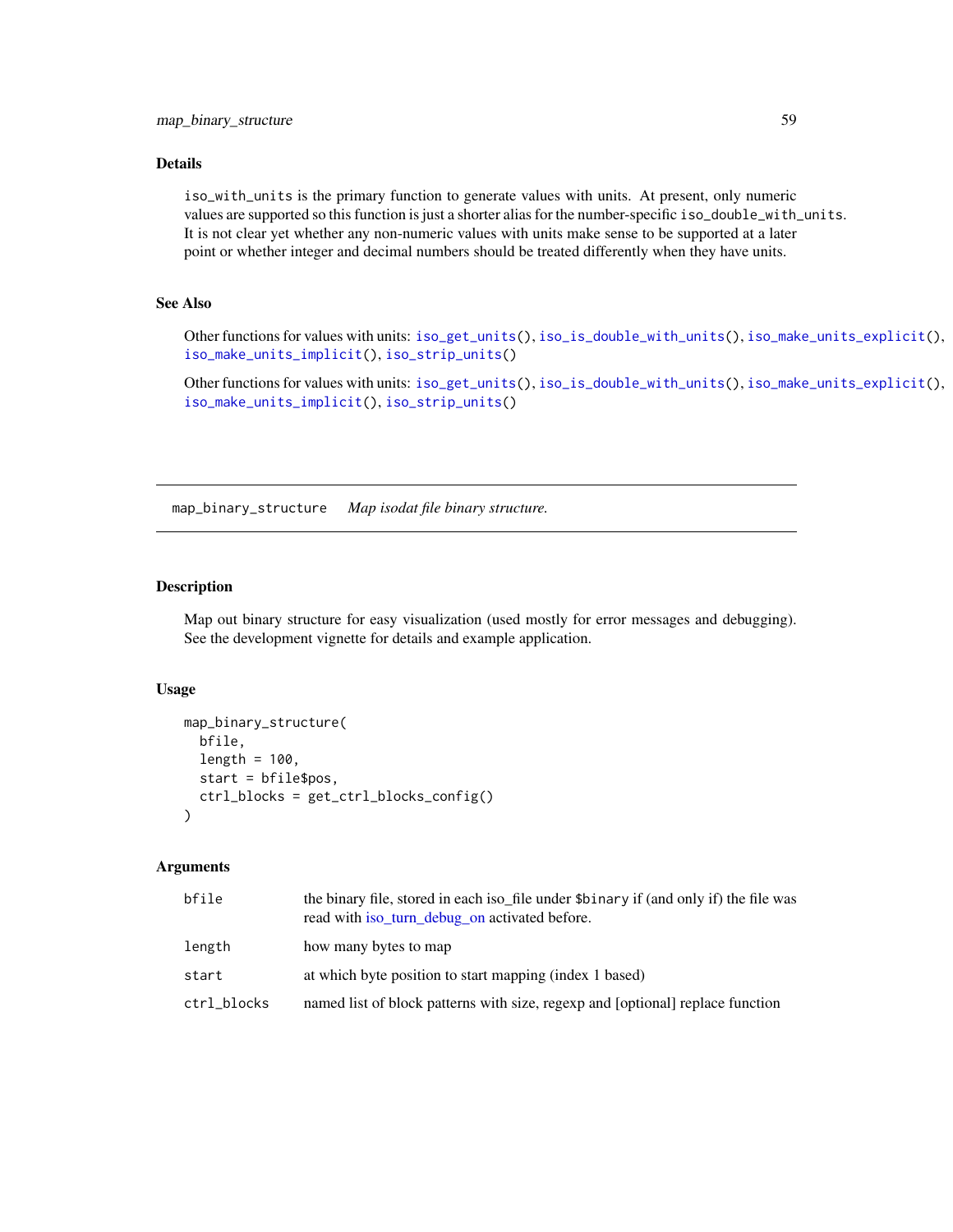<span id="page-59-0"></span>print.binary\_structure\_map

*Print binary structure map*

#### Description

Print binary structure map

#### Usage

```
## S3 method for class 'binary_structure_map'
print(
 x,
  ...,
 data_as_raw = FALSE,
 line_break_blocks = c("cblock", "stx", "etx"),
 pos_info = TRUE
)
```
## Arguments

| $\times$          | object to show.                               |
|-------------------|-----------------------------------------------|
|                   | additional parameters passed to print.default |
| data_as_raw       | whether to show data as raw                   |
| line_break_blocks |                                               |
|                   | at which blocks to introduce a line break     |
| pos_info          | whether to include position information       |

print.iso\_file\_list *Isofile printing*

#### Description

Print summary of individual iso\_files (dual inlet or continuous flow) or collection of iso\_files.

```
## S3 method for class 'iso_file_list'
print(x, \ldots)## S3 method for class 'iso_file'
print(x, ..., show\_problems = TRUE)## S3 method for class 'dual_inlet'
```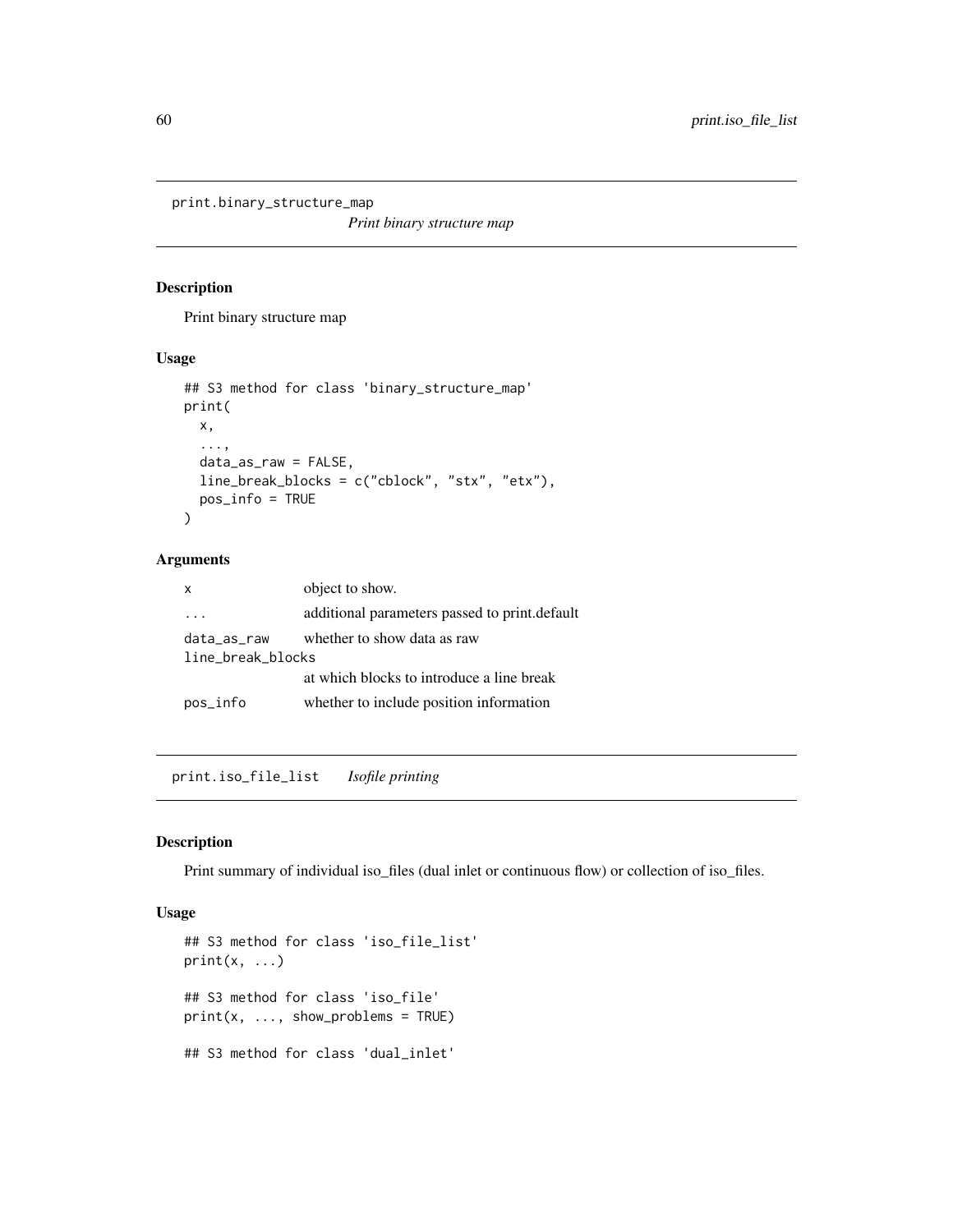## <span id="page-60-0"></span>read\_iso\_file 61

```
print(x, ..., show\_problems = TRUE)## S3 method for class 'continuous_flow'
print(x, ..., show\_problems = TRUE)## S3 method for class 'scan'
print(x, ..., show\_problems = TRUE)
```
# Arguments

| X             | Object to show.                               |
|---------------|-----------------------------------------------|
| $\cdot$       | additional parameters passed to print.default |
| show_problems | whether to show encountered problems          |

| read_iso_file | Read individual iso file |
|---------------|--------------------------|
|               |                          |

#### Description

Low level read function for an individual iso file. Usually not called directly but available for methods development.

```
read_iso_file(
  ds,
  root,
 path,
 file_n,
 files_n,
  read_from_cache,
  read_from_old_cache,
  reread_outdated_cache,
 write_to_cache,
 cachepath,
 old_cachepath,
 post_read_check,
 ext,
  reader_fun,
 reader_options,
  reader_fun_env
)
```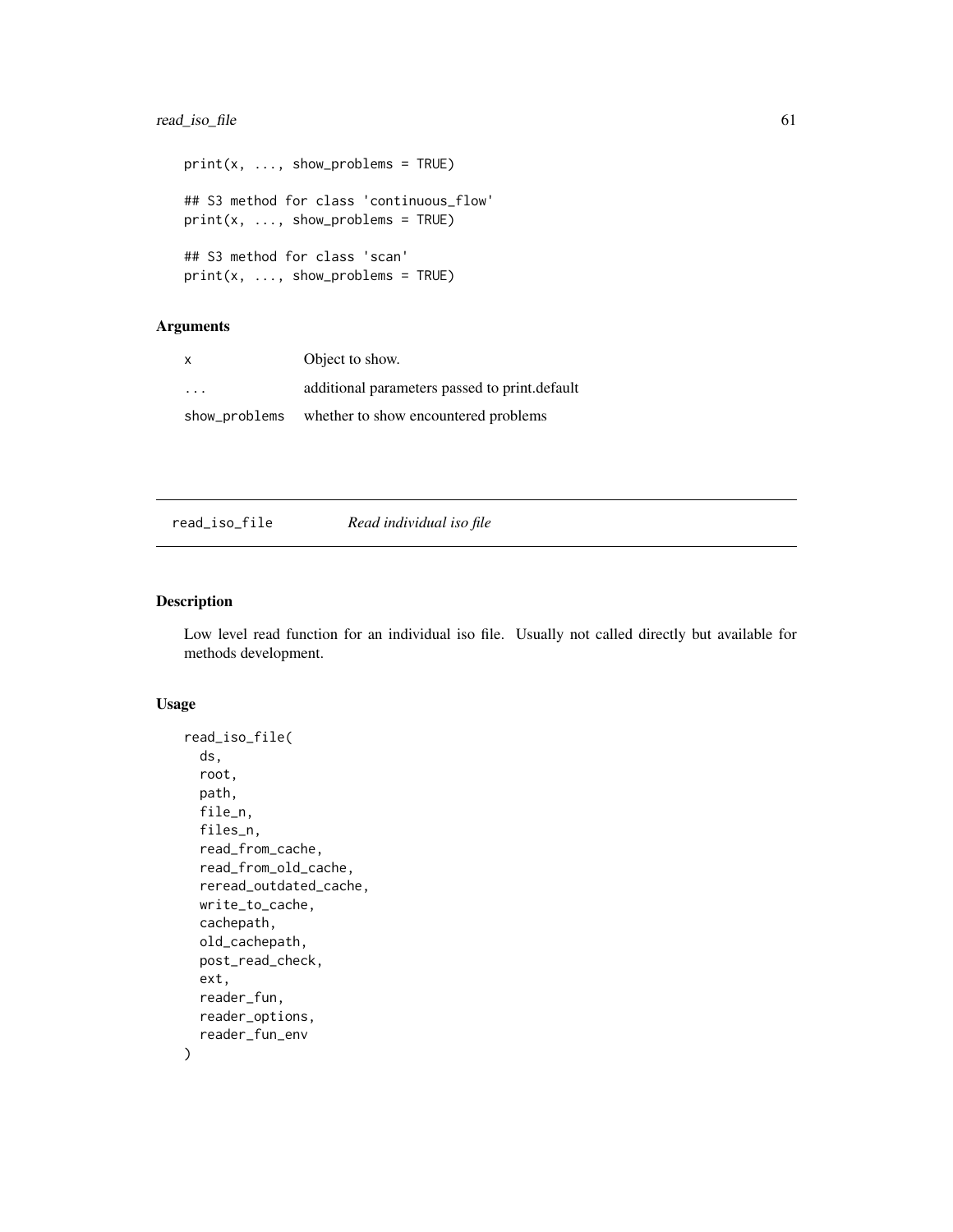#### <span id="page-61-0"></span>Arguments

|                            | ds                                                                                                | the basic data structure for the type of iso_file                                                                                                                                                                                                                                                                                                |  |
|----------------------------|---------------------------------------------------------------------------------------------------|--------------------------------------------------------------------------------------------------------------------------------------------------------------------------------------------------------------------------------------------------------------------------------------------------------------------------------------------------|--|
|                            | root                                                                                              | root directory for the isofiles. Can be relative to the current working directory<br>(e.g. "data") or an absolute path on the file system (e.g. "/Users/" or<br>"C:/Data/"). The default is the current working directory $(''.")$ . Can be<br>supplied as a vector of same length as the provided paths if the paths have dif-<br>ferent roots. |  |
|                            | path                                                                                              | file path                                                                                                                                                                                                                                                                                                                                        |  |
|                            | file_n                                                                                            | number of processed file for info messages                                                                                                                                                                                                                                                                                                       |  |
|                            | files_n                                                                                           | total number of files for info messages                                                                                                                                                                                                                                                                                                          |  |
|                            | read_from_cache                                                                                   |                                                                                                                                                                                                                                                                                                                                                  |  |
| whether to read from cache |                                                                                                   |                                                                                                                                                                                                                                                                                                                                                  |  |
|                            | read_from_old_cache                                                                               |                                                                                                                                                                                                                                                                                                                                                  |  |
|                            | whether to read from old cache files (to be deprecated in isoreader 2.0)<br>reread outdated cache |                                                                                                                                                                                                                                                                                                                                                  |  |
|                            |                                                                                                   | whether to reread outdated cache files                                                                                                                                                                                                                                                                                                           |  |
|                            |                                                                                                   | write_to_cache whether to write to cache                                                                                                                                                                                                                                                                                                         |  |
|                            | cachepath                                                                                         | path for the cache file                                                                                                                                                                                                                                                                                                                          |  |
|                            | post_read_check                                                                                   | old_cachepath path for the old cache files                                                                                                                                                                                                                                                                                                       |  |
|                            |                                                                                                   | whether to run data integrity checks after a file read                                                                                                                                                                                                                                                                                           |  |
|                            | ext                                                                                               | file extension                                                                                                                                                                                                                                                                                                                                   |  |
|                            | reader fun                                                                                        | file reader function                                                                                                                                                                                                                                                                                                                             |  |
|                            |                                                                                                   | reader_options list of parameters to be passed on to the reader                                                                                                                                                                                                                                                                                  |  |
|                            |                                                                                                   | reader fun eny where to find the reader function                                                                                                                                                                                                                                                                                                 |  |
|                            |                                                                                                   |                                                                                                                                                                                                                                                                                                                                                  |  |

<span id="page-61-1"></span>reread\_iso\_files *Re-read iso\_files*

# Description

Actual multi-purpose file-reread function (not exported) that powers [iso\\_reread\\_files.](#page-49-2)

```
reread_iso_files(
  iso_files,
  ...,
  stop_if_missing = FALSE,
  reread_only_changed_files = FALSE,
  reread_only_outdated_files = FALSE,
  reread_files_without_problems = TRUE,
  reread_files_with_errors = TRUE,
  reread_files_with_warnings = TRUE,
  quiet = default(quiet)
\mathcal{L}
```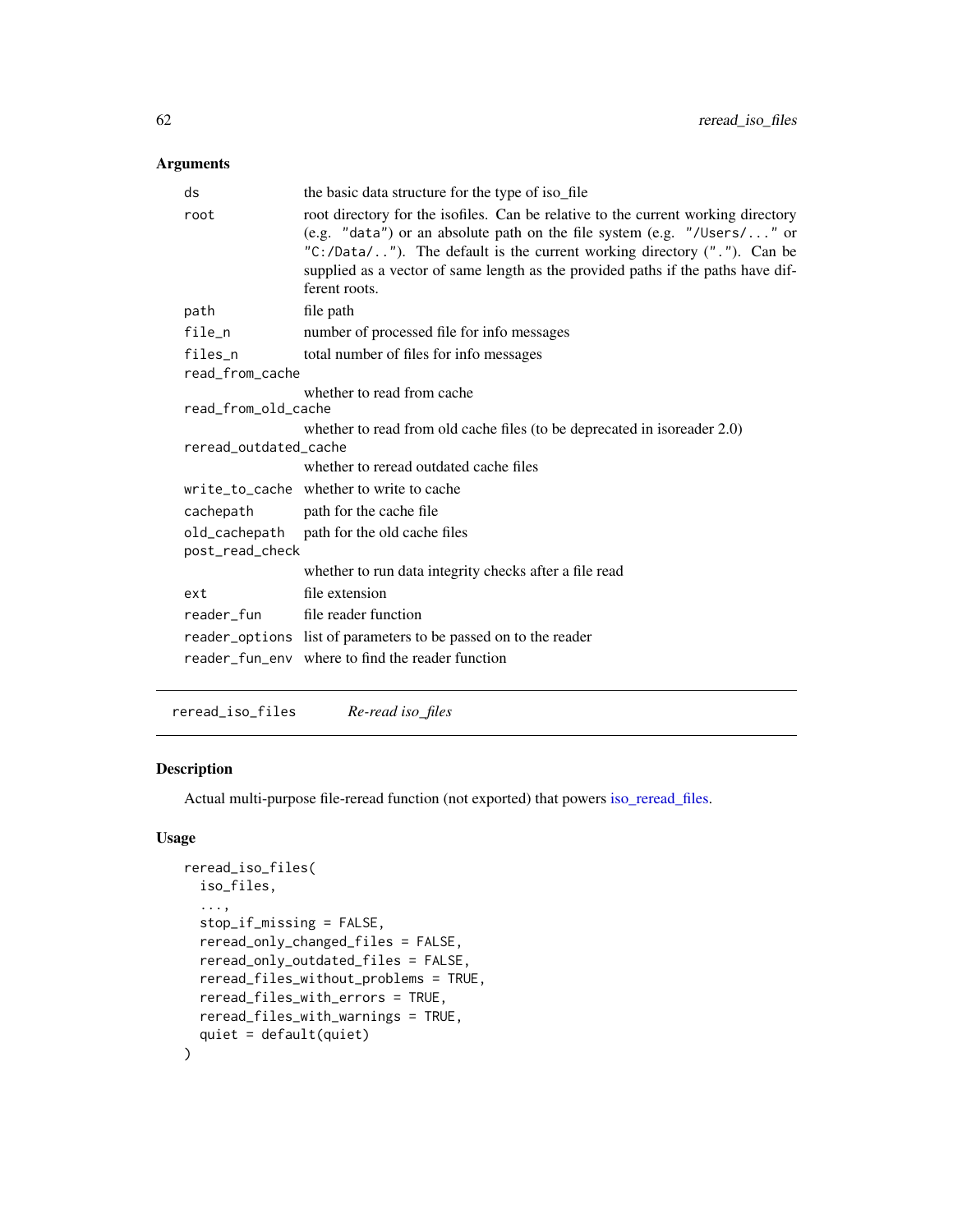#### <span id="page-62-0"></span>set\_temp 63

# Arguments

| iso_files                     | collection of iso_files                                                                                                                                                                                                                           |  |
|-------------------------------|---------------------------------------------------------------------------------------------------------------------------------------------------------------------------------------------------------------------------------------------------|--|
| .                             | additional read parameters that should be used for re-reading the iso_files, see<br>iso_read_dual_inlet, iso_read_continuous_flow and iso_read_scan for<br>details (except read_cache which is always set to FALSE to force re-reads).            |  |
| stop_if_missing               |                                                                                                                                                                                                                                                   |  |
|                               | whether to stop re-reading if any of the original data files are missing (if FALSE,<br>will warn about the missing files adding a warning to them, but also re-read those<br>that do exist)                                                       |  |
| reread_only_changed_files     |                                                                                                                                                                                                                                                   |  |
|                               | whether to re-read only files that have since be changed on disc (i.e. have no<br>valid cache file), default FALSE i.e. re-read ALL files                                                                                                         |  |
| reread_only_outdated_files    |                                                                                                                                                                                                                                                   |  |
|                               | whether to re-read only files that were read by an outdated version of isoreader<br>(default FALSE, i.e. re-read ALL files)                                                                                                                       |  |
| reread_files_without_problems |                                                                                                                                                                                                                                                   |  |
|                               | whether to re-read files that had read in without problems the last time (default<br>TRUE)                                                                                                                                                        |  |
| reread_files_with_errors      |                                                                                                                                                                                                                                                   |  |
|                               | whether to re-read files that had read in with errors the last time (default TRUE)                                                                                                                                                                |  |
| reread_files_with_warnings    |                                                                                                                                                                                                                                                   |  |
|                               | whether to re-read files that had read in with warnings the last time (default<br>TRUE)                                                                                                                                                           |  |
| quiet                         | whether to display (quiet=FALSE) or silence (quiet = TRUE) information mes-<br>sages. Set parameter to overwrite global defaults for this function or set global<br>defaults with calls to iso_turn_info_message_on and iso_turn_info_message_off |  |

set\_temp *Set temporary option*

# Description

Set a temporary option for parallel processing in isoprocessor.

# Usage

set\_temp(name, value)

| name  | name of the temporary option  |
|-------|-------------------------------|
| value | value of the temporary option |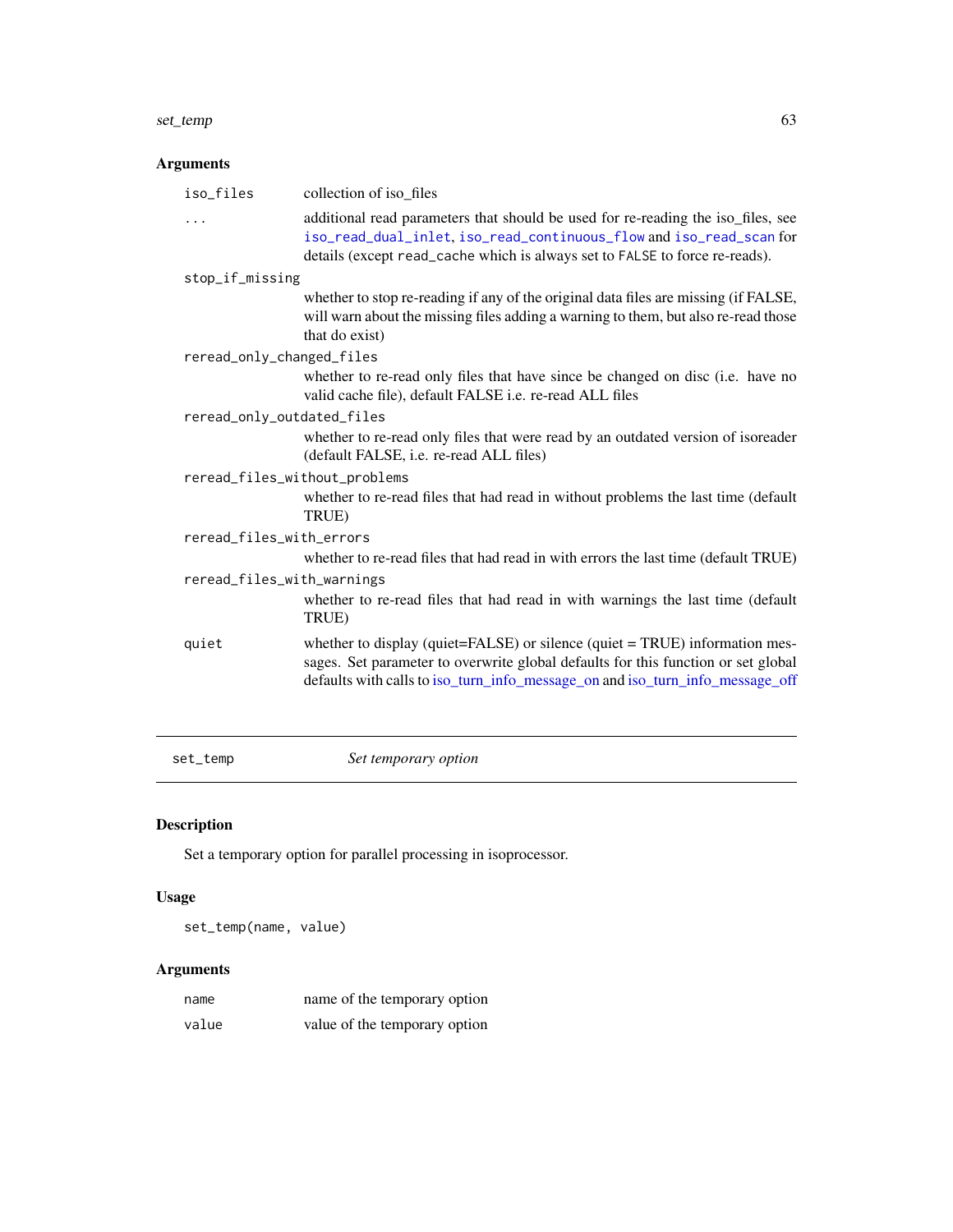<span id="page-63-0"></span>vec\_arith.iso\_double\_with\_units

*vec\_arith for iso\_double\_with\_units*

# Description

vec\_arith for iso\_double\_with\_units

# Usage

```
## S3 method for class 'iso_double_with_units'
vec\_arith(op, x, y, ...)
```
# Arguments

| op | An arithmetic operator as a string                                                                                              |
|----|---------------------------------------------------------------------------------------------------------------------------------|
| X  | A pair of vectors. For !, unary + and unary $\neg$ , y will be a sentinel object of class<br>MISSING, as created by MISSING().  |
| y  | A pair of vectors. For $\cdot$ , unary + and unary -, y will be a sentinel object of class<br>MISSING, as created by MISSING(). |
|    | These dots are for future extensions and must be empty.                                                                         |

vec\_cast.iso\_double\_with\_units

*vec\_cast for iso\_double\_with\_units*

# Description

vec\_cast for iso\_double\_with\_units

## Usage

```
## S3 method for class 'iso_double_with_units'
vec_cast(x, to, ...)
```

| X  | Vectors to cast.                                                                                                                                                    |
|----|---------------------------------------------------------------------------------------------------------------------------------------------------------------------|
| to | Type to cast to. If NULL, x will be returned as is.                                                                                                                 |
| .  | For vec_cast_common(), vectors to cast. For vec_cast(), vec_cast_default(),<br>and vec_restore(), these dots are only for future extensions and should be<br>empty. |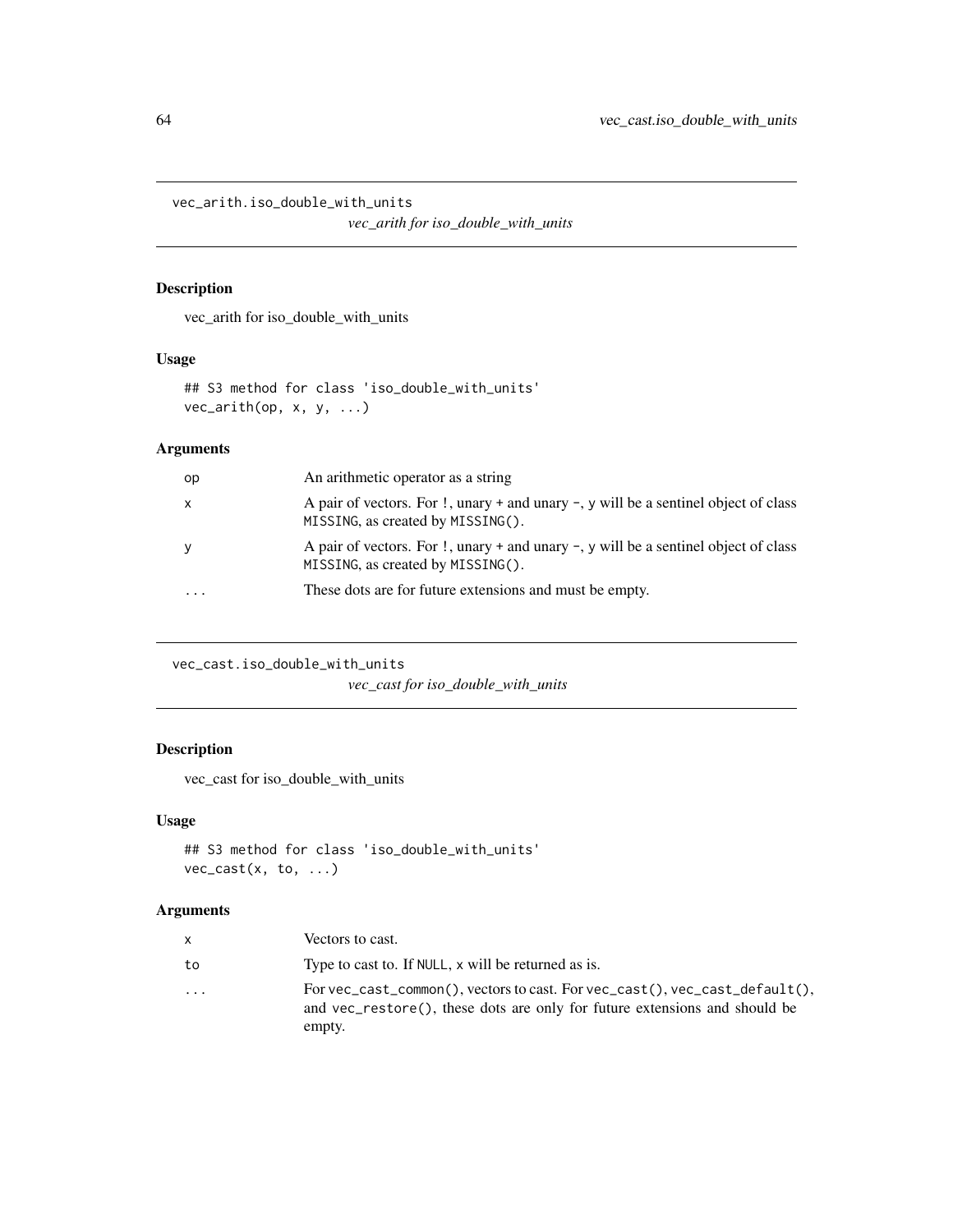<span id="page-64-0"></span>vec\_ptype2.iso\_double\_with\_units *vec\_ptype2 for iso\_double\_with\_units*

# Description

vec\_ptype2 for iso\_double\_with\_units

## Usage

```
## S3 method for class 'iso_double_with_units'
vec_ptype2(x, y, ...)
```

| $\mathsf{x}$         | Vector types.                                           |
|----------------------|---------------------------------------------------------|
|                      | Vector types.                                           |
| $\ddot{\phantom{0}}$ | These dots are for future extensions and must be empty. |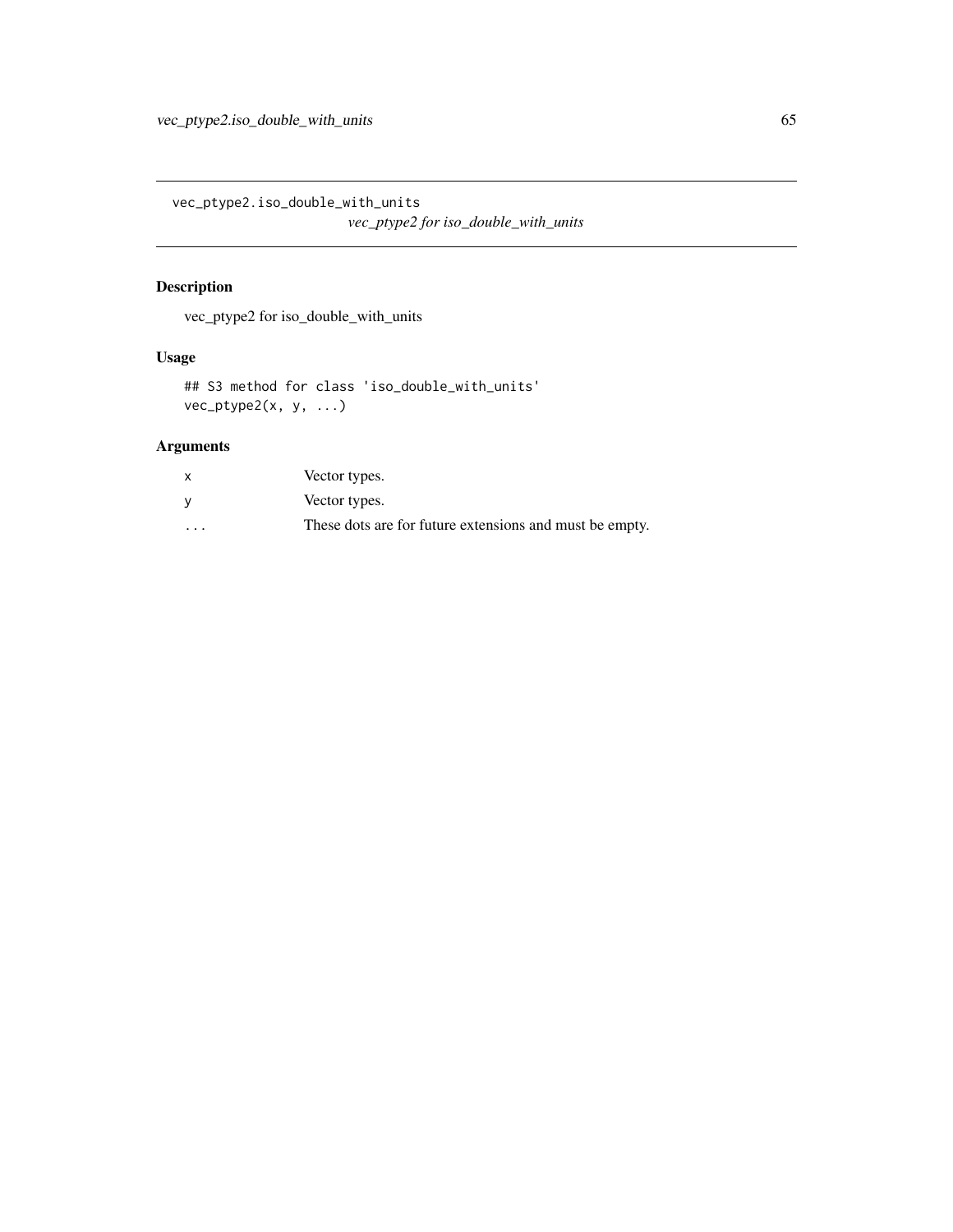# <span id="page-65-0"></span>**Index**

```
∗ data extraction functions
    extract_data, 3
    extract_substring, 4
    extract_word, 5
∗ data retrieval functions
    iso_get_all_data, 19
    iso_get_bgrd_data, 21
    iso_get_file_info, 23
    iso_get_raw_data, 25
    iso_get_resistors, 27
    iso_get_standards, 28
    iso_get_vendor_data_table, 31
∗ export functions
    iso_export_to_excel, 11
    iso_export_to_feather, 13
    iso_export_to_rda, 15
    iso_save, 53
∗ file system functions
    iso_expand_paths, 11
    iso_find_absolute_path_roots, 17
    iso_root_paths, 52
    iso_shorten_relative_paths, 57
∗ file_info operations
    iso_add_file_info.iso_file_list, 7
    iso_filter_files, 16
    iso_mutate_file_info, 36
    iso_parse_file_info, 37
    iso_rename_file_info, 49
    iso_select_file_info, 54
    iso_set_file_root, 56
∗ file_types
    iso_get_supported_file_types, 30
    iso_register_dual_inlet_file_reader,
        47
∗ functions for values with units
    iso_get_units, 30
    iso_is_double_with_units, 33
    iso_make_units_explicit, 35
    iso_make_units_implicit, 35
```
iso\_strip\_units, [58](#page-57-0) iso\_with\_units, [58](#page-57-0) ∗ isoread functions for different types of IRMS data iso\_read\_continuous\_flow, [40](#page-39-0) iso\_read\_dual\_inlet, [42](#page-41-0) iso\_read\_scan, [46](#page-45-0) ∗ problem functions iso\_filter\_files\_with\_problems, [16](#page-15-0) iso\_get\_problems, [24](#page-23-0) iso\_get\_problems\_summary, [25](#page-24-0) iso\_has\_problems, [32](#page-31-0) iso\_problem\_functions, [39](#page-38-0) ∗ settings functions iso\_caching, [8](#page-7-0) iso\_get\_default\_reader\_parameters, [23](#page-22-0) iso\_info\_messages, [32](#page-31-0) iso\_set\_default\_read\_parameters, [55](#page-54-0) as.character, *[38](#page-37-0)* availableCores, *[41](#page-40-0)*, *[43](#page-42-0)*, *[45](#page-44-0)*, *[47](#page-46-0)* bind\_rows, *[58](#page-57-0)* extract, *[3](#page-2-0)* extract\_data, [3,](#page-2-0) *[5,](#page-4-0) [6](#page-5-0)*, *[37](#page-36-0)* extract\_substring, *[3,](#page-2-0) [4](#page-3-0)*, [4,](#page-3-0) *[6](#page-5-0)* extract\_word, *[3](#page-2-0)[–5](#page-4-0)*, [5](#page-4-0) filter, *[3](#page-2-0)*, *[16](#page-15-0)* iso\_add\_file\_info *(*iso\_add\_file\_info.iso\_file\_list*)*,  $\overline{7}$  $\overline{7}$  $\overline{7}$ iso\_add\_file\_info.iso\_file\_list, [7,](#page-6-0) *[16](#page-15-0)*, *[37,](#page-36-0) [38](#page-37-0)*, *[50](#page-49-0)*, *[54](#page-53-0)*, *[56](#page-55-0)* iso\_as\_file\_list *(*iso\_is\_file*)*, [34](#page-33-0) iso\_caching, [8,](#page-7-0) *[23](#page-22-0)*, *[33](#page-32-0)*, *[55](#page-54-0)*

iso\_calculate\_ratios, [9](#page-8-0)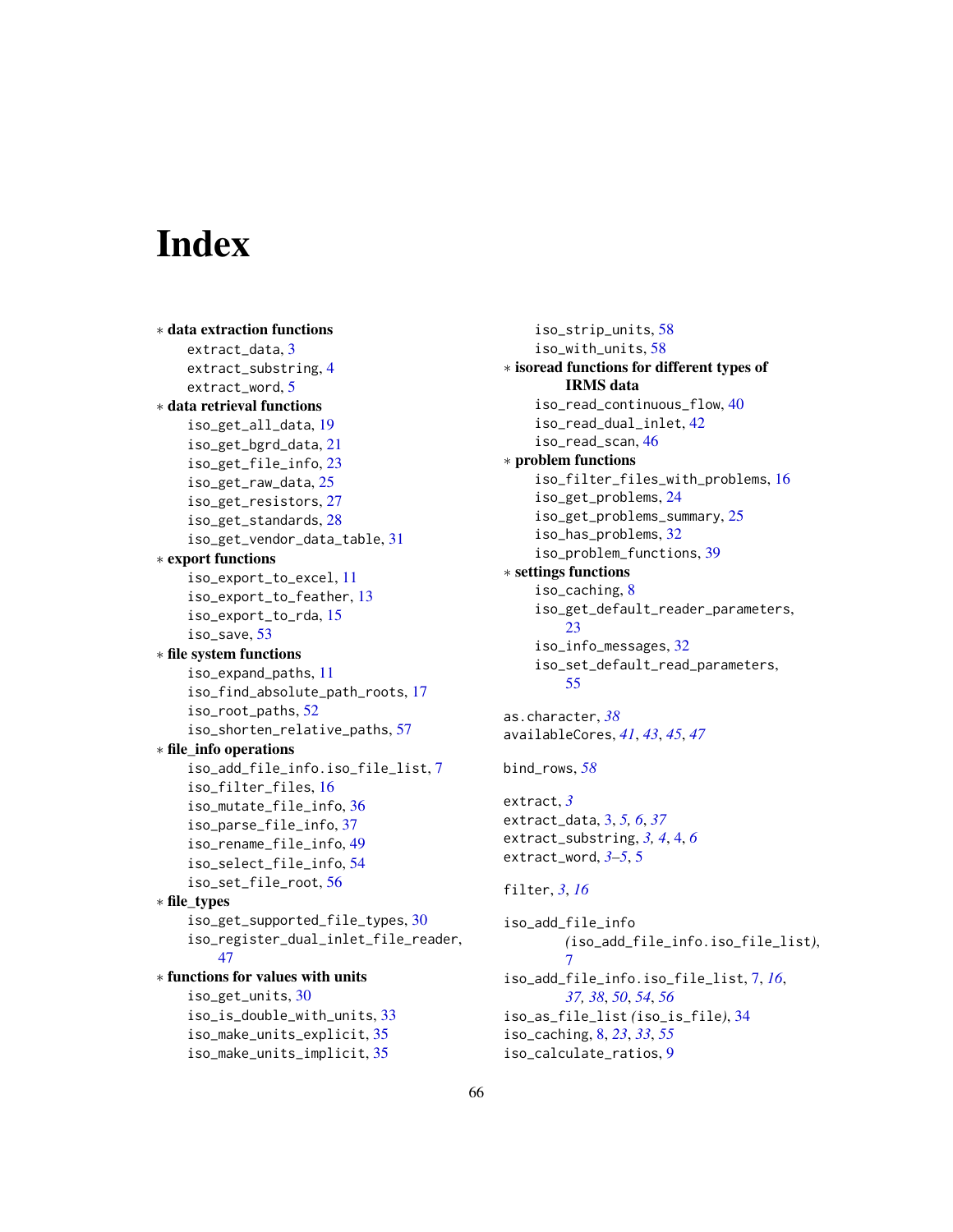#### INDEX  $67$

iso\_cleanup\_reader\_cache, [9](#page-8-0) iso\_convert\_signals, [9](#page-8-0) iso\_convert\_time, [10](#page-9-0) iso\_debug\_mode, [10](#page-9-0) iso\_double\_with\_units, *[13,](#page-12-0) [14](#page-13-0)*, *[18](#page-17-0)*, *[20](#page-19-0)*, *[30,](#page-29-0) [31](#page-30-0)*, *[33](#page-32-0)*, *[35](#page-34-0)* iso\_double\_with\_units *(*iso\_with\_units*)*, [58](#page-57-0) iso\_expand\_paths, [11,](#page-10-0) *[18](#page-17-0)*, *[53](#page-52-0)*, *[57](#page-56-0)* iso\_export\_to\_excel, [11,](#page-10-0) *[15](#page-14-0)*, *[53](#page-52-0)* iso\_export\_to\_feather, *[13](#page-12-0)*, [13,](#page-12-0) *[15](#page-14-0)*, *[53](#page-52-0)* iso\_export\_to\_rda, *[13](#page-12-0)*, *[15](#page-14-0)*, [15,](#page-14-0) *[53](#page-52-0)* iso\_filter\_files, *[3](#page-2-0)*, *[8](#page-7-0)*, [16,](#page-15-0) *[37,](#page-36-0) [38](#page-37-0)*, *[50](#page-49-0)*, *[54](#page-53-0)*, *[56](#page-55-0)* iso\_filter\_files\_with\_problems, [16,](#page-15-0) *[24,](#page-23-0) [25](#page-24-0)*, *[32](#page-31-0)*, *[37](#page-36-0)*, *[39,](#page-38-0) [40](#page-39-0)* iso\_find\_absolute\_path\_roots, *[11](#page-10-0)*, [17,](#page-16-0) *[44](#page-43-0)*, *[52,](#page-51-0) [53](#page-52-0)*, *[57](#page-56-0)* iso\_format, [18](#page-17-0) iso\_get\_all\_data, [19,](#page-18-0) *[21,](#page-20-0) [22](#page-21-0)*, *[24](#page-23-0)*, *[26](#page-25-0)*, *[28,](#page-27-0) [29](#page-28-0)*, *[31](#page-30-0)* iso\_get\_bgrd\_data, *[20](#page-19-0)*, [21,](#page-20-0) *[24](#page-23-0)*, *[26](#page-25-0)*, *[28,](#page-27-0) [29](#page-28-0)*, *[31](#page-30-0)* iso\_get\_data, [22](#page-21-0) iso\_get\_data\_summary, [22](#page-21-0) iso\_get\_default\_reader\_parameters, *[8](#page-7-0)*, [23,](#page-22-0) *[33](#page-32-0)*, *[55](#page-54-0)* iso\_get\_file\_info, *[3](#page-2-0)*, *[7](#page-6-0)*, *[12](#page-11-0)*, *[14](#page-13-0)*, *[16](#page-15-0)*, *[19–](#page-18-0)[21](#page-20-0)*, [23,](#page-22-0) *[25](#page-24-0)[–29](#page-28-0)*, *[31](#page-30-0)*, *[36,](#page-35-0) [37](#page-36-0)*, *[49,](#page-48-0) [50](#page-49-0)*, *[54](#page-53-0)* iso\_get\_problems, *[17](#page-16-0)*, [24,](#page-23-0) *[25](#page-24-0)*, *[32](#page-31-0)*, *[40](#page-39-0)* iso\_get\_problems\_summary, *[17](#page-16-0)*, *[24](#page-23-0)*, [25,](#page-24-0) *[32](#page-31-0)*, *[39,](#page-38-0) [40](#page-39-0)* iso\_get\_raw\_data, *[3](#page-2-0)*, *[7](#page-6-0)*, *[19–](#page-18-0)[21](#page-20-0)*, *[24](#page-23-0)*, [25,](#page-24-0) *[28,](#page-27-0) [29](#page-28-0)*, *[31](#page-30-0)* iso\_get\_reader\_example, [26](#page-25-0) iso\_get\_reader\_examples *(*iso\_get\_reader\_example*)*, [26](#page-25-0) iso\_get\_reader\_examples\_folder *(*iso\_get\_reader\_example*)*, [26](#page-25-0) iso\_get\_resistors, *[20,](#page-19-0) [21](#page-20-0)*, *[24](#page-23-0)*, *[26](#page-25-0)*, [27,](#page-26-0) *[28,](#page-27-0) [29](#page-28-0)*, *[31](#page-30-0)* iso\_get\_resistors\_info, [28](#page-27-0) iso\_get\_standards, *[20,](#page-19-0) [21](#page-20-0)*, *[24](#page-23-0)*, *[26](#page-25-0)*, *[28](#page-27-0)*, [28,](#page-27-0) *[29](#page-28-0)*, *[31](#page-30-0)* iso\_get\_standards\_info, [29](#page-28-0) iso\_get\_supported\_file\_types, *[11](#page-10-0)*, [30,](#page-29-0) *[49](#page-48-0)* iso\_get\_units, [30,](#page-29-0) *[33](#page-32-0)*, *[35,](#page-34-0) [36](#page-35-0)*, *[58,](#page-57-0) [59](#page-58-0)* iso\_get\_vendor\_data\_table, *[3](#page-2-0)*, *[19–](#page-18-0)[21](#page-20-0)*, *[24](#page-23-0)*, *[26](#page-25-0)*, *[28,](#page-27-0) [29](#page-28-0)*, [31](#page-30-0) iso\_has\_problems, *[17](#page-16-0)*, *[24,](#page-23-0) [25](#page-24-0)*, [32,](#page-31-0) *[39,](#page-38-0) [40](#page-39-0)*

iso\_info\_messages, *[8](#page-7-0)*, *[23](#page-22-0)*, [32,](#page-31-0) *[55](#page-54-0)* iso\_is\_continuous\_flow *(*iso\_is\_file*)*, [34](#page-33-0) iso\_is\_double\_with\_units, *[30](#page-29-0)*, [33,](#page-32-0) *[35,](#page-34-0) [36](#page-35-0)*, *[58,](#page-57-0) [59](#page-58-0)* iso\_is\_dual\_inlet *(*iso\_is\_file*)*, [34](#page-33-0) iso\_is\_file, [34](#page-33-0) iso\_is\_file\_list *(*iso\_is\_file*)*, [34](#page-33-0) iso\_is\_object *(*iso\_is\_file*)*, [34](#page-33-0) iso\_is\_scan *(*iso\_is\_file*)*, [34](#page-33-0) iso\_make\_units\_explicit, *[20](#page-19-0)*, *[30,](#page-29-0) [31](#page-30-0)*, *[33](#page-32-0)*, *[35](#page-34-0)*, [35,](#page-34-0) *[36](#page-35-0)*, *[58,](#page-57-0) [59](#page-58-0)* iso\_make\_units\_implicit, *[20](#page-19-0)*, *[30,](#page-29-0) [31](#page-30-0)*, *[33](#page-32-0)*, *[35](#page-34-0)*, [35,](#page-34-0) *[58,](#page-57-0) [59](#page-58-0)* iso\_mutate\_file\_info, *[3](#page-2-0)*, *[7,](#page-6-0) [8](#page-7-0)*, *[16](#page-15-0)*, [36,](#page-35-0) *[37,](#page-36-0) [38](#page-37-0)*, *[50](#page-49-0)*, *[54](#page-53-0)*, *[56](#page-55-0)* iso\_omit\_files\_with\_problems, [37](#page-36-0) iso\_parse\_file\_info, *[3](#page-2-0)*, *[8](#page-7-0)*, *[16](#page-15-0)*, *[37](#page-36-0)*, [37,](#page-36-0) *[50](#page-49-0)*, *[54](#page-53-0)*, *[56](#page-55-0)* iso\_plot\_continuous\_flow\_data, [38](#page-37-0) iso\_plot\_dual\_inlet\_data, [39](#page-38-0) iso\_plot\_raw\_data, [39](#page-38-0) iso\_problem\_functions, *[16,](#page-15-0) [17](#page-16-0)*, *[24,](#page-23-0) [25](#page-24-0)*, *[32](#page-31-0)*, [39](#page-38-0) iso\_read\_continuous\_flow, *[6](#page-5-0)*, *[11](#page-10-0)*, *[13](#page-12-0)*, [40,](#page-39-0) *[43,](#page-42-0) [44](#page-43-0)*, *[47](#page-46-0)*, *[51](#page-50-0)*, *[53](#page-52-0)*, *[63](#page-62-0)* iso\_read\_dual\_inlet, *[6](#page-5-0)*, *[11](#page-10-0)*, *[13](#page-12-0)*, *[41](#page-40-0)*, [42,](#page-41-0) *[44](#page-43-0)*, *[47](#page-46-0)*, *[51](#page-50-0)*, *[53](#page-52-0)*, *[63](#page-62-0)* iso\_read\_files, [44](#page-43-0) iso\_read\_scan, *[6](#page-5-0)*, *[41](#page-40-0)*, *[43,](#page-42-0) [44](#page-43-0)*, [46,](#page-45-0) *[51](#page-50-0)*, *[63](#page-62-0)* iso\_register\_continuous\_flow\_file\_reader, *[30](#page-29-0)* iso\_register\_continuous\_flow\_file\_reader *(*iso\_register\_dual\_inlet\_file\_reader*)*, [47](#page-46-0) iso\_register\_dual\_inlet\_file\_reader, *[30](#page-29-0)*, [47](#page-46-0) iso\_register\_scan\_file\_reader *(*iso\_register\_dual\_inlet\_file\_reader*)*, [47](#page-46-0) iso\_rename\_file\_info, *[8](#page-7-0)*, *[16](#page-15-0)*, *[37,](#page-36-0) [38](#page-37-0)*, [49,](#page-48-0) *[54](#page-53-0)*, *[56](#page-55-0)* iso\_reread\_all\_files *(*iso\_reread\_files*)*, [50](#page-49-0) iso\_reread\_archive *(*iso\_reread\_files*)*, [50](#page-49-0) iso\_reread\_changed\_files *(*iso\_reread\_files*)*, [50](#page-49-0) iso\_reread\_files, [50,](#page-49-0) *[62](#page-61-0)*